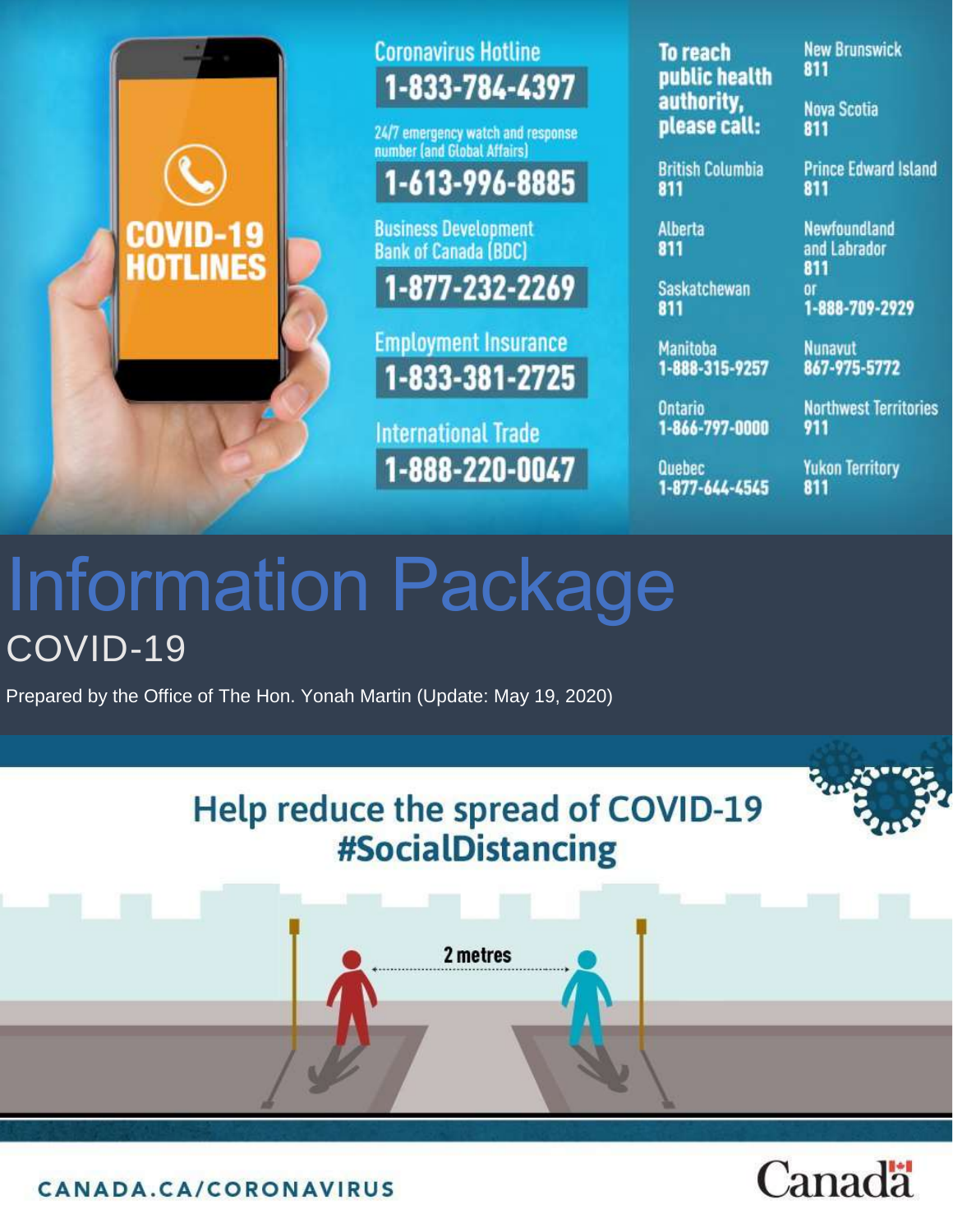## **Table of Contents**

| ❖ |                                                                       |  |  |
|---|-----------------------------------------------------------------------|--|--|
| ❖ |                                                                       |  |  |
| ❖ |                                                                       |  |  |
| ❖ |                                                                       |  |  |
| ❖ |                                                                       |  |  |
| ❖ |                                                                       |  |  |
| ❖ |                                                                       |  |  |
| ❖ |                                                                       |  |  |
| ❖ |                                                                       |  |  |
| ❖ | What to do if the Canada Revenue Agency reviews your 2019 benefits 27 |  |  |
| ❖ |                                                                       |  |  |
| ❖ |                                                                       |  |  |
|   |                                                                       |  |  |
| ❖ |                                                                       |  |  |
| ❖ |                                                                       |  |  |
| ❖ |                                                                       |  |  |
| ❖ |                                                                       |  |  |
| ❖ |                                                                       |  |  |
| ❖ |                                                                       |  |  |
| ❖ |                                                                       |  |  |
| ❖ |                                                                       |  |  |
| ❖ |                                                                       |  |  |
| ❖ |                                                                       |  |  |
| ❖ |                                                                       |  |  |
| ❖ |                                                                       |  |  |
| ❖ |                                                                       |  |  |
| ❖ |                                                                       |  |  |
| ❖ |                                                                       |  |  |
|   |                                                                       |  |  |
| ❖ |                                                                       |  |  |
| ❖ |                                                                       |  |  |
| ❖ |                                                                       |  |  |
|   |                                                                       |  |  |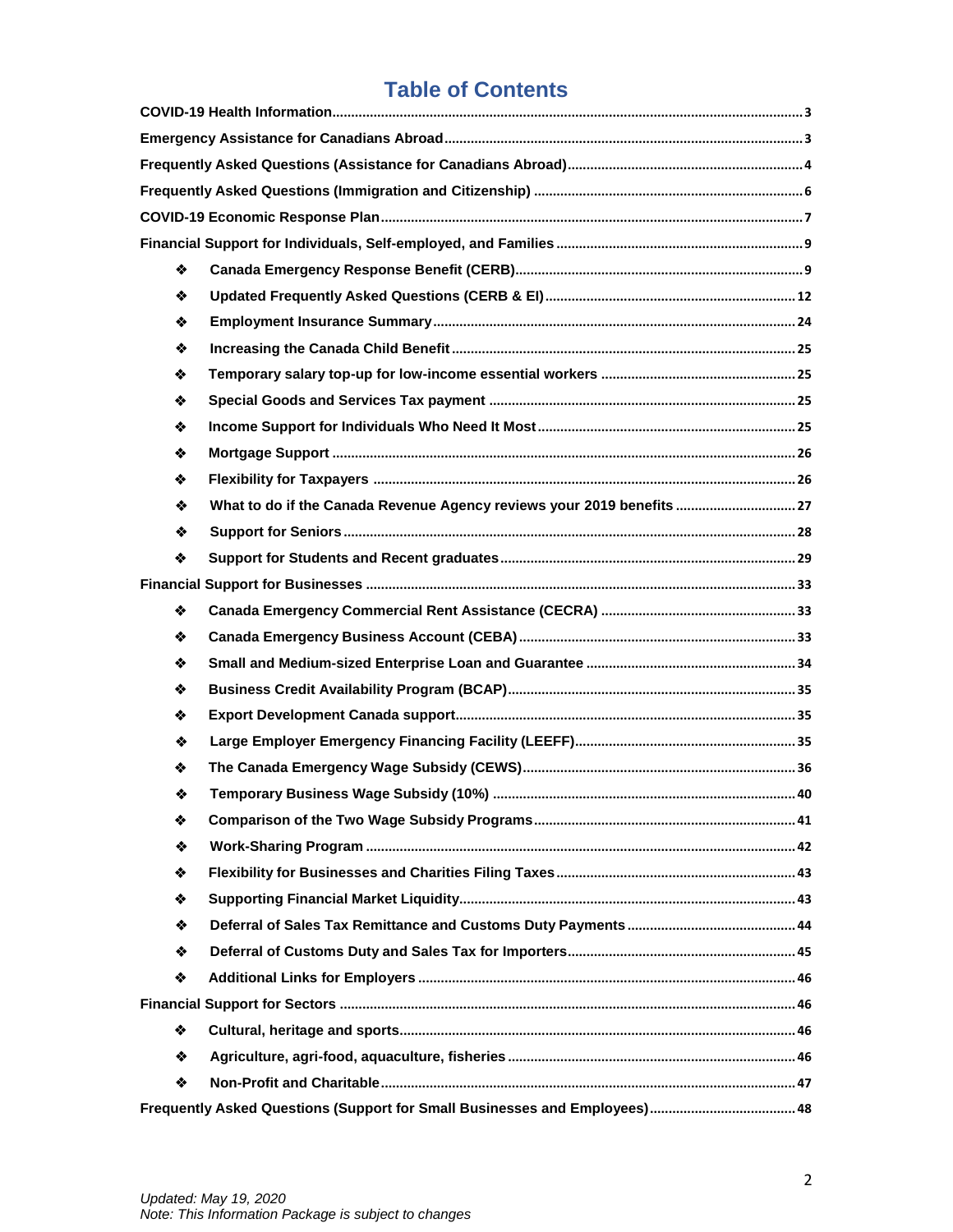## <span id="page-2-0"></span>**COVID-19 Health Information**

For immediate assistance regarding COVID-19 and any questions you may have please contact:

- Phone-: 1-833-784-4397 *\*Interpretation services are available in multiple languages*
- Email: [phac.info.aspc@canada.ca](mailto:phac.info.aspc@canada.ca)
- Generic Government of Canada Phone: 1-800-O-Canada (622-6232)

**Health Canada:** [https://www.canada.ca/en/public-health/services/diseases/2019-novel](https://www.canada.ca/en/public-health/services/diseases/2019-novel-coronavirus-infection.html)[coronavirus-infection.html](https://www.canada.ca/en/public-health/services/diseases/2019-novel-coronavirus-infection.html)

**World Health Organization:** [https://www.who.int/news-room/q-a-detail/q-a](https://www.who.int/news-room/q-a-detail/q-a-coronaviruses)[coronaviruses](https://www.who.int/news-room/q-a-detail/q-a-coronaviruses)

### **COVID-19 Self-Assessment tool:**

<https://ca.thrive.health/covid19/en>

#### **Suppliers who can supply or donate medical products:**

Submission form: [https://buyandsell.gc.ca/calling-all-suppliers-help-canada-combat](https://buyandsell.gc.ca/calling-all-suppliers-help-canada-combat-covid-19)[covid-19.](https://buyandsell.gc.ca/calling-all-suppliers-help-canada-combat-covid-19)

#### **For general inquiries about the licensing or authorization of medical devices in Canada:**

Contact the Medical Devices Directorate at 613-957-7285 or [hc.meddevices-instrumentsmed.sc@canada.ca.](mailto:hc.meddevices-instrumentsmed.sc@canada.ca)

## <span id="page-2-1"></span>**Emergency Assistance for Canadians Abroad**

BREAKING

**Canada-U.S. border to** remain closed to non-essential travel **UNTIL JUNE 21** 





- **Global affairs emergency assistance**
	- o <https://travel.gc.ca/assistance/emergency-assistance>
- **All Canadians abroad must register online with Global Affairs Canada:**

o <https://travel.gc.ca/travelling/registration> **AND**

o Email 24/7 Emergency Watch and Response Centre in Ottawa at [sos@international.gc.ca](mailto:sos@international.gc.ca) or call +1 613-996-8885 (collect calls are accepted where possible)

**\*MANDATORY\* All travellers returning to Canada must self-isolate for 14 days. Penalties for violating this under the Quarantine Act include fines and criminal sanctions will begin March 24, 2020.**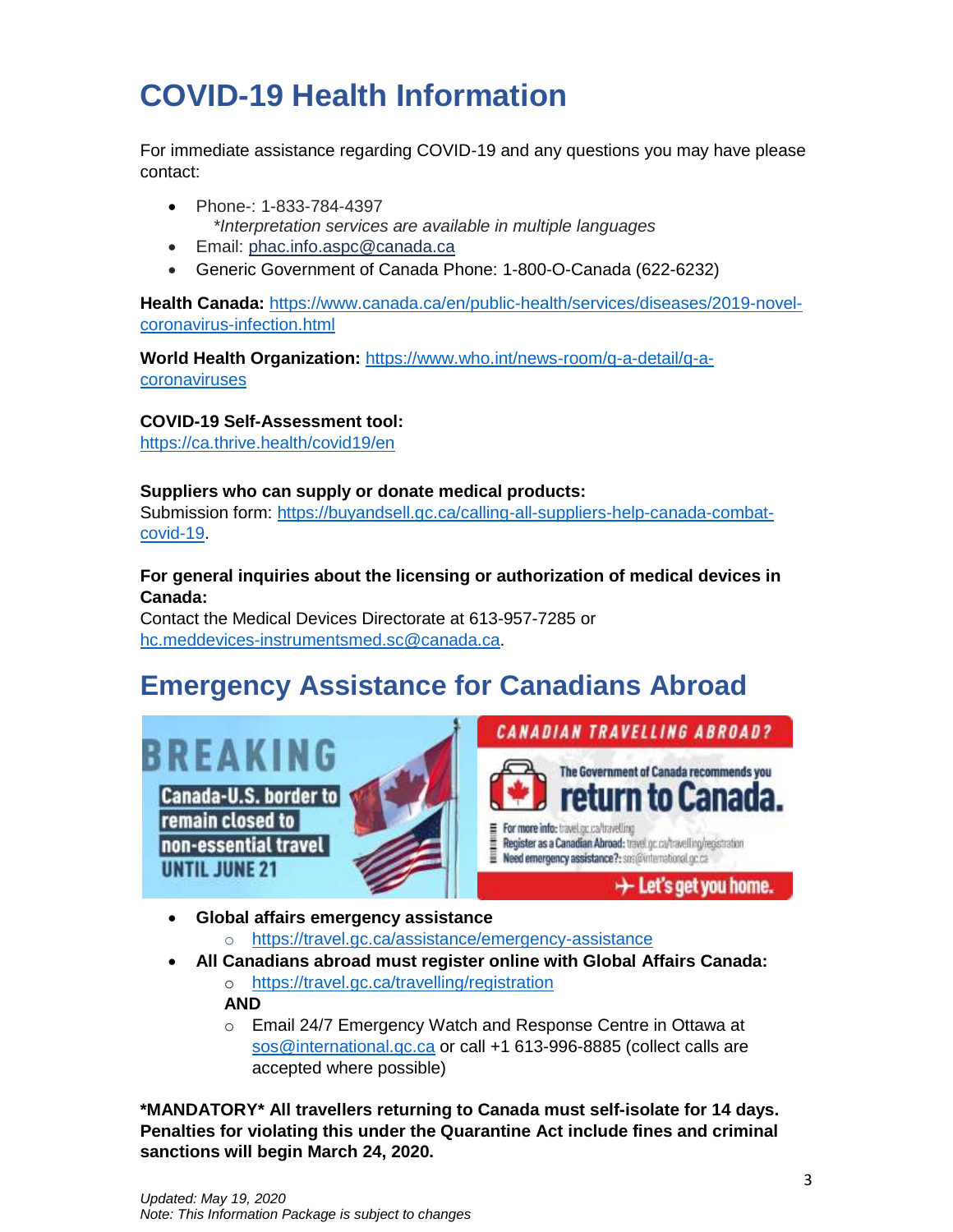There is a loan program set-up of up to \$5,000 per person to assist Canadians who need to either book an emergency flight or extend their stay abroad. You will only be able to complete a Loan Request Form after corresponding with representative of Global Affairs Canada having directed you to this form. Eligibility is restricted to Canadian citizens.

If you have not been directed to this form by a representative of Global Affairs Canada, your loan request will not be processed as you will not have a case number. This is necessary to ensure that these loans reach those they are targeted to help.

The loan will be repaid to the Receiver General of Canada within 180 days of receipt of invoice. No interest shall apply. If the individual fails to repay this amount, money may be deducted from any money that may be owing to the borrower by the Government of Canada.

• For financial assistance, Canadians abroad can email: [CAN.finances.CV19@international.gc.ca](mailto:CAN.finances.CV19@international.gc.ca)

## <span id="page-3-0"></span>**Frequently Asked Questions (Assistance for Canadians Abroad)**

**I am travelling abroad and the country has closed its borders. How do I return home?** 

- The Government of Canada has been recommending that Canadians abroad return to Canada by commercial means while they are still available, however, the government know that some countries have already started putting measures in place such as closing land borders and in some cases shutting down their airspace.
- Global Affairs Canada is actively engaging on these situations however its very possible that Canadians will be prevented from leaving the countries in which they are located - while these border measures are in place. If this is the case, we strongly recommend they take precautions to stay healthy, and follow the guidance of PHAC and advice of local authorities at this time.
- The government has also set up a loan program of up to 5k per person to assist Canadians who may need to either book an emergency flight, or extend their stay abroad.

**If they are in an emergency situation or would like more information on the loan program, they can contact the 24/7 Emergency Watch and Response Centre in Ottawa at +1 613-996-8885 (collect calls are accepted where possible) or send an e-mail to [sos@international.gc.ca.](mailto:sos@international.gc.ca)** 

#### **How long will the Canada-US Border be closed?**

- The Canada-US Border closed at Midnight on March 20<sup>th</sup>, 2020.
- On May 19<sup>th</sup>, the United States and Canada have agreed to extend border restrictions until June 30<sup>th</sup>. All non-essential travel will be restricted while essential travel will continue to be permitted on a case by case basis.

#### **Why these countries for flights? Why not a flight from X?**

• Our goal is to facilitate access to countries with a high number of Canadians abroad seeking to return home but without commercial access to do so.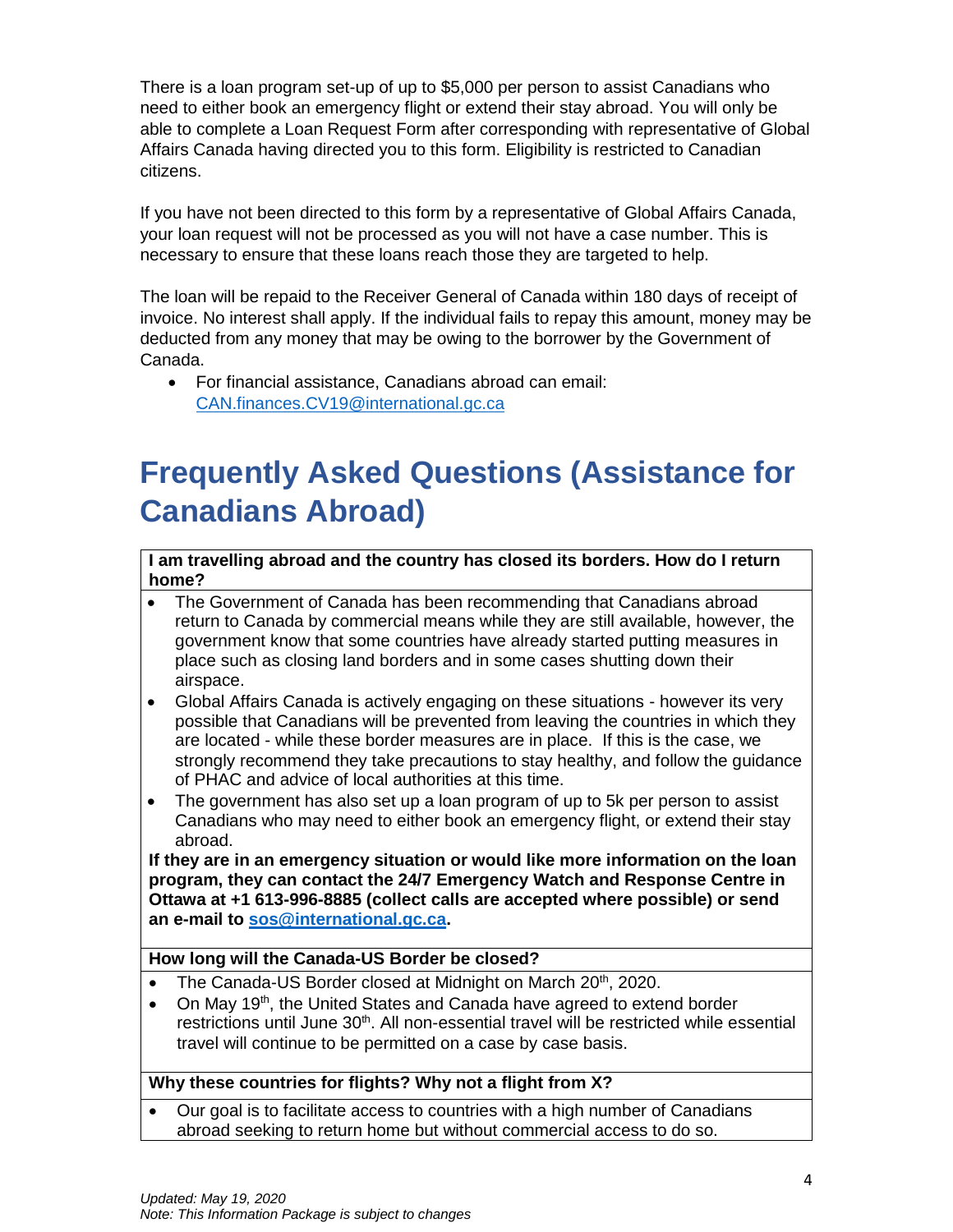• Despite more countries closing their borders for defined or indefinite periods, many countries continue to operate commercial flight to Canada or are already working with commercial carriers to facilitate the return of previously booked passengers home.

#### **Will every Canadian trying to get home be able to do so with the help of the program announced?**

- The Government is working with the airlines to make commercial flights available for as many Canadians and their immediate family as possible and are working with other countries to ensure our airlines have the permissions and other logistics necessary to fly.
- For the commercial flights that are being made available, Global Affairs Canada is working to ensure Canadians are repatriated by priority with the intent of bringing those who are vulnerable such as minors and people with medical conditions home first.
- There are 3 million Canadian citizens abroad and while many do not wish to come back to Canada, there are tens of thousands at the moment who do coming from countries and cities of all sizes.
- It is not possible to facilitate the return home of every Canadian at a time of an international pandemic and the associated measures countries have taken to limit its spread.
- While we are making significant efforts to facilitate the return of Canadians, some will be forced to stay outside of Canada for longer than they expected.
- We encourage them to [register](https://travel.gc.ca/travelling/registration) with the government to receive the latest information we can provide.
- For those in need of financial assistance during this period and/or to help with their return home, they may access the may access the COVID-19 Emergency Loan [here.](https://www.international.gc.ca/covid-19-loan-pret/form-formulaire.aspx?lang=eng)

#### **I am stranded abroad and need medication, what do I do?**

- Global Affairs Canada has and will continue to try to coordinate between the local Embassy or Consulate to ensure that the Canadian receives the medicine that they need
- Canadians in this situation should reach out to the nearest Government of Canada office if possible:<https://travel.gc.ca/assistance/embassies-consulates>
- If you require assistance, please contact your local Member of Parliament

#### **I am a Permanent Resident and need help returning to Canada. What do I do?**

- Permanent Residents are not allowed to participate in the Registration of Canadians Abroad (ROCA) nor are they eligible to receive the COVID-19 Emergency Loan Program for Canadians Abroad.
- <span id="page-4-0"></span>• However, since Permanent Residents are eligible for flights facilitated by the Government of Canada, we encourage PRs to contact the local Canadian Embassy or the Emergency Watch and Response Centre in Ottawa at +1 613- 996-8885 (sos@international.gc.ca) in order to express their interest.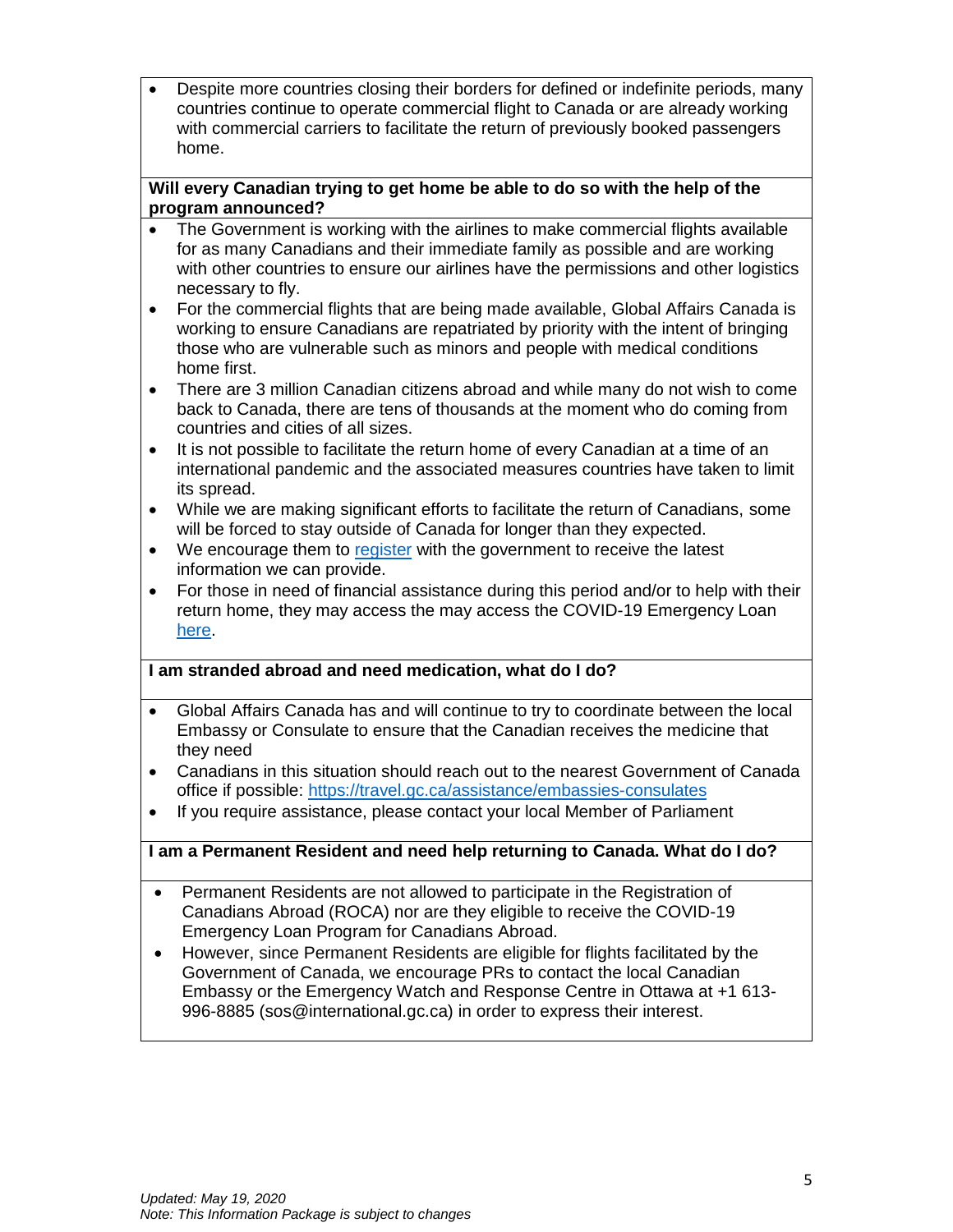## **Frequently Asked Questions (Immigration and Citizenship)**

**In light of COVID-19, IRCC has cancelled all Citizenship ceremonies, citizenship tests, and itinerant service trips until further notice.** 

**Disruptions include visa application centre closures, travel plan disruptions, and limited access to local government offices and businesses** 

[https://www.canada.ca/en/immigration-refugees-citizenship/services/coronavirus](https://www.canada.ca/en/immigration-refugees-citizenship/services/coronavirus-special-measures.html)[special-measures.html](https://www.canada.ca/en/immigration-refugees-citizenship/services/coronavirus-special-measures.html)

**I have been approved for permanent residence, but I can't travel to Canada to complete my application. What do I do?** 

You can notify the government via the web form

<https://www.cic.gc.ca/english/contacts/web-form.asp> to explain why you were unable to travel.

Landing appointments will be held via telephone, instead of in person. If you already had your appointment booked, you will be contacted via email to set up a phone appointment.

**I am meant to provide documents for my citizenship application, but my deadline is soon. Can I have an extension?** 

Use the online web form<https://www.cic.gc.ca/english/contacts/web-form.asp> to let IRCC know when you have returned from an affected country, and you will be given an additional 30 days to submit most documents. Of medical opinion forms, an additional 45 days will be granted.

**I need a visitor visa, a study permit, or a work permit to travel to Canada urgently – how do I apply?** 

Applicants need to apply online [https://www.canada.ca/en/immigration-refugees](https://www.canada.ca/en/immigration-refugees-citizenship/services/visit-canada.html)[citizenship/services/visit-canada.html](https://www.canada.ca/en/immigration-refugees-citizenship/services/visit-canada.html)

If the applicant is from China, they will need to email the visa office in Beijing [beijing](mailto:beijing-immigration@international.gc.ca)[immigration@international.gc.ca](mailto:beijing-immigration@international.gc.ca) once they have applied online

If the applicant is from Iran or South Korea, the individual must fill out the web form <https://www.cic.gc.ca/english/contacts/web-form.asp> to explain their emergency situation. They will also need to answer "no" when asked if their application is being processed by an officer outside of Canada.

**Are Temporary Foreign Workers and Seasonal Agriculture Workers allowed to enter Canada?**

Following the closure of the border to the majority of non-citizens, the government has confirmed exemption to seasonal agricultural workers, fish/seafood workers, caregivers and all other temporary foreign workers.

As the border controls are much stricter than normal, any worker entering Canada on a visa must have their Port of Entry (POE) letter to travel to Canada. These letters are sent to the TFW or their representative when the visa is approved.

If they do not have it, they may not be allowed to travel to Canada.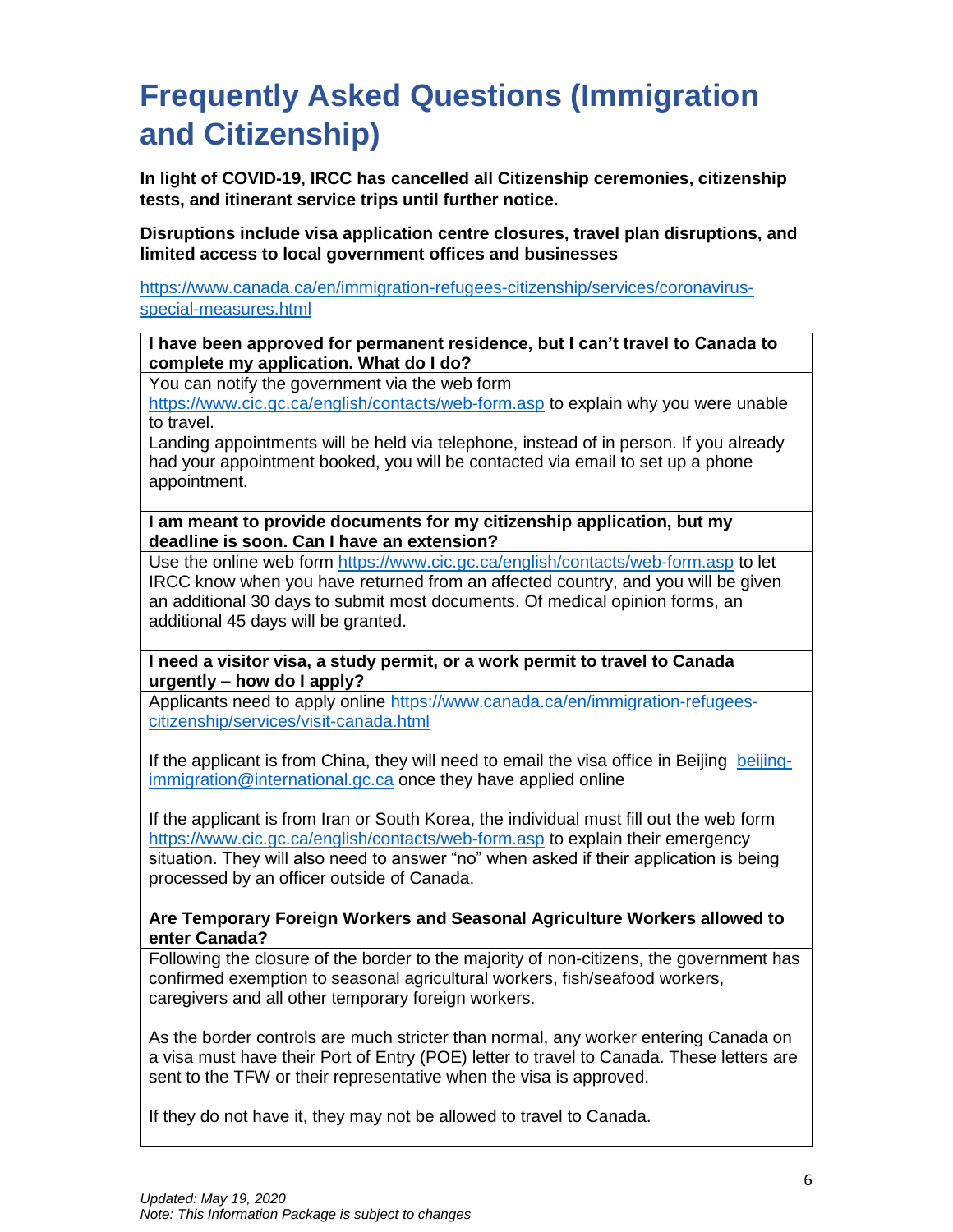Changes to the Temporary Foreign Worker and Seasonal Agriculture Worker Program include:

- A temporary modification to the Labour Market Impact Assessment process for agriculture and food processing employers, waving the 2-week recruitment period for the next 6 months.
- Increasing the maximum allowable employment duration for workers in the low-wage stream of the Temporary Foreign Worker Program from 1 to 2 years

## <span id="page-6-0"></span>**COVID-19 Economic Response Plan**



#### **SUPPORT FOR INDIVIDUALS**

| <b>Support for individuals and</b><br>families   | Temporary salary top-up for low-income<br>۰<br>essential workers<br><b>Increasing the Canada Child Benefit</b><br>$\bullet$<br><b>Special Goods and Services Tax credit</b><br>$\bullet$<br>payment<br>Extra time to file income tax returns<br>$\bullet$<br>Mortgage support<br>$\bullet$                                 |
|--------------------------------------------------|----------------------------------------------------------------------------------------------------------------------------------------------------------------------------------------------------------------------------------------------------------------------------------------------------------------------------|
| <b>Support for people facing</b><br>unemployment | The Canada Emergency Response<br>$\bullet$<br><b>Benefit</b>                                                                                                                                                                                                                                                               |
| Support for people who need it<br>most           | <b>Improving Access to essential food</b><br>$\bullet$<br>support<br><b>Supporting people experiencing</b><br>$\bullet$<br>homelessness<br><b>Supporting women and children fleeing</b><br>$\bullet$<br>violence<br>Delivering essential services to those in<br>$\bullet$<br>need                                         |
| <b>Support for Indigenous peoples</b>            | <b>Indigenous Community Support Fund</b><br>$\bullet$<br><b>Supporting Indigenous communities</b><br>$\bullet$<br>public health needs and preparedness<br>Making personal hygiene products and<br>$\bullet$<br>nutritious food more affordable<br>Providing support to Indigenous post-<br>$\bullet$<br>secondary students |
| <b>Support for seniors</b>                       | Reduced minimum withdrawals for<br>۰<br><b>Registered Retirement Income Funds</b><br>Practical services: delivery of items and<br>$\bullet$<br>personal outreach                                                                                                                                                           |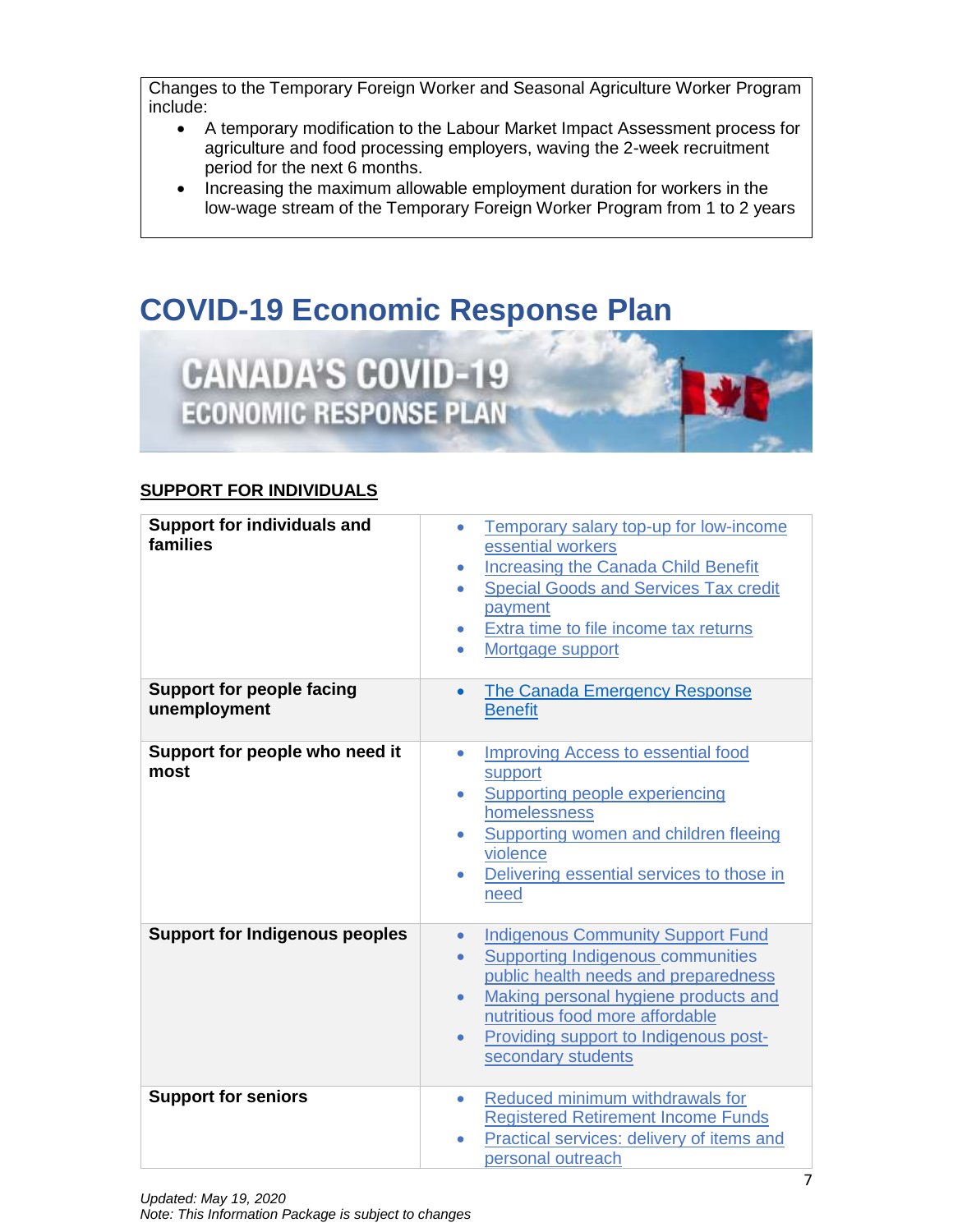|                                                                               | <b>New Horizon Seniors Program</b><br>$\bullet$                                                                                                                                                                                                                                                                                                                                                                                                                   |
|-------------------------------------------------------------------------------|-------------------------------------------------------------------------------------------------------------------------------------------------------------------------------------------------------------------------------------------------------------------------------------------------------------------------------------------------------------------------------------------------------------------------------------------------------------------|
| <b>Support for Youth, post-</b><br>secondary students and recent<br>graduates | <b>Canada Emergency Student Benefit</b><br>$\bullet$<br>(CESB)<br>Creating new jobs and opportunities<br>$\bullet$<br><b>Canada Student Service Grant</b><br><b>Changes to Canada Student Loan</b><br>$\bullet$<br>Program<br><b>Supporting International Students working</b><br>$\bullet$<br>an essential service<br>Providing youth with mental health<br>$\bullet$<br>support<br>A moratorium on the repayment of<br>$\bullet$<br><b>Canada Student Loans</b> |
|                                                                               |                                                                                                                                                                                                                                                                                                                                                                                                                                                                   |

### **SUPPORT TO BUSINESSES**

| <b>Avoiding layoffs and rehiring</b>  | The Canada Emergency Wage Subsidy<br>$\bullet$<br>(CEWS)<br><b>Temporary 10% Wage Subsidy</b><br>$\bullet$<br><b>Extending the Work-Sharing program</b><br>$\bullet$                                                                                                                                                                                                                                                                                                                                                                                                                                                    |
|---------------------------------------|-------------------------------------------------------------------------------------------------------------------------------------------------------------------------------------------------------------------------------------------------------------------------------------------------------------------------------------------------------------------------------------------------------------------------------------------------------------------------------------------------------------------------------------------------------------------------------------------------------------------------|
| <b>Access to credit</b>               | <b>Business Credit Availability Program</b><br>$\bullet$<br>(BCAP)<br><b>Canada Emergency Business Account</b><br>$\bullet$<br>(CEBA)<br><b>Large Employer Emergency Financing</b><br><b>Facility (LEEFF)</b><br><b>Canada Emergency Commercial Rent</b><br>$\bullet$<br><b>Assistance</b><br><b>Rural business and communities</b><br>$\bullet$<br><b>Assisting innovative and early-stage</b><br>$\bullet$<br>businesses<br>Young entrepreneurs<br>$\bullet$<br><b>Businesses in the territories</b><br>$\bullet$<br><b>Small and Medium sized businesses</b><br>$\bullet$<br>unable to access other support measures |
| <b>Support for farmers</b>            | <b>Increasing credit available</b><br>$\bullet$                                                                                                                                                                                                                                                                                                                                                                                                                                                                                                                                                                         |
| <b>Supporting financial stability</b> | Launching an Insured Mortgage Purchase<br>$\bullet$<br>Program<br><b>Bank of Canada actions</b><br>$\bullet$<br><b>Lowering the Domestic Stability Buffer</b><br>$\bullet$                                                                                                                                                                                                                                                                                                                                                                                                                                              |
| <b>More flexibility</b>               | More time to pay income taxes<br>$\bullet$<br>Deferral of Sales Tax Remittance and<br>$\bullet$<br><b>Customs Duty Payments</b>                                                                                                                                                                                                                                                                                                                                                                                                                                                                                         |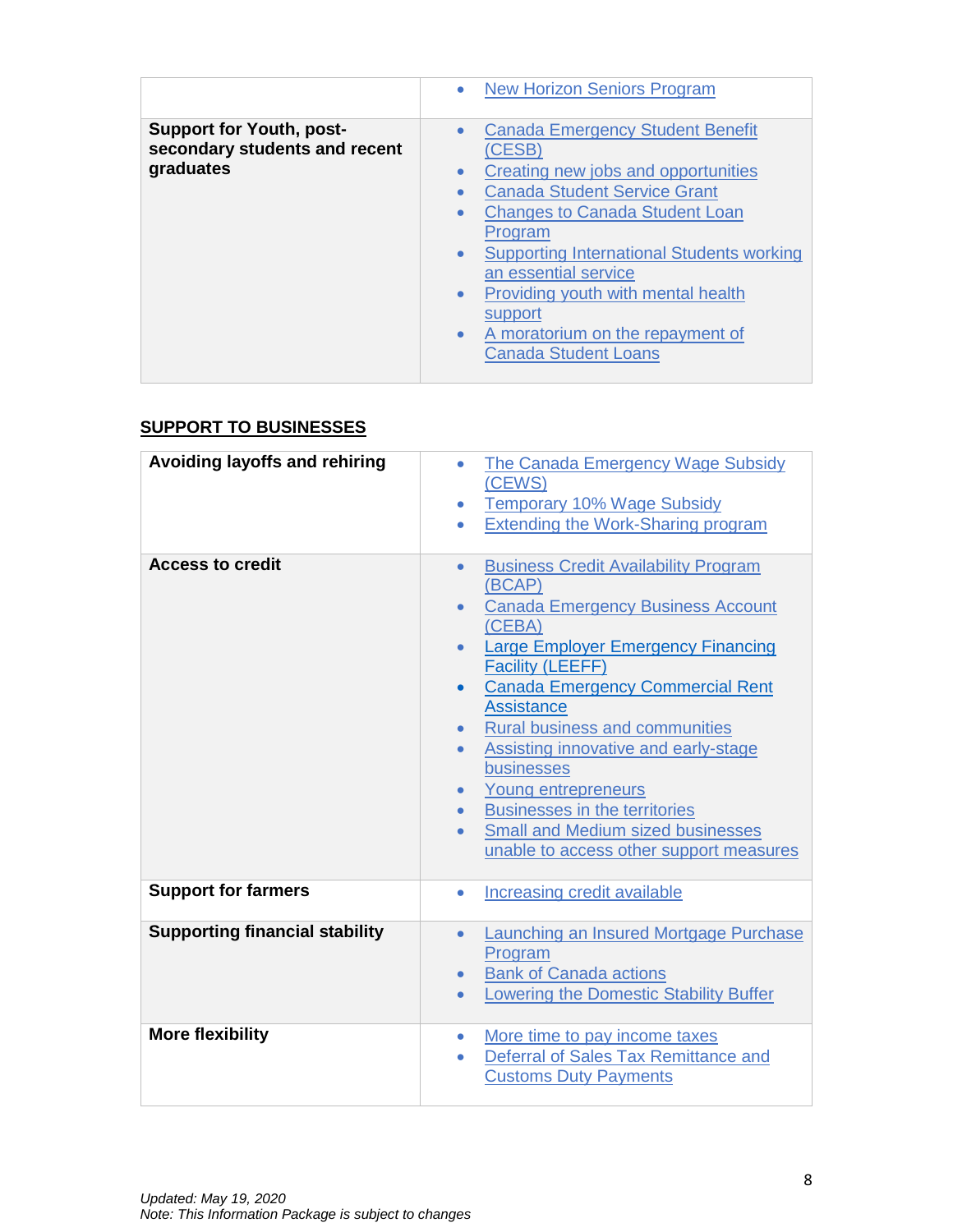## <span id="page-8-0"></span>**Financial Support for Individuals, Selfemployed, and Families**

| How to apply?                                 | Visit CRA My Account or call 1-800-959-2019 or 1-800-959-2041.<br>Œ<br>Select the period you want to apply for.<br>$\vert$ 2<br>Declare that you qualify for the benefit.<br>$\overline{\mathbf{3}}$ |
|-----------------------------------------------|------------------------------------------------------------------------------------------------------------------------------------------------------------------------------------------------------|
| <b>Have the</b><br>following<br>info on hand: | SIN number<br>address, including postal code<br>direct deposit info                                                                                                                                  |
| Apply by<br>birth month:                      | Jan, Feb, Mar - Mondays<br>Apr, May, June - Tuesdays<br>July, Aug, Sept - Wednesdays<br>Oct, Nov, Dec - Thursdays<br>All months - Fridays, Saturdays, Sundays                                        |

## <span id="page-8-1"></span>❖ **Canada Emergency Response Benefit (CERB)**

**The Canada Emergency Response Benefit is a taxable benefit and would provide \$2,000 a month for up to four months** for Canadian residents who lose their income as a result of the COVID-19 pandemic.

The Benefit is available from March 15, 2020, to October 3, 2020. You can apply no later than December 2, 2020 for payments retroactive to within that period. [Apply here.](https://www.canada.ca/en/services/benefits/ei/cerb-application.html)

#### **Who is eligible?**

The Benefit is only available to individuals who stopped work or working reduced hours as a result of reasons related to COVID-19. If you are looking for a job but haven't stopped working because of COVID-19, you are not eligible for the Benefit.

The Benefit is available to workers:

- who must stop working due to COVID-19 and do not have access to paid leave or other income support;
- who are sick, quarantined or taking care of someone who is sick with COVID-19;
- who must stay home without pay to care for children that are sick or need additional care because of school and daycare closures;
- who remain employed but are not being paid because there is currently not sufficient work (i.e. workers who have been temporarily laid off);
- wage earners and self-employed individuals, including contract workers, who would not otherwise be eligible for EI;
- **\*NEW\* workers who are earning \$1000/month or less (before taxes);**
- **\*NEW\* workers (including seasonal workers) who have exhausted their Employment Insurance regular benefits between December 29, 2019 and**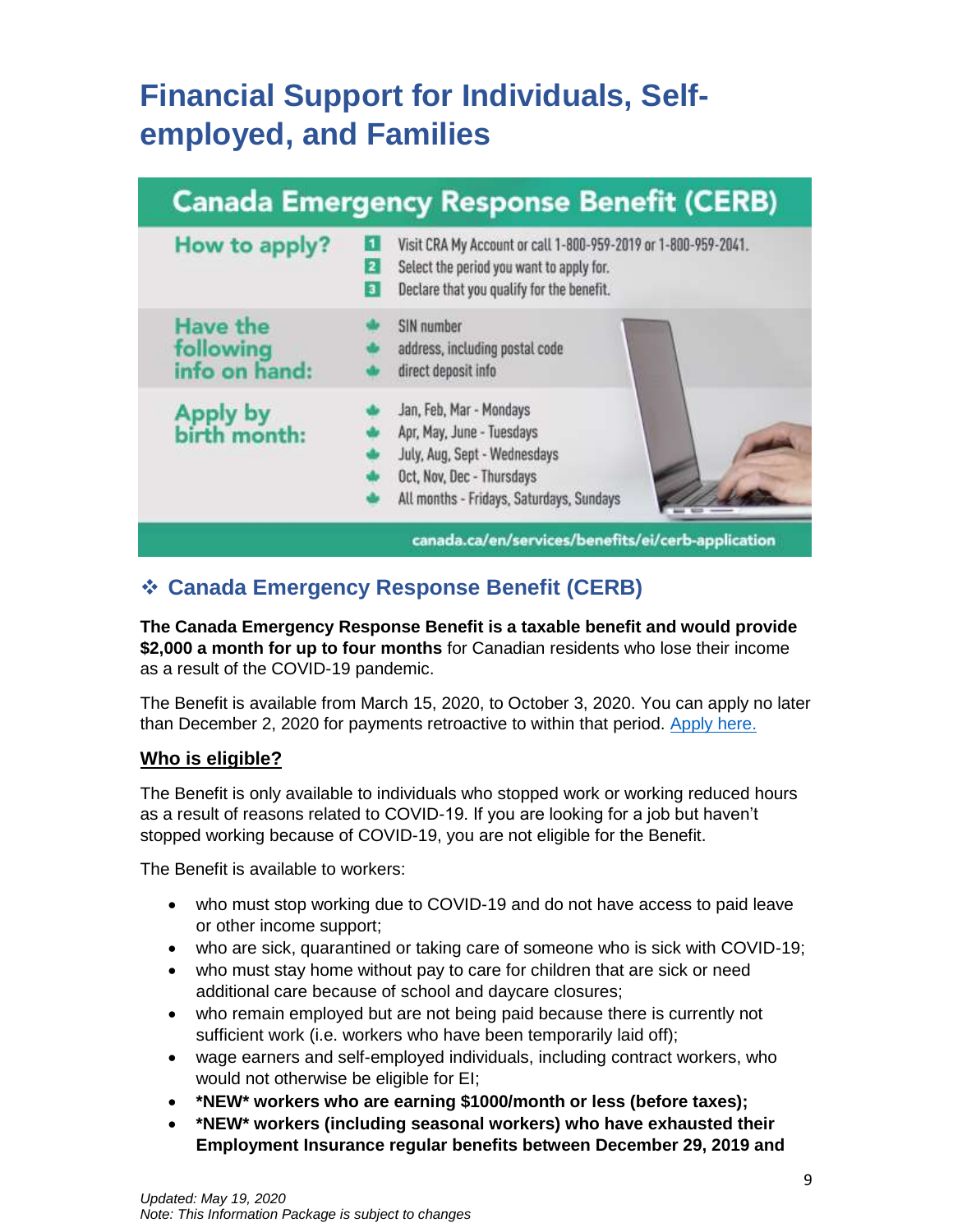#### **October 3, 2020; and are unable to undertake their regular seasonal work, find a job or return to work due to COVID-19.**  *(\*\*These new changes will be retroactive to March 15, 2020)*

To qualify for CERB benefits, applicants must:

- a) be a resident of Canada,
- b) be 15 years or older,
- c) did not quit job voluntarily, and
- d) have had a total income of at least \$5,000 (combined) in 2019 or in the 12 months immediately preceding the application, from any or a combination of the following sources;
	- Employment income,
	- Self-employment income, and
	- Maternity or parental leave benefits under EI program and/or similar benefits paid in Quebec under the Quebec Parental Insurance Plan.

#### **\*New Important Criteria\***

- **1. When submitting your first claim, you cannot have earned more than \$1,000 (before taxes) in employment and/or self-employment income for 14 or more consecutive days within the four-week benefit period of your claim.**
- **2. When submitting subsequent claims, you cannot have earned more than \$1,000 (before taxes) in employment and/or self-employment income for the entire four-week benefit period of your new claim.**

#### **Payment Details**

#### **\*\*Only apply for the CERB through either Service Canada or the Canada Revenue Agency (CRA) – not both\*\***

Canadians would begin to receive their CERB payments within 10 days of application. The CERB would be paid every four weeks and be available from March 15, 2020 until October 3, 2020. The CERB is a taxable benefit, but the Government has announced that tax recovery will be deferred.

The Canada Emergency Response Benefit will be accessible through My Account on the CRA secure web portal. Applicants will also be able to apply via an automated toll-free number.

#### **Where to apply for CERB online according to your birth month: [Click here](https://www.canada.ca/en/services/benefits/ei/cerb-application.html)**

**Apply by toll free number: 1-833-966-2099**

#### **Create a CRA 'MY ACCOUNT' for individuals: [Apply here](https://www.canada.ca/en/revenue-agency/services/e-services/e-services-individuals/account-individuals.html)**

#### **Step by step instructions: [Click here](https://www.canada.ca/en/revenue-agency/services/e-services/cra-login-services/cra-user-password-help-faqs/registration-process-access-cra-login-services.html#hlp1a)**

| If you were born in the month of | Apply for CERB on |
|----------------------------------|-------------------|
| January, February or March       | Mondays           |
| April, May, or June              | Tuesdays          |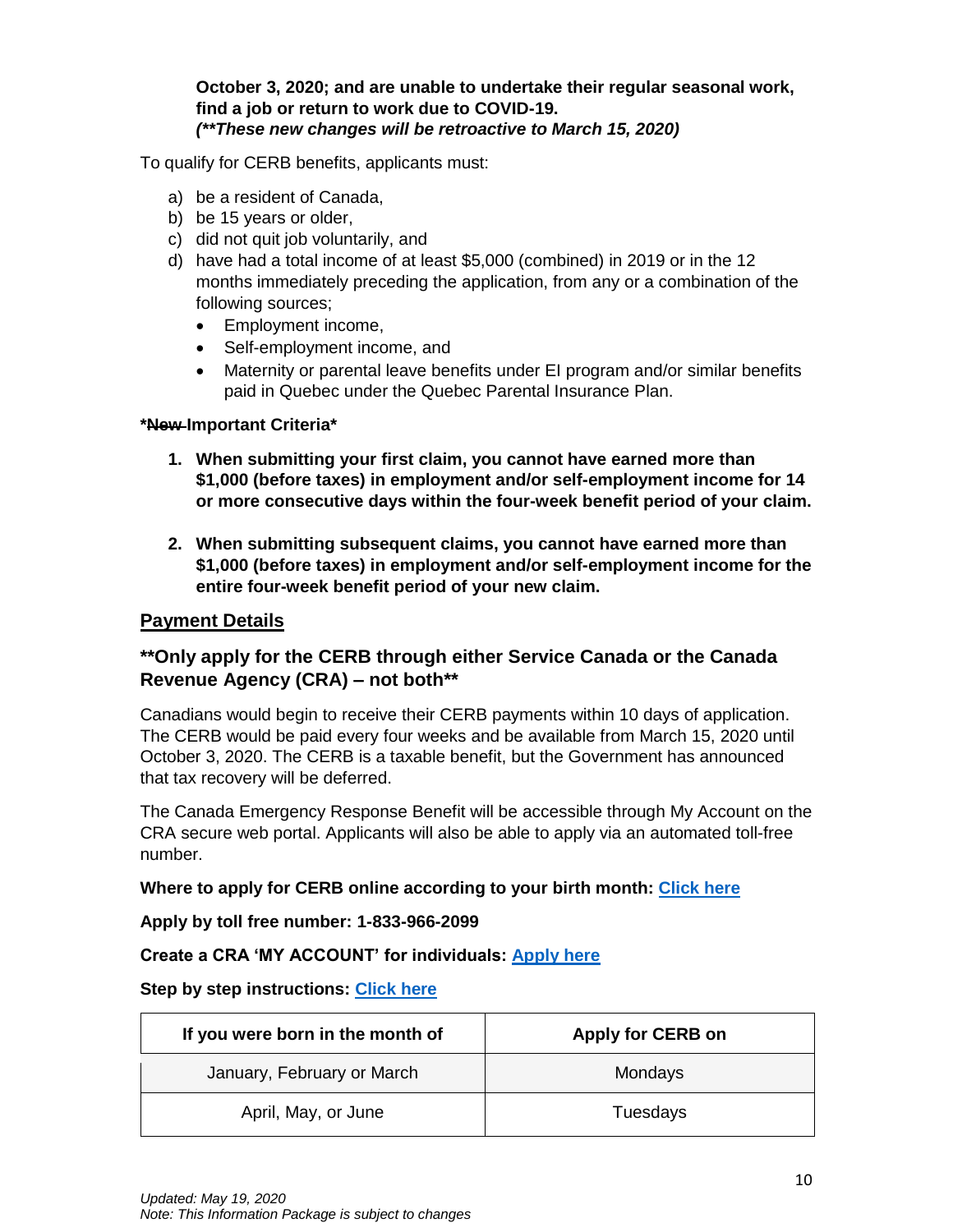| If you were born in the month of | <b>Apply for CERB on</b>       |
|----------------------------------|--------------------------------|
| July, August, or September       | Wednesdays                     |
| October, November, or December   | Thursdays                      |
| Any month                        | Fridays, Saturdays and Sundays |

#### **Eligibility Periods**

Eligibility periods are fixed in 4-week periods. CERB payments are not renewed automatically.

If your situation continues, you can re-apply for CERB for multiple 4-week periods, to a maximum of 16 weeks (4 periods).

If you start working again after you get a CERB payment, and then stop working, you need to re-apply for the CERB. When you re-apply, you must have not earned more than \$1,000 (before taxes) in employment and/or self-employment income for the entire fourweek benefit period of your new claim.

| 4-week period cycle | <b>Period dates</b>                   |
|---------------------|---------------------------------------|
|                     | March 15, 2020 to April 11, 2020      |
| $\mathbf{2}$        | April 12, 2020 to May 9, 2020         |
| 3                   | May 10, 2020 to June 6, 2020          |
| $\boldsymbol{4}$    | June 7, 2020 to July 4, 2020          |
| 5                   | July 5, 2020 to August 1, 2020        |
| 6                   | August 2, 2020 to August 29, 2020     |
|                     | August 30, 2020 to September 26, 2020 |

#### **CERB and Employment Insurance (EI)**

Canadians who are already receiving EI regular and sickness benefits as of March 25, 2020 would continue to receive their benefits and should not re-apply to the CERB. If their EI benefits end before October 3, 2020, they could apply for the CERB once their EI benefits cease, if they are unable to return to work due to COVID-19.

#### **Canadians who have already applied for EI regular or EI sick benefit with a starting claim after March 15 will automatically be transferred to the CERB and would not need to reapply.**

Canadians who are eligible for EI regular and sickness benefits would still be able to access their normal EI benefits, if still unemployed, after the 16-week period covered by the CERB.

#### **Return or repay a CERB payment**

You must repay the CERB if you no longer meet the eligibility requirements for the 4 week period in question. This could happen if: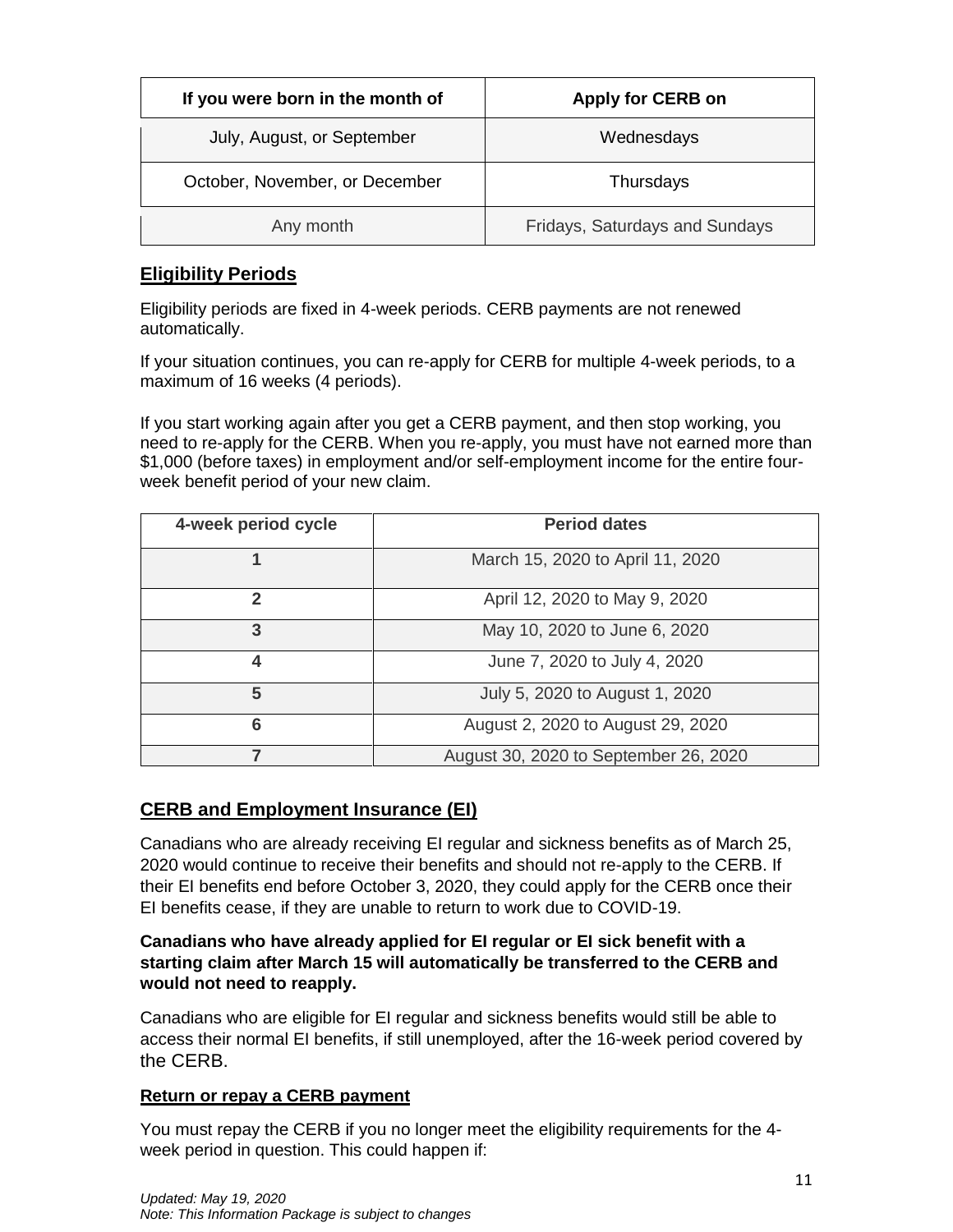- you earned employment or self-employment income earlier than expected
- you applied for the CERB but later realize you're not eligible
- you receive a CERB payment from both Service Canada and the CRA for the same period

## <span id="page-11-0"></span>❖ **UPDATED Frequently Asked Questions (CERB & EI)**

#### **Apply**

#### **Where can I apply for the Canada Emergency Response Benefit?**

You can apply for the Canada Emergency Response Benefit according to your birth month. **[Apply here](https://www.canada.ca/en/services/benefits/ei/cerb-application.html)**

#### **Under what circumstances can I apply for the Canada Emergency Response Benefit?**

The Canada Emergency Response Benefit is available to those who stop working for reasons related to COVID-19 or are eligible for Employment Insurance regular or sickness benefits. Examples of stopping to work could include but are not limited to:

- You have been let go from your job or your hours have been reduced to zero;
- You are in quarantine or sick due to COVID-19;
- You are away from work to take care of others because they are in quarantine, sick due to COVID-19; and/or
- You are away from work to take care of children or other dependents whose care facility is closed due to COVID-19.

#### **You cannot quit your job voluntarily.**

Alternatively, you can apply for the Canada Emergency Response Benefit if:

You are eligible for Employment Insurance regular or sickness benefits; or You received Employment Insurance regular benefits between December 29, 2019 and October 3, 2020; and have exhausted all of your available entitlement or exceeded the period in which you could continue to collect these benefits. To get the Canada Emergency Response Benefit, you may not earn more than \$1,000 for a period of at least 14 consecutive days within the initial four week period of your claim or \$1000 in total for each subsequent claim.

#### **How do I know whether to apply for EI benefits or the Canada Emergency Response Benefit?**

If you have stopped working because of COVID-19, you should apply for the Canada Emergency Response Benefit, whether or not you are eligible for Employment Insurance. The Benefit is available for the period from March 15, 2020 to October 3, 2020.

There will be a single portal to assist you with the application process. [Apply here](https://www.canada.ca/en/services/benefits/ei/cerb-application.html)

If you applied for EI regular or sickness benefits on March 15, 2020 or later, your claim will be automatically processed through the Canada Emergency Response Benefit.

For other EI benefits, including maternity, parental, caregiving, fishing and worksharing, you should also continue to apply as you normally would.

[Apply for other EI benefits](https://srv270.hrdc-drhc.gc.ca/AW/introduction?GoCTemplateCulture=en-CA)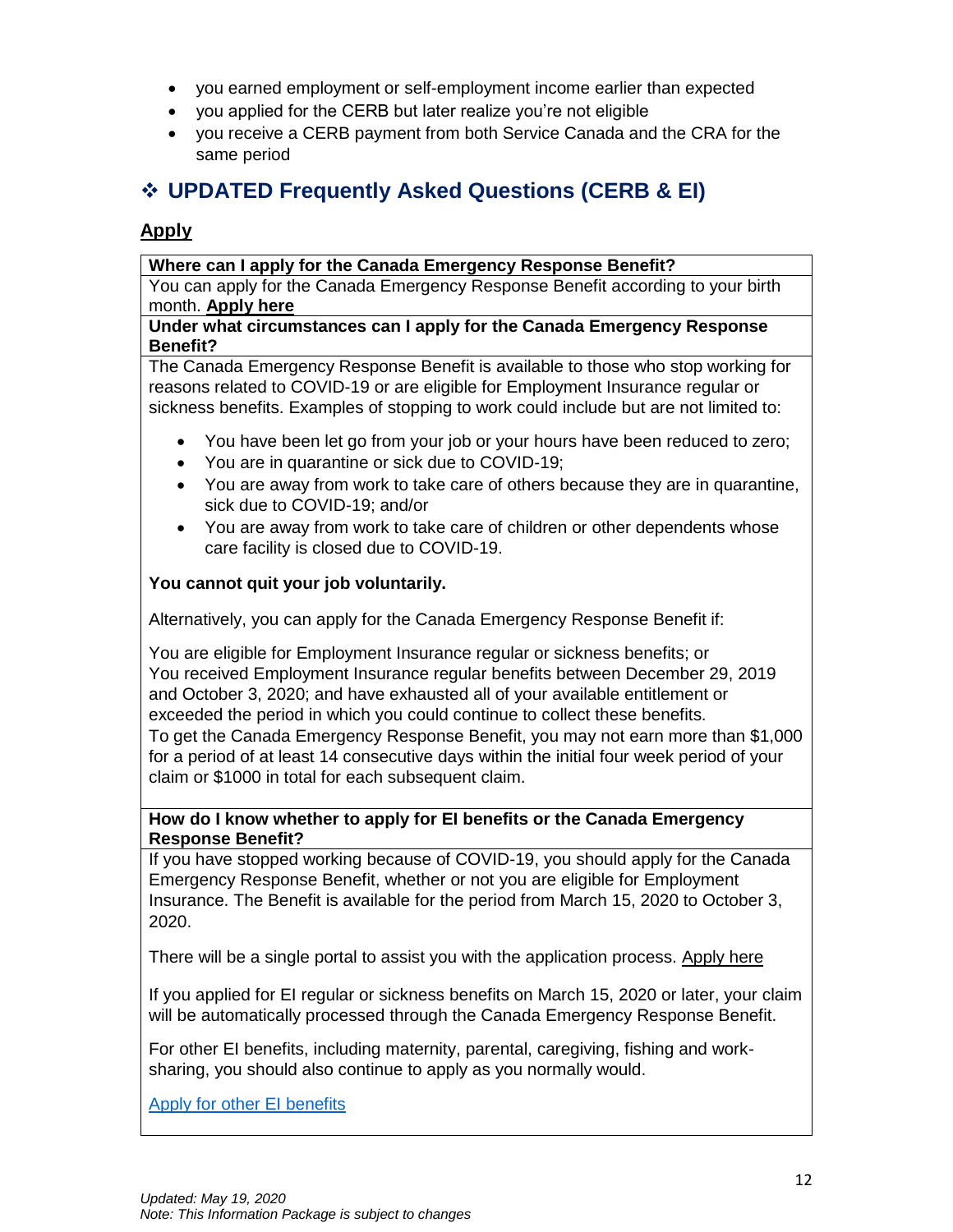**If I am already receiving Employment Insurance regular benefits, should I reapply for the Canada Emergency Response Benefit?**

No. If you are already receiving Employment Insurance regular benefits, you will continue to receive these benefits until the end of your benefit period.

You cannot be paid Employment Insurance benefits and the Canada Emergency Response Benefit for the same period.

**What if I stopped working before March 15th but only applied for Employment Insurance after March 15th – which benefit will I receive?**

If you became eligible for Employment Insurance regular or sickness benefits before March 15th, your claim will be processed under the pre-existing Employment Insurance rules. You will not receive the Canada Emergency Response Benefit.

**How is the maximum of 16 weeks calculated? Is it when I apply or when I receive my first payment? Can I collect the 16 week CERB twice – once through Service Canada and once through the Canada Revenue Agency?**

The calculation of the 16 weeks begins with the first week for which you are receiving the Benefit. However, the 16 weeks do not have to be taken consecutively. For example, you could receive the Benefit for 4 weeks beginning March 15th and reapply for your second benefit period a few months later based on your personal situation.

Please note that the 16 week count does not restart when you reapply for the Canada Emergency Response Benefit after taking a break because you found employment.

Service Canada and the Canada Revenue Agency are jointly delivering the Canada **Emergency** 

Response Benefit and an individual may only receive a maximum of 16 weeks in total within the eligibility period from March 15, 2020 to October 3, 2020. You can either apply for the Benefit through Service Canada or the Canada Revenue Agency, **but not both.**

#### **Do I need to provide any documentation when I apply for the Canada Emergency Response Benefit?**

You will need to provide your personal contact information, your Social Insurance Number and confirm that you meet the eligibility requirements.

You may be asked to provide additional documentation to verify your eligibility at a future date.

#### **Do I need a medical certificate to receive the Canada Emergency Response Benefit if I am in quarantine or sick from COVID-19?**

No. You only need to complete an online application.

#### **Is a Record of Employment required to apply for the CERB?**

A Record of Employment is not required to apply for the Canada Emergency Response Benefit.

However, employers are encouraged to provide a Record of Employment in the event that any employee should subsequently apply for Employment Insurance benefits.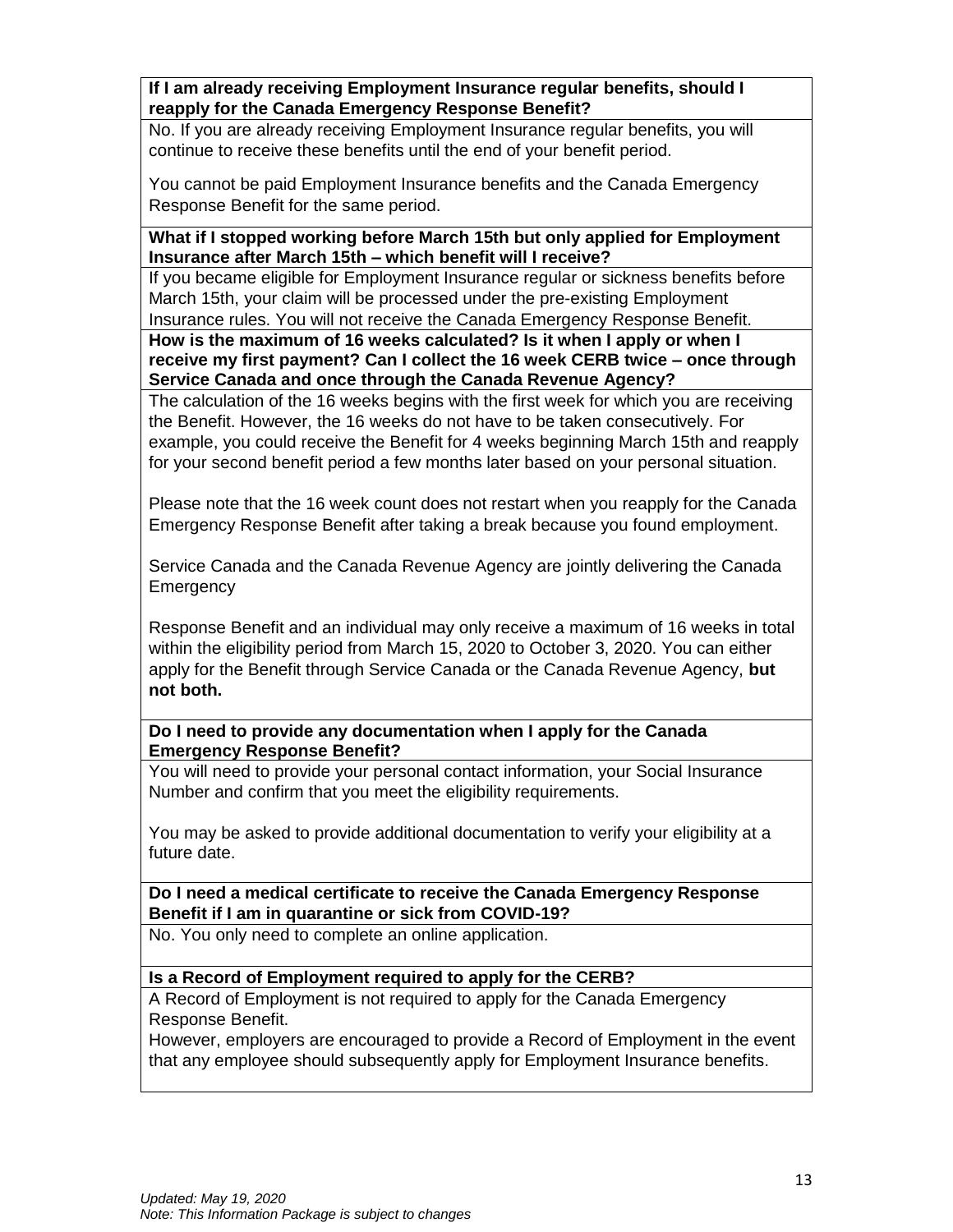#### **Eligibility**

**Do I need to be laid off to access the Canada Emergency Response Benefit?** No. Workers who remain attached to their company can receive the Benefit if they meet the eligibility requirement.

#### **Can you receive the Canada Emergency Response Benefit if you are not a citizen or permanent resident?**

To be eligible for the Canada Emergency Response Benefit, you must reside in Canada and have a valid Social Insurance Number.

Workers who are not Canadian citizens or permanent residents – including temporary foreign workers and international students – may be eligible to receive the Benefit if they meet the other eligibility requirements.

**Am I eligible for the CERB even if my job is still there but I don't feel comfortable going to work as a result of risk associated with COVID-19? For example, what if I have someone at home who has a compromised immune system and I cannot risk infecting them.**

The Canada Emergency Response Benefit is available to those who stop working for reasons related to COVID-19, for example:

- You have lost your job;
- You are in quarantine or sick due to COVID-19;
- You are taking care of others because they are in quarantine or sick due to COVID-19; and/or
- You are taking care of children or other dependents because their care facility is closed due to COVID-19.
- There may be other reasons related to COVID-19 beyond these examples why you may have stopped working. However, you cannot voluntarily quit your job.

If you are concerned about the safety of your working conditions, you should discuss the situation with your employer.

If you work in a federally-regulated workplace, you may wish to consult your workplace health and safety committee or health and safety representative as well as the

document "Right to refuse dangerous work" at https://www.canada.ca/en/employmentsocial-development/services/health-safety/reports/right-refuse.html

Otherwise, you may wish to consult the website for the department of labour in your province or territory for further information on your rights and the process you should follow.

The Canadian Centre for Occupational Health and Safety (https://www.ccohs.ca/) is another possible resource.

#### **Am I eligible to apply for the CERB if I volunteer to be temporarily laid off by my employer to help them manage the pressures on their business?**

Yes. You are eligible for the Canada Emergency Response Benefit if you are laid off as a result of reasons related to COVID-19, even if you maintain your attachment with your employer.

**If I lost my job prior to March 15th for reasons related to COVID-19 will I be able to receive the CERB?**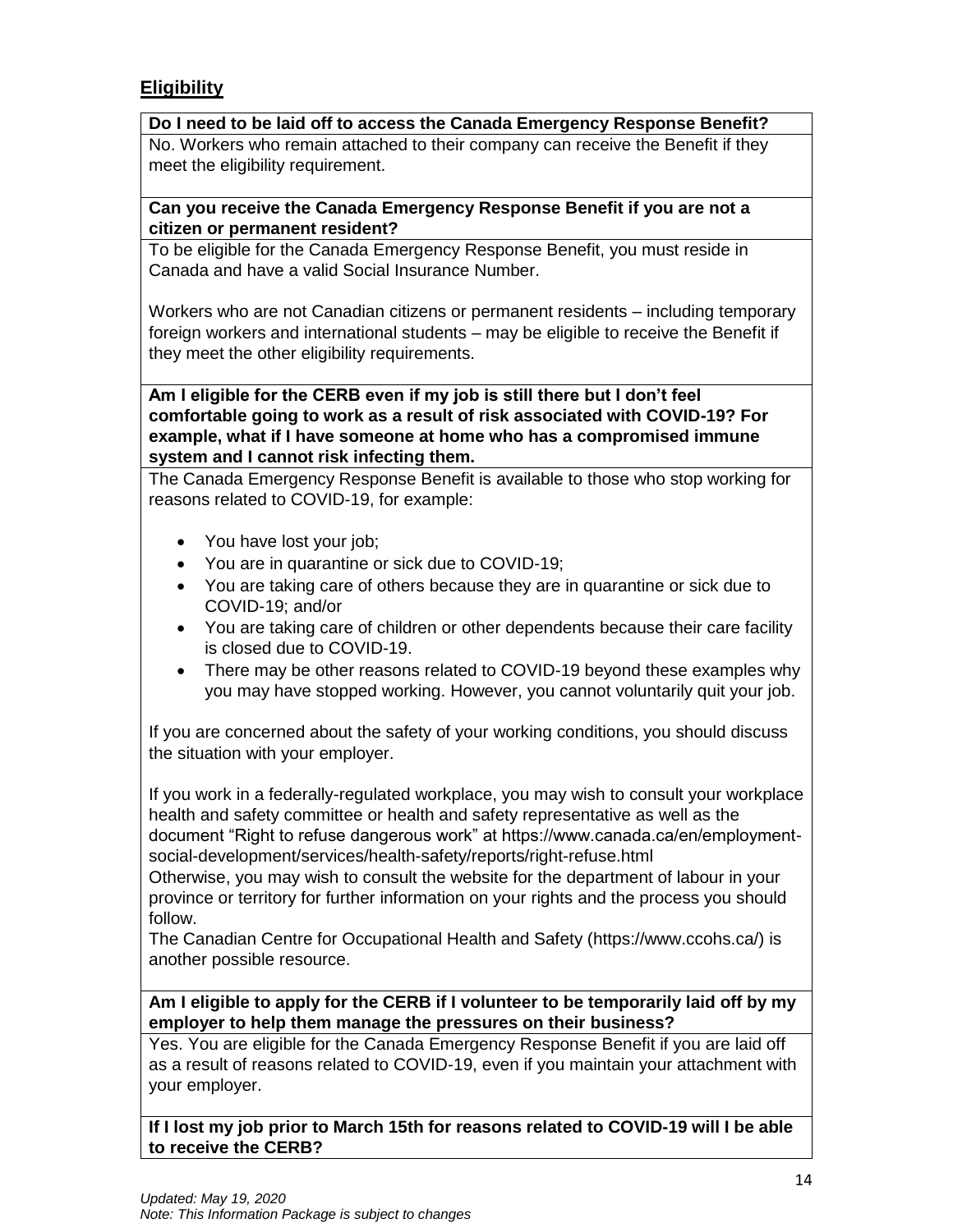If you became eligible for Employment Insurance regular or sickness benefits prior to March 15th, your claim will be processed under the pre-existing Employment Insurance rules.

If you are not eligible for Employment Insurance regular or sickness benefits and lost your job prior to March 15th you may be eligible for the Canada Emergency Response Benefit delivered by the Canada Revenue Agency. However, the Benefit is only available for periods between March 15 and October 3, 2020.

#### **Am I eligible to apply for the CERB if I have not declared that I earned any money in the last year?**

While having filed income tax for 2019 is not an eligibility requirement, you will need to confirm when applying for the Canada Emergency Response Benefit that you had at least \$5000 in employment or self-employment income in 2019 or in the 12 months prior to the date of your application. You will also need to confirm that you have not earned more than \$1000 in employment and/or self-employment income in a period of at least 14 consecutive days within the first benefit period and for the entire four-week benefit period of any subsequent claim. If you are deemed ineligible for the Benefit at a later date, you will be required to pay it back.

The income of at least \$5,000 may be from employment and/or self-employment. For those who are not eligible for Employment Insurance you may also include maternity and parental benefits under the Employment Insurance program and/or similar benefits paid in Quebec under the Quebec Parental Insurance Plan as part of the calculation for income.

#### **Can employers send their employees off on furloughs to help cope with the decline in available work?**

Employers can choose to ask their employees to take a furlough to help meet their business requirements.

In this case, the employee would be considered to have stopped working (unpaid leave) and eligible for the Canada Emergency Response Benefit provided they meet the other eligibility criteria.

There is no requirement for the employer-employee relationship to be severed and the employee can continue to receive other benefits such as medical benefits from the employer and still be eligible for the Benefit.

#### **If an employee has stopped working but is still receiving benefits from their employer (e.g. medical) are they eligible for the Canada Emergency Response Benefit?**

Yes. Stopping work does not mean that the employee has severed all ties with their employer. The employer can continue to provide non-cash benefits to the employee and these will not impact their eligibility for the Canada Emergency Response Benefit.

#### **Does being in receipt of severance impact a person's eligibility for the Canada Emergency Response Benefit?**

A severance payment does not impact an individual's eligibility for the Canada Emergency Response Benefit.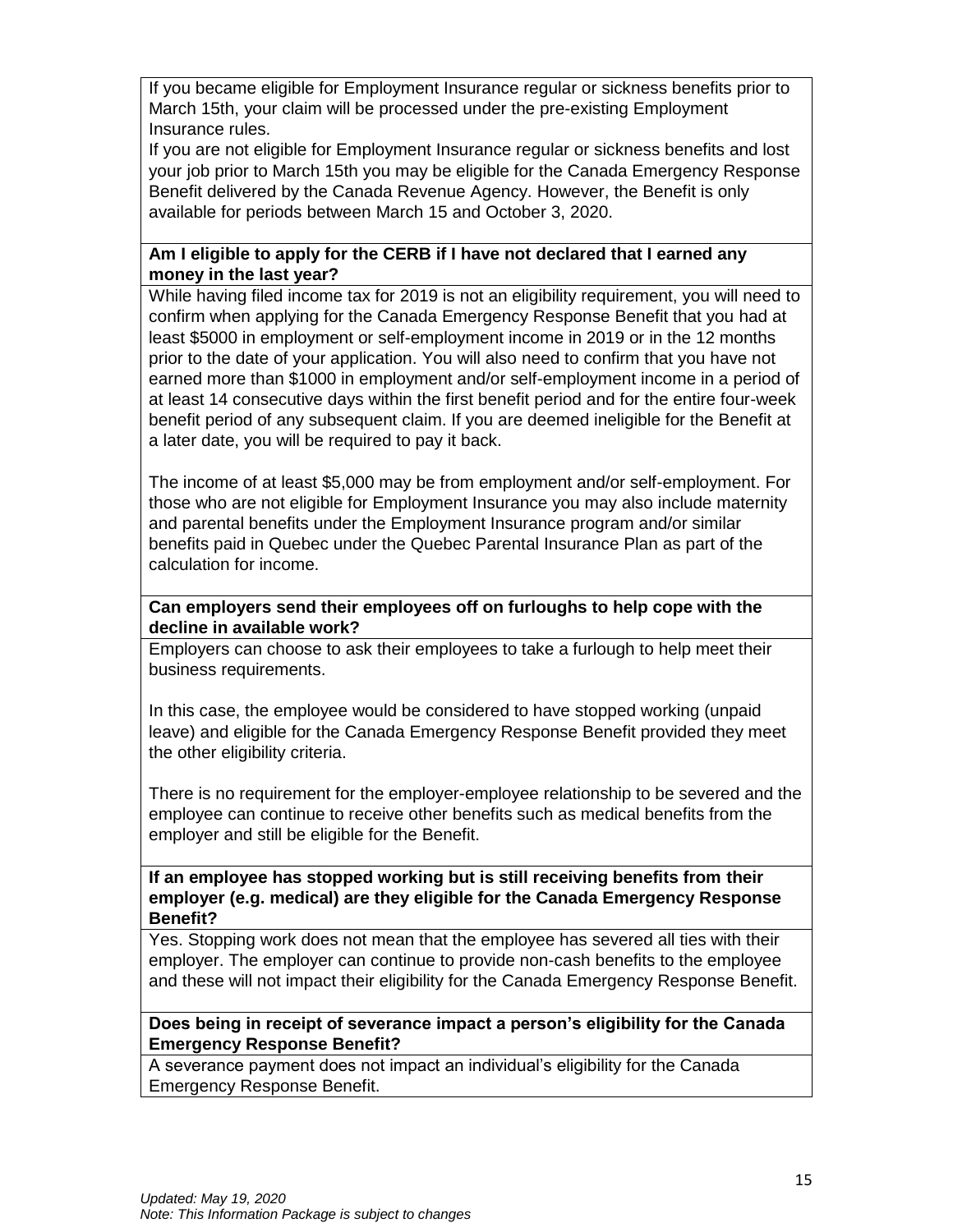#### **Income Requirements**

#### **What counts towards the \$1000 in income I earn?**

The \$1,000 includes employment and/or self-employment income. This includes among others: tips you may earn while working; non-eligible dividends; honoraria (e.g. nominal amounts paid to emergency service volunteers); and royalties (e.g. paid to artists) you may receive within the four-week benefit period.

However, royalty payments received from work that took place before the period for which a person applies for the Canada Emergency Response Benefit do not count as income during that specific benefit period.

Pensions, student loans and bursaries are not employment income and therefore, should not be included in the \$1000.

Applications will be verified against tax records to confirm income.

#### **What income types count towards the \$5,000 in employment and/or selfemployment income?**

This includes among others: tips you have declared as income; non-eligible dividends; honoraria (e.g. nominal amounts paid to emergency service volunteers); and royalties (e.g. paid to artists). If you are not eligible for Employment Insurance, you may also include maternity and parental benefits you received from the Employment Insurance program and/or similar benefits paid in Quebec under the Quebec Parental Insurance Plan.

Pensions, student loans and bursaries are not considered employment income and should not be included.

#### **Does the minimum income of \$5,000 have to be earned in Canada?**

No. The income does not have to be earned in Canada, but you need to reside in Canada.

#### **If I am in receipt of dividends am I eligible for the Canada Emergency Response Benefit?**

Yes, as long as the dividends are non-eligible dividends (generally, those paid out of corporate income taxed at the small business rate) and you meet the eligibility criteria.

Non-eligible dividends count towards the minimum \$5000 in income required for eligibility. Non-eligible dividends also count toward the \$1000 income threshold for a benefit period.

#### **Do artists' royalties count as employment or self-employment income with respect to the CERB?**

Yes, in some cases. Artists' royalties would be considered payments received as selfemployment income if they were received as compensation for using or allowing the use of a copyright, patent, trademark, formula or secret process that is a result of their own work or invention. These royalties count towards the \$5,000 income threshold, as well as towards the \$1,000 that claimants can earn per month while receiving the Benefit. However, royalty payments received from work that took place before the period for which a person applies for the Canada Emergency Response Benefit do not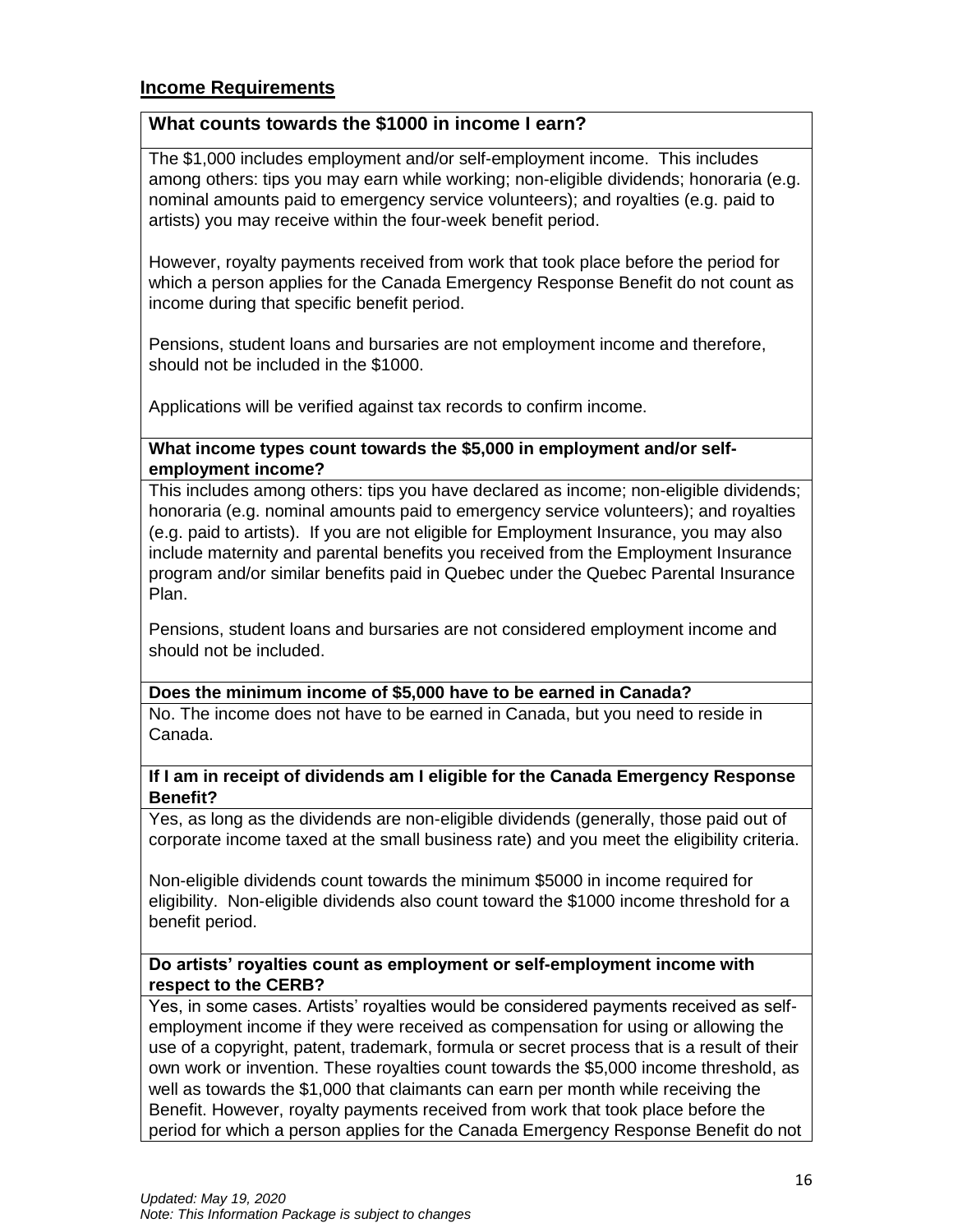count as income during that specific benefit period. Other royalties (i.e., from investment activities) do not count with respect to the Benefit.

#### **Payment**

#### **How much could I receive through the Canada Emergency Response Benefit?**

The Benefit, in the amount of \$2,000, will be paid in blocks of four weeks. This is equivalent to \$500 per week. A maximum 16 weeks of benefits can be paid.

The Benefit is taxable although tax will not be deducted at source. You will be expected to report the Benefit as income when you file your income tax for the 2020 tax year.

#### **When and how will I receive my Canada Emergency Response Benefit payment? Is there a waiting period?**

Benefits will start within 10 days of you submitting an application. There is no waiting period.

Payments will be made through direct deposit or by cheque. You will be paid more quickly if you choose direct deposit. Your payments will be retroactive to your eligibility date.

#### **If I would be entitled to more than the \$500 per week under Employment Insurance, will I get the higher amount?**

No. When you apply for the Canada Emergency Response Benefit, you will receive \$500 per week, regardless of what you may have been eligible to receive through Employment Insurance.

However, you retain your eligibility to receive for Employment Insurance after you stop receiving the Canada Emergency Response Benefit, and the period that you received the CERB does not impact your EI entitlement.

#### **If I would have been entitled to less than the \$500 per week under Employment Insurance, will I get the \$500?**

Yes. When you apply for the Canada Emergency Response Benefit, you will receive \$500 per week, regardless of what you may have been eligible to receive through Employment Insurance.

#### **What happens if I get a CERB payment I am not entitled to because I applied twice - once to the Canada Revenue Agency and once to Service Canada?**

Canadians should only apply for the Canada Emergency Response Benefit from either Service Canada OR the Canada Revenue Agency, not both. If you have already applied for Employment Insurance benefits but haven't received your benefits yet, you should not submit another application.

While there will not be any penalty for Canadians if you have received a payment in error, you will have to repay the CERB benefits for which you are not entitled and will receive a letter from the CRA providing you with further information about the repayment process.

Specifically, if you have received the Canada Emergency Response Benefit twice for the same benefit period, you are requested to return one of the payments to the Canada Revenue Agency using the following procedure: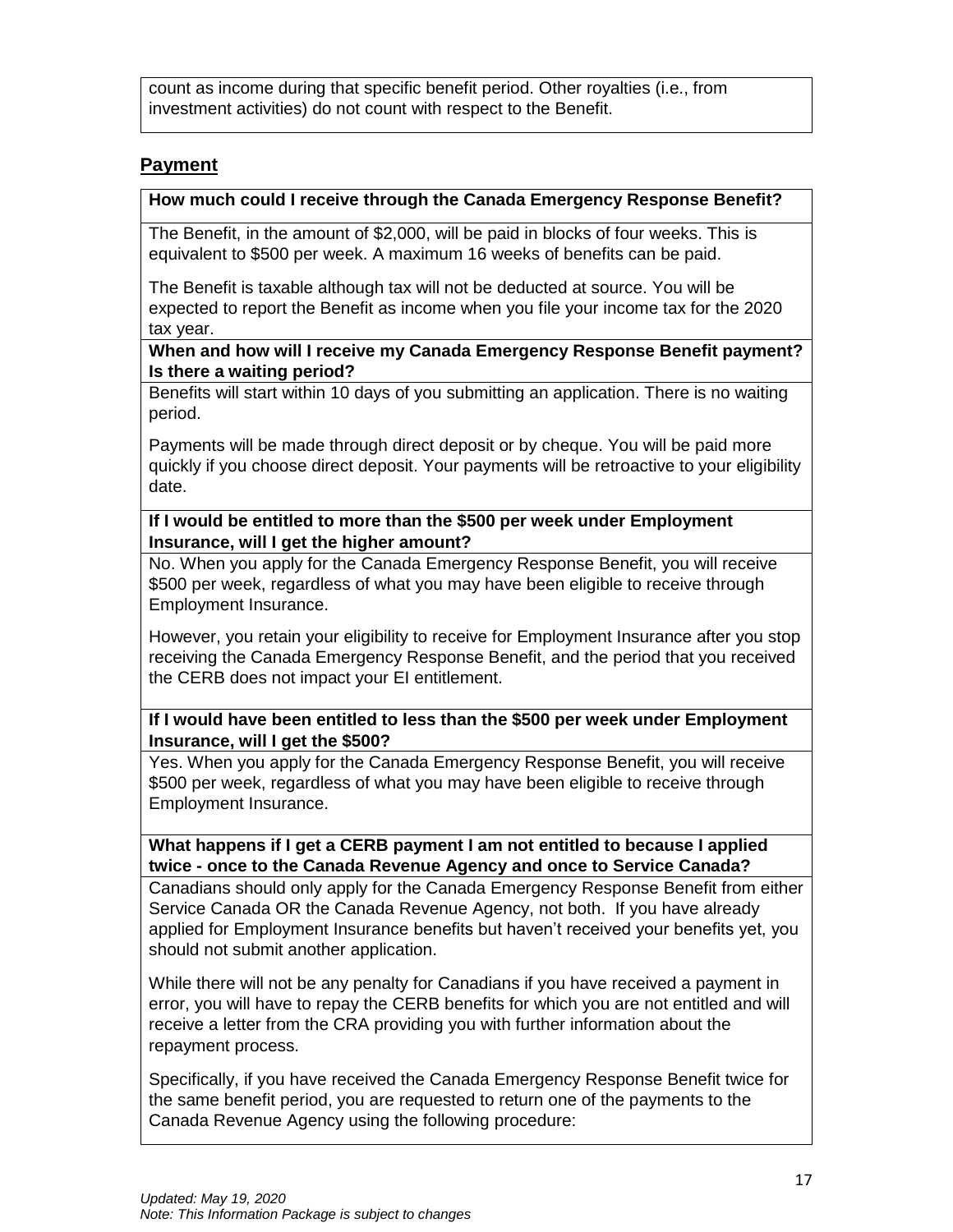If you still have the original Canada Emergency Response Benefit cheque, you can return the cheque by mail to the address below.

If you received the payment by direct deposit, or deposited the cheque, you can mail your repayment to the CRA **OR** return payment online through CRA My Account through online banking.

If sending by mail, be sure to: Make payment out to "Receiver General for Canada" Indicate it is for "Repayment of CERB" Include your Social Insurance Number (SIN) or your Temporary Tax Number (TTN) Please do not send cash through the mail.

Please mail your payment to: **Revenue Processing – Repayment of CERB Sudbury Tax Centre 1050 Notre Dame Avenue Sudbury ON P3A 0C1**

**Once I receive my first payment, can I assume I will receive my next payment 4 weeks later?**

No, the renewal of payments will not be automatic. You must confirm your eligibility for each period for which you apply either online or by phone (1-833-966-2099).

If you are receiving your Benefit through Service Canada you must complete your EI Report Card to confirm your eligibility.

#### **Maternity/Parental benefits**

**If I am planning on going on maternity/parental leave shortly am I eligible for the Canada Emergency Response Benefit? Why was I put on EI regular benefits rather than the CERB? Will this impact my eligibility for Employment Insurance maternity and/or parental benefits?**

The Government of Canada is committed to addressing the situation experienced by some expectant mothers applying for the CERB and receiving regular EI benefits when they should have been receiving the CERB. Anyone entitled to the CERB should be getting the CERB.

We are also committed that being on the CERB will not affect an expectant mother's ability to collect EI maternity and parental benefits.

As way of background, Service Canada asks CERB applicants if they are pregnant and anticipating going on maternity/parental benefits to ensure that the claims are properly established with all the necessary information to allow the client to transition over to maternity / parental at the appropriate time without having to reapply.

Expectant mothers who lost their job and are eligible for EI prior to March 15th, should have received EI regular benefits, and when eligible, transition to EI maternity and parental benefits following the birth of their child.

The benefits will be paid at the rate established under EI rules.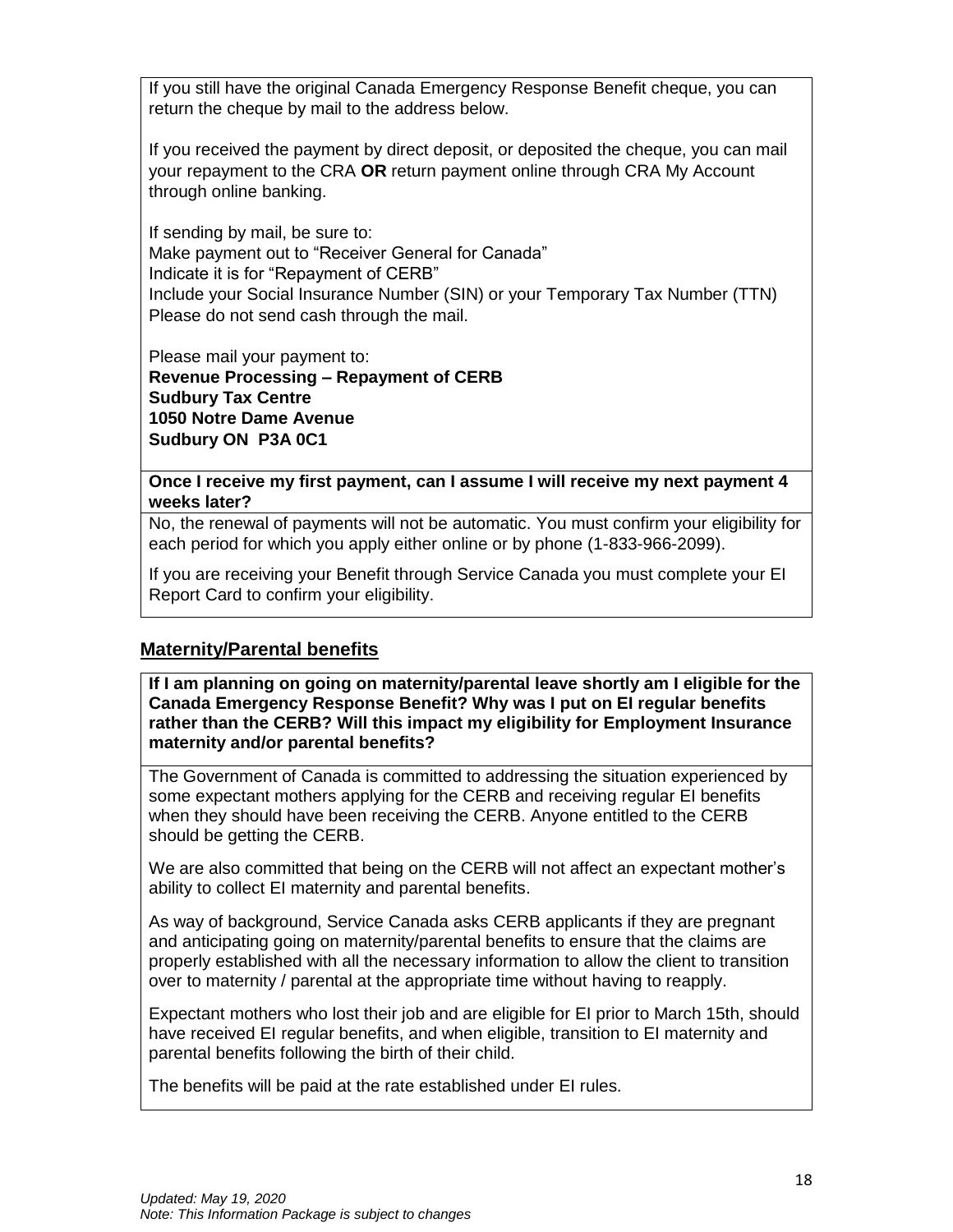Expectant mothers who lost their job and are eligible for EI after March 15th should receive the CERB (to a maximum of 16 weeks) and when eligible, transition to EI maternity and parental benefits following the birth of their child.

CERB benefits will be paid out at the rate of \$500/week.

An expectant mother could potentially claim EI regular benefits in between the end of CERB and the beginning of EI maternity and parental benefits.

Scheduled to start as of May 8th, women who should have been receiving the CERB will have their claims converted retroactively to the CERB.

Those who had been receiving less than the \$500 per week will receive a payment to get them up to the \$500.

Those who had been receiving more than the \$500 per week will not have any money clawed back, but will receive the \$500 per week flat rate from the time their claim is converted going forward.

The weeks for which they collect the CERB will not impact the number of weeks of maternity and parental benefits they may receive.

The maximum number of weeks of EI regular and maternity and standard parental benefits any claimant can receive is 50 weeks, or over a longer period for claimants who choose the extended parental benefits.

Whereas EI regular benefits count towards this 50-week maximum, CERB benefits do not.

In all cases, maternity and parental benefits will be paid at the rate established under EI rules.

#### **If I am on maternity/parental benefits, am I eligible to apply for the CERB?**

You cannot receive maternity or parental benefits at the same time as the Canada Emergency Response Benefit.

If you cannot return to work due to COVID-19 following your maternity/parental leave, you would be considered to have stopped working due to COVID-19. If you meet the other eligibility requirements you may receive the Canada Emergency Response Benefit.

#### **Self-employed and Independent Workers**

#### **Are self-employed small business owners eligible for the CERB?**

Yes provided they meet the eligibility criteria including that they stopped working due to COVID-19 and do not earn more than \$1000 in a period of at least 14 consecutive days in the first benefit period and for the entire four-week benefit period of any subsequent claim.

Small Business owners can receive income from their business in different ways, including as salary, business income or dividends. In determining their eligibility for the Canada Emergency Response Benefit:

Owners who take a salary from their business should consider their pre-tax salary;

Owners who rely on business income should consider their net pre-tax income (gross income less expenses);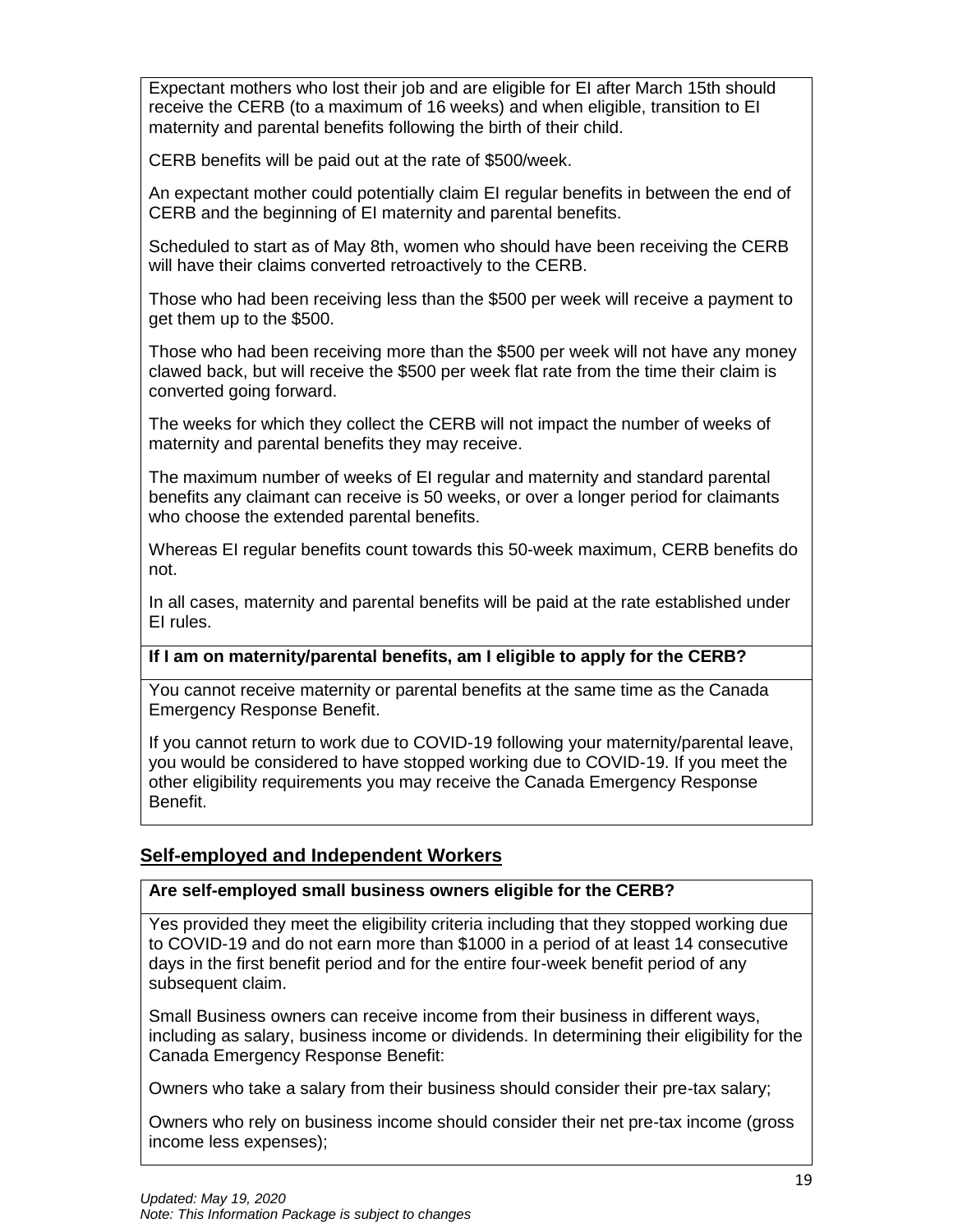Owners who rely on dividend income should consider this as self-employment income provided it comes from non –eligible dividends (generally, those paid out of corporate income taxed at the small business rate).

**Can someone qualify for CERB if they still have a small amount of income coming into their business account as a sole proprietor to pay some of their business expenses (commercial rent, utility costs, etc.) as long as they are not paying themselves any income from the business?**

Yes. To be eligible for the Canada Emergency Response Benefit, you must have stopped working as a result of reasons related to COVID-19 and receive less than \$1,000 in employment or self-employment income for at least 14 consecutive days within the initial four-week period for which you apply. For subsequent periods, you cannot receive more than \$1,000 in employment or self-employment income for the entire four-week period.

#### **Are Self-Employed Fishers eligible for the CERB?**

Self-employed fishers are encouraged to apply for Employment Insurance fishing benefits.

If a self-employed fisher does not meet the criteria to establish a new EI fishing benefits claim, or if they have exhausted their EI fishing benefits between December 29, 2019 and October 3, 2020 and are unable to work due to COVID-19, they may be eligible for the Canada Emergency Response Benefit, provided they meet the eligibility criteria.

You cannot be in receipt of Employment Insurance benefits (including fishing benefits) and the Canada Emergency Response Benefit for the same period.

#### **Part-Time Workers**

**I am a part-time worker who has seen a reduction in my hours as a result of COVID-19. Am I eligible for the CERB?**

You may be eligible if you have stopped working because of COVID-19.

When submitting your first claim, you cannot have earned more than \$1,000 in employment and/or self-employment income for a period of at least 14 or more consecutive days within the four-week benefit period of your claim.

When submitting subsequent claims, you cannot have earned more than \$1,000 in employment and/or self-employment income for the entire four-week benefit period of your new claim.

#### **Students/Apprentices**

**Am I eligible for the CERB if I am a student who was working part-time and lost my job for reasons related to COVID-19?**

Yes, provided you lost your job as a result of reasons related to COVID-19 and meet the other eligibility criteria.

**I lost my job but I am receiving bursaries and/or scholarships. Can I get the CERB?**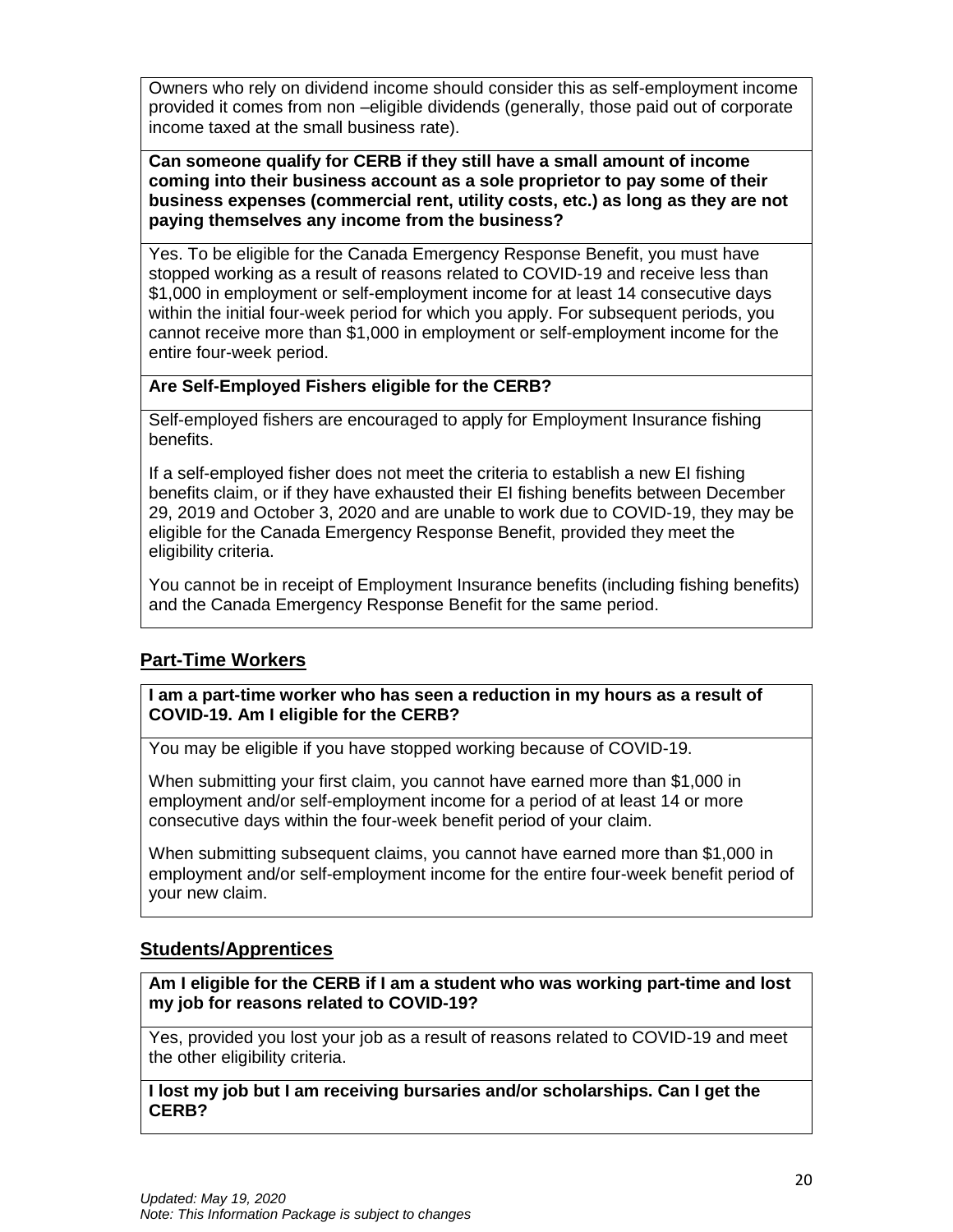Yes, provided you stopped working for reasons related to COVID-19 and meet the other eligibility criteria.

Student loans and bursaries do not affect eligibility for the Canada Emergency Response Benefit.

**Does the money I receive through bursaries and/or scholarships count toward the requirement for \$5000 in income?**

No. Student loans and bursaries do not count toward the \$5000 in income.

The income of at least \$5,000 may be from employment and/or self-employment. For those who are not eligible for Employment Insurance you may also include maternity and parental benefits under the Employment Insurance program and/or similar benefits paid in Quebec under the Quebec Parental Insurance Plan as part of the calculation for income.

**Am I eligible for the CERB if I am in an apprenticeship program, receiving funding through the Employment Insurance Program, and lose my job as a result of COVID-19?**

No, but you could be eligible to continue receiving your Employment Insurance benefits.

#### **Retired Persons**

#### **Are people who lost their job but are receiving a pension eligible for the CERB?**

Yes, provided you stopped working for reasons related to COVID-19 and meet the other eligibility criteria.

Pension income does not affect eligibility to the Canada Emergency Response Benefit.

**Does pension income count towards the \$5000 income requirement for the CERB?**

No. Pension income does not count toward the \$5000 in income.

The income of at least \$5,000 may be from employment and/or self-employment. For those who are not eligible for Employment Insurance you may also include maternity and parental benefits under the Employment Insurance program and/or similar benefits paid in Quebec under the Quebec Parental Insurance Plan as part of the calculation for income.

#### **Persons with disabilities**

#### **Can I get the CERB if I am receiving disability benefits?**

Yes, provided you stopped working for reasons related to COVID-19 and meet the other eligibility criteria.

Disability benefits do not affect eligibility to the Canada Emergency Response Benefit.

**Does the money I receive through my disability benefits count toward the requirement for \$5000 in income?**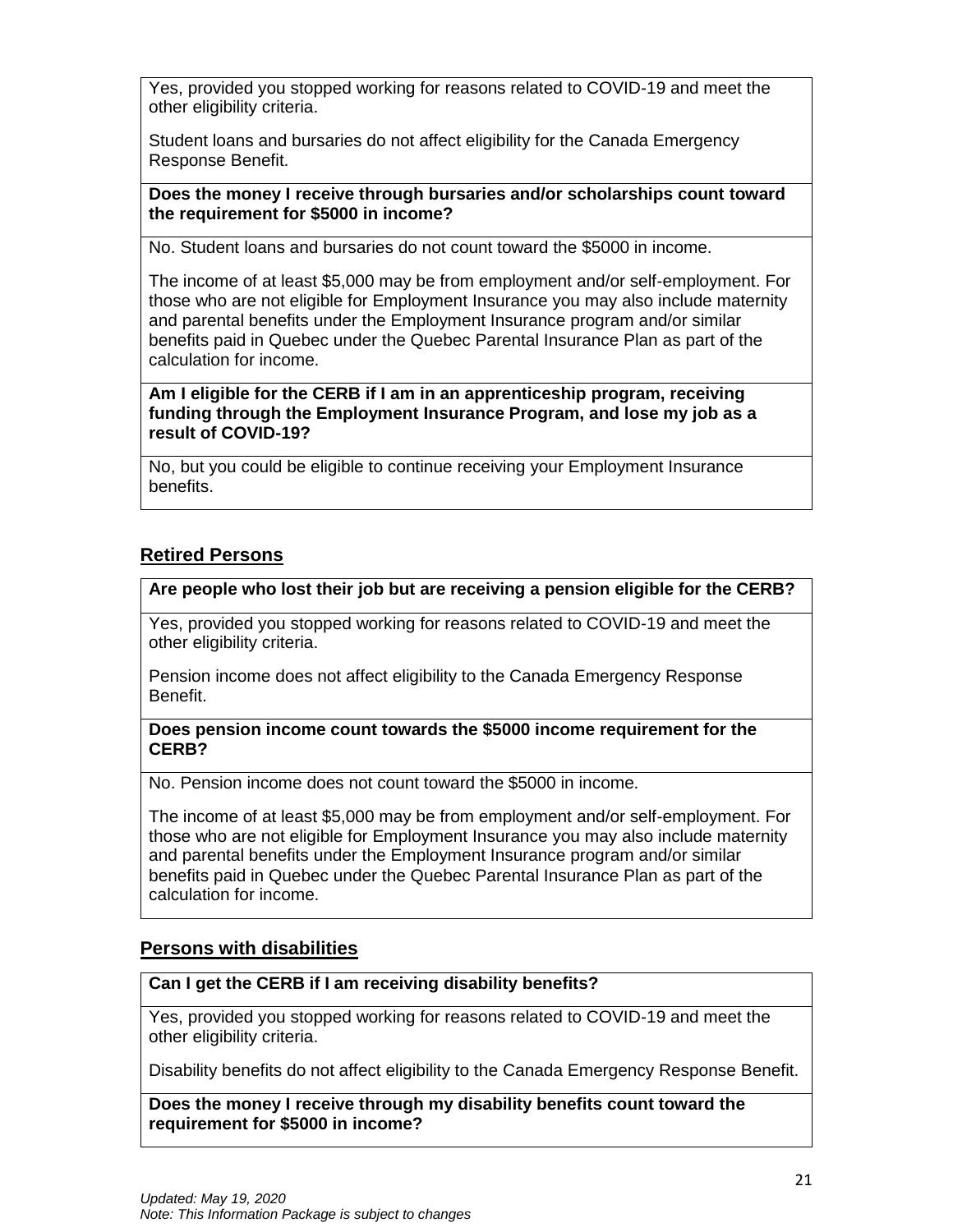No. Funding received through disability benefits does not count toward the \$5000 in income.

The income of at least \$5,000 may be from employment and/or self-employment. For those who are not eligible for Employment Insurance you may also include maternity and parental benefits under the Employment Insurance program and/or similar benefits paid in Quebec under the Quebec Parental Insurance Plan as part of the calculation for income.

#### **Employment Insurance**

#### **Do I get a choice between collecting the EI CERB and collecting EI regular Benefits?**

No. If you became eligible for Employment Insurance prior to March 15th, your claim will be processed under the pre-existing Employment Insurance rules.

If you became eligible for Employment Insurance regular or sickness benefits March 15th onward, your claim will be automatically processed through the Canada Emergency Response Benefit.

**Will workers with open EI claims (which they established before March 15) be handled by the old rules even if they reactivate their claim after March 15th?**

Yes. If you are already receiving Employment Insurance regular benefits, you will continue to receive these benefits until the end of your benefit period. You cannot exit the Employment Insurance system to apply for the Canada Emergency Response Benefit before the end of your Employment Insurance benefit period.

You also cannot get the Employment Insurance benefits and the Canada Emergency Response Benefit for the same period.

**I am a seasonal worker who received EI regular benefits over the off-season and I have just exhausted my benefit entitlement, but I am unable to find work due to COVID-19—am I eligible for the CERB?**

Yes. You are eligible for the Canada Emergency Response Benefit if you are a former Employment Insurance claimant who used up your entitlement to your Employment Insurance regular benefits between December 29, 2019 and October 3, 2020, and are unable to find work due to COVID-19.

The date for which you would potentially become eligible for the Canada Emergency Response Benefit would be the week following your last Employment Insurance benefit payment or March 15, 2020, whichever is most recent. You may not receive EI benefits and the Canada Emergency Response Benefit for the same period.

**I was laid-off from my work prior to March 15, 2020 for reasons not related to COVID-19 and I have exhausted my EI regular benefits, but I am unable to find work due to COVID-19—am I eligible for the CERB?**

Yes. You are eligible for the Canada Emergency Response Benefit if you are a former Employment Insurance claimant who used up your entitlement to your Employment Insurance regular benefits between December 29, 2019 and October 3, 2020, and are unable to find work due to COVID-19.

The date for which you would potentially become eligible for the Canada Emergency Response Benefit would be the week following your last Employment Insurance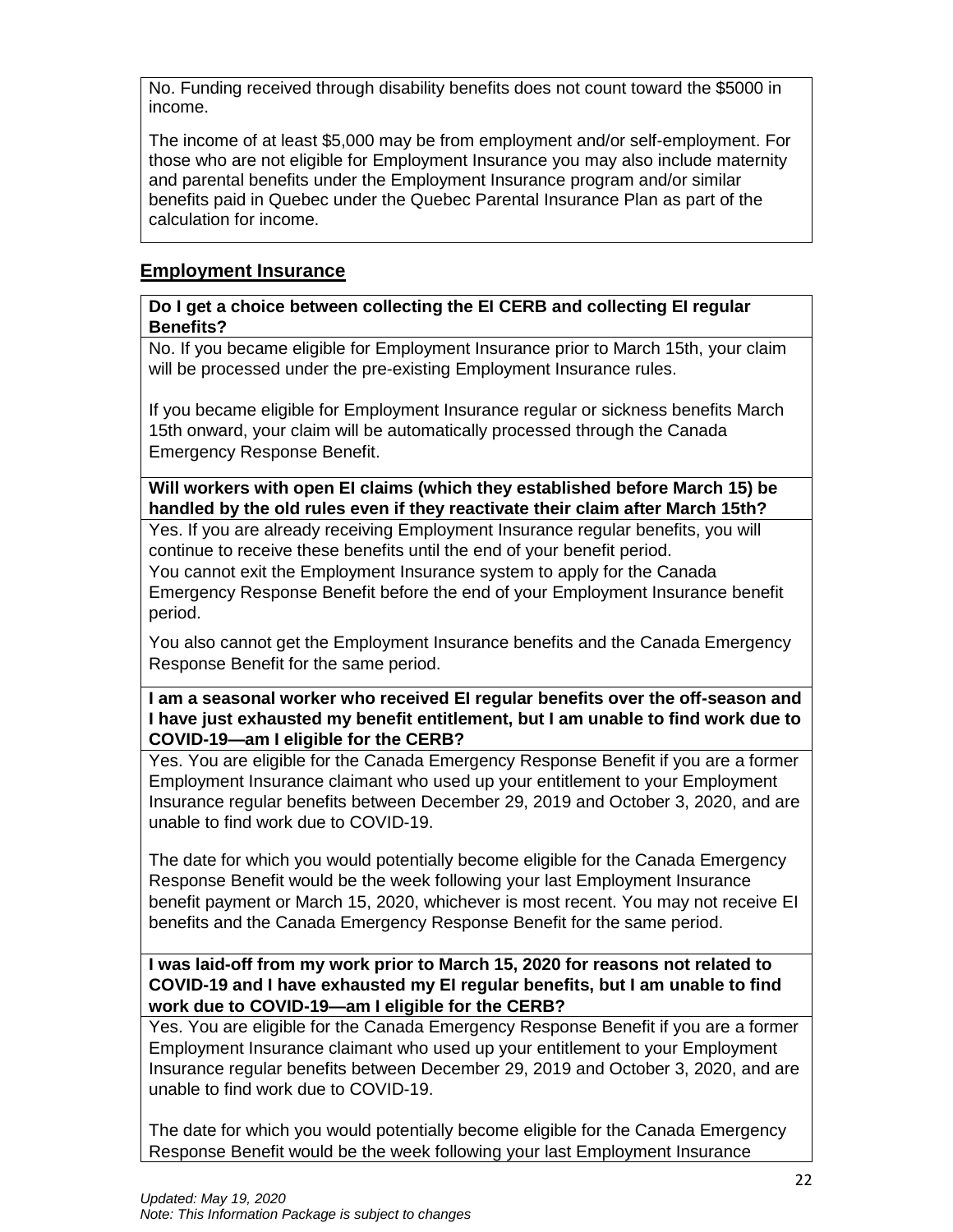benefit payment or March 15, 2020, whichever is most recent. You may not receive EI benefits and the Canada Emergency Response Benefit for the same period.

#### **Are individuals who are part of work-sharing agreements eligible for the CERB?**

No. Individuals who are part of work-sharing agreements are not eligible as you cannot be getting Employment Insurance Benefits and the Canada Emergency Response Benefit at the same time.

Employers and workers can continue to enter into Work-Sharing agreements. The Canada Emergency Response Benefit has no impact on claims subject to Work-Sharing agreements. These claims continue to be processed using the standard rules for calculating Work-Sharing benefits.

#### **Are individuals who are working while on claim eligible for the CERB if they lose their jobs for reasons related to COVID-19?**

You cannot be paid Employment Insurance benefits as part of working while on claim and the Canada Emergency Response Benefit for the same period.

However, if you lose your job for reasons related to COVID-19 you will no longer be eligible for working while on claim. You may be eligible for the Canada Emergency Response Benefit provided you meet the eligibility criteria.

#### **I am a fisher who received Employment Insurance fishing benefits over the offseason and I have just exhausted my benefit entitlement, but I am unable to find work due to COVID-19—am I eligible for the Canada Emergency Response Benefit?**

If a self-employed fisher does not meet the criteria to establish a new EI fishing benefits claim, or if they have exhausted their EI fishing benefits between December 29, 2019 and October 3, 2020 and are unable to work due to COVID-19, they may be eligible for the Canada Emergency Response Benefit, provided they meet the eligibility criteria.

You may not receive Employment Insurance benefits (including fishing benefits) and the Canada Emergency Response Benefit for the same period.

#### **Can employers use a Supplemental Unemployment Benefit (SUB) plan to increase their employee's weekly earnings while they are unemployed and collecting the Canada Emergency Response Benefit?**

Given the simplified design of the Canada Emergency Response Benefit (CERB), the provisions that exist under the Employment Insurance (EI) system for employers to make additional payments to workers through SUB plans do not apply to employees who are receiving the CERB. Eligible individuals collecting the CERB receive \$2000 for a 4-week period and may earn up to \$1,000 in employment and/or selfemployment income in each of their benefit periods from March 15, 2020 to October 3, 2020 while continuing to receive the CERB. Amounts received by individuals from any employer in excess of the \$1,000 threshold would create an obligation for the individuals to repay CERB amounts they received for the same benefit period.

Employers that wish to do so may continue to submit a SUB plan to Service Canada. By registering a plan, employers can make payments to employees who are currently receiving EI regular or sickness benefits, and will also be prepared should employees need EI benefits at a future time.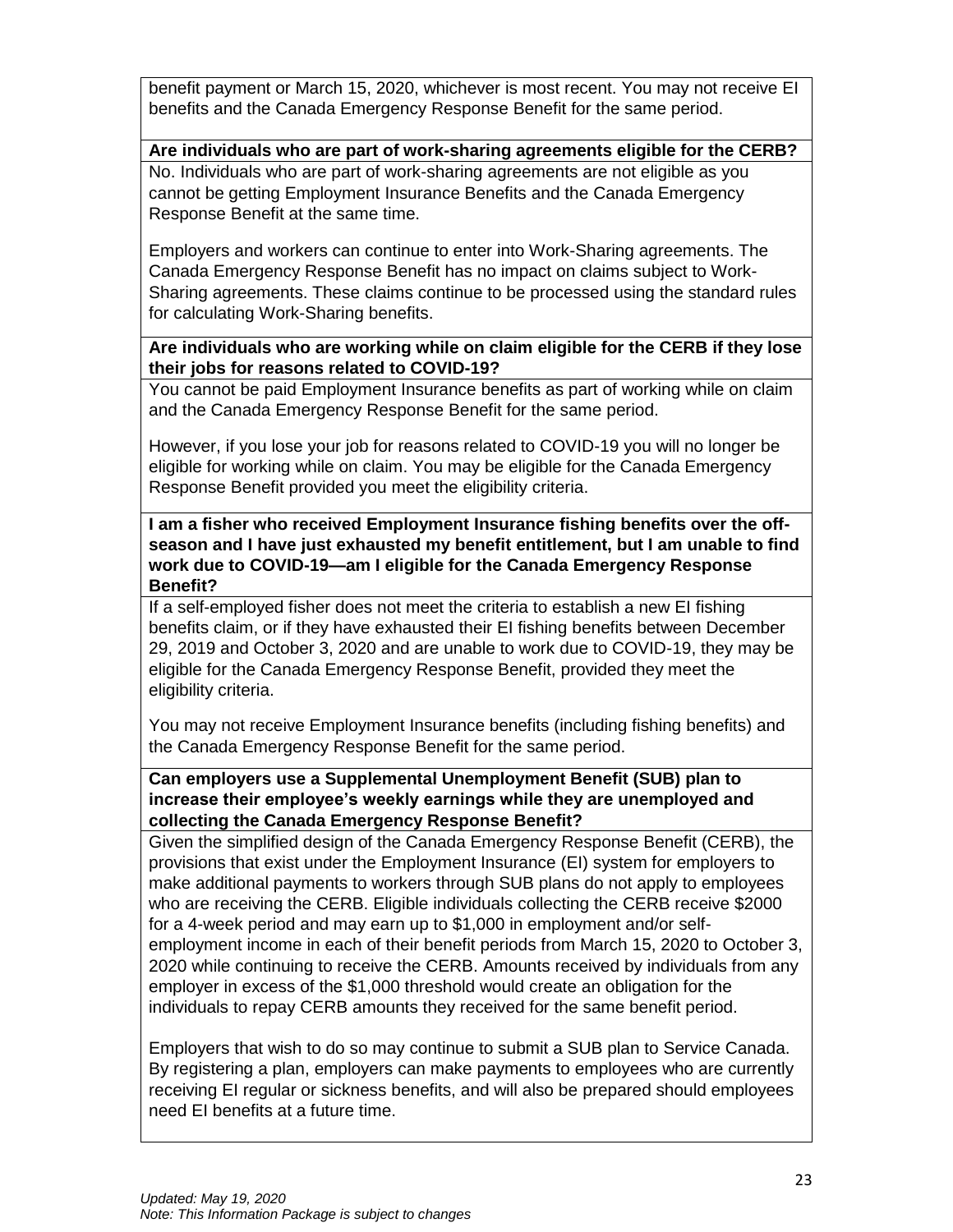## <span id="page-23-0"></span>❖ **Employment Insurance Summary**

If you lost your job due to COVID-19, please apply for the CERB benefit through Service Canada. Eligible claimants will receive the Employment Insurance-Emergency Response Benefit (EI-ERB) of \$1000 bi-weekly. You can keep receiving this benefit for up to 16 weeks so long as you still meet eligibility criteria and you declare your eligibility through your bi-weekly EI reports.

#### **Employment Insurance Eligibility: [Click here](https://www.canada.ca/en/services/benefits/ei/ei-regular-benefit/eligibility.html)**

**NOTE: Applying for CERB through Service Canada will not impact your EI entitlement. You retain your eligibility to receive your Employment Insurance after you stop receiving the Canada Emergency Response Benefit**

#### **Record of Employment**

[https://www.canada.ca/en/employment-social-development/programs/ei/ei-list/ei](https://www.canada.ca/en/employment-social-development/programs/ei/ei-list/ei-roe.html)[roe.html](https://www.canada.ca/en/employment-social-development/programs/ei/ei-list/ei-roe.html)

Employers should use reason Code A (Shortage of work) as the reason for separation on the ROE. When the ROE is not submitted:

- In situations where fact-finding is required with the employer (i.e. a dismissal); this is the high-level process followed by agents:
	- o The agent attempts to obtain the facts concerning the reason for separation by calling the employer. Two telephone attempts are made within 48 hours. Voicemails are left when the employer has one.
	- $\circ$  If the telephone attempts are unsuccessful, a letter is sent to the employer by mail asking to contact the agent. A delay of 10 days is provided.
	- $\circ$  If the employer does not contact the agent after those attempts, a decision is rendered with the facts on file, hence without the facts from the employer.
- For a situation where the ROE is missing to calculate the claim, and the client is requesting help in obtaining the ROE, this is the high-level process followed by agents:
	- $\circ$  The agents attempt to remind the employer of their obligation to submit an ROE by calling them. Two telephone attempts are made within 48 hours. Voicemails are left when the employer has one.
	- $\circ$  If the telephone attempts are unsuccessful, a letter is sent to the employer by mail asking them to submit the ROE. A delay of 10 days is provided.
	- $\circ$  As soon as the first letter is sent, the processing agents starts the interim ROE process to calculate the claim without the ROE and benefits may begin.
	- $\circ$  If the employer does not submit the ROE after the first letter, a second letter is sent by mail asking to submit the ROE. At this stage, the processing agent does not do a follow-up on the second letter. Instead, the file is referred to Integrity Services for them to follow-up with the employer.

The rules surrounding a **medical certificate** for these circumstances are as follows:

- Claimants placed in quarantine will not have to provide a medical certificate, if the quarantine is:
- Imposed on the claimant under the laws of Canada or a province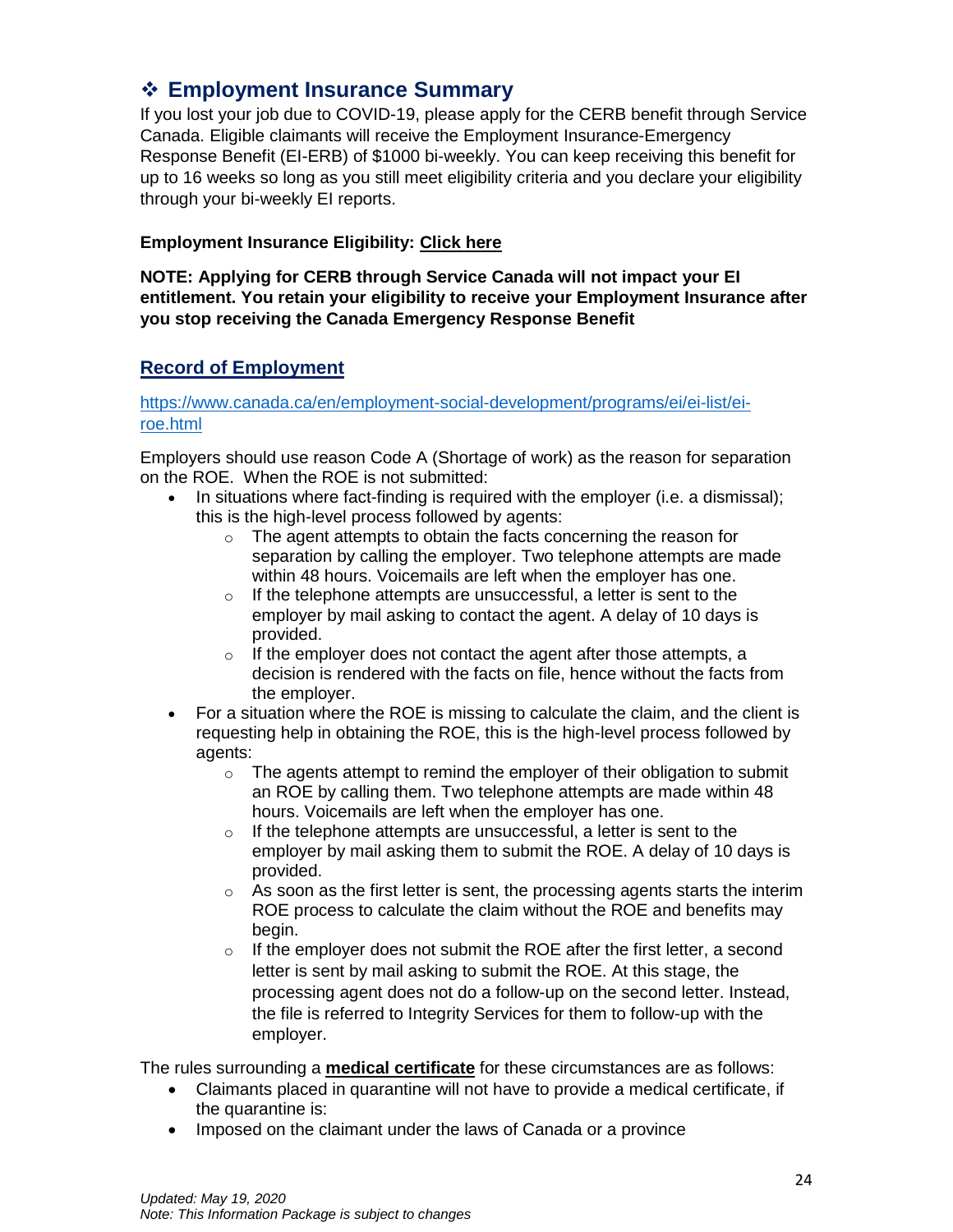- Imposed on the claimant by a public health official for the health and safety of the public at large, or
- Recommended by such an official for health and safety of the public at large, and the claimant was asked by their employer, medical doctor, a nurse or a person in authority to place themselves under quarantine.
	- o However, claimants who fall sick during the quarantine period and **collect benefits beyond the period of quarantine will be required to obtain and retain a medical certificate**, which is the current practice for all other sickness benefits claims. As these individuals would be under active medical care, getting a medical certificate is expected not to be problematic.

## <span id="page-24-0"></span>❖ **Increasing the Canada Child Benefit**

The Government is providing an extra \$300 per child through the Canada Child Benefit (CCB) for 2019-20. This will mean approximately \$550 more for the average family.

This benefit will be delivered as part of the scheduled CCB payment in May. Those who already receive the Canada Child Benefit do not need to re-apply.

Apply for the Canada Child Benefit: [https://www.canada.ca/en/revenue](https://www.canada.ca/en/revenue-agency/services/child-family-benefits/canada-child-benefit-overview/canada-child-benefit-apply.html)[agency/services/child-family-benefits/canada-child-benefit-overview/canada-child](https://www.canada.ca/en/revenue-agency/services/child-family-benefits/canada-child-benefit-overview/canada-child-benefit-apply.html)[benefit-apply.html](https://www.canada.ca/en/revenue-agency/services/child-family-benefits/canada-child-benefit-overview/canada-child-benefit-apply.html)

## <span id="page-24-1"></span>❖ **Temporary salary top-up for low-income essential workers**

The Government is working with provinces and territories through a new transfer to costshare a temporary top up to the salaries of low-income workers (those who earn less than \$2,500 per month on a full time basis), that the provinces and territories have deemed essential in the fight against COVID-19.

This will provide a much needed boost to those on the front-line in hospitals, those caring for seniors in long-term care facilities, those working so hard to make sure that there that is food on our shelves and tables, and others.

More details will be released shortly.

## <span id="page-24-2"></span>❖ **Special Goods and Services Tax payment**

For over 12 million low- and modest-income families, who may require additional help with their finances, the Government is providing a one-time special payment starting  $\mathbf{b}$ April 9, 2020 through the Goods and Services Tax credit (GSTC). This will double the maximum annual GSTC payment amounts for the 2019-20 benefit year. The average boost to income for those benefitting from this measure will be close to \$400 for single individuals and close to \$600 for couples. There is no need to apply for this payment. If you are eligible, you will get it automatically.

## <span id="page-24-3"></span>❖ **Income Support for Individuals Who Need It Most**

To ensure that certain groups who may be vulnerable to the impacts of COVID-19 have the support they need, the Government is proposing targeted help by:

• Providing \$100 million to national, regional, and local organizations across Canada to: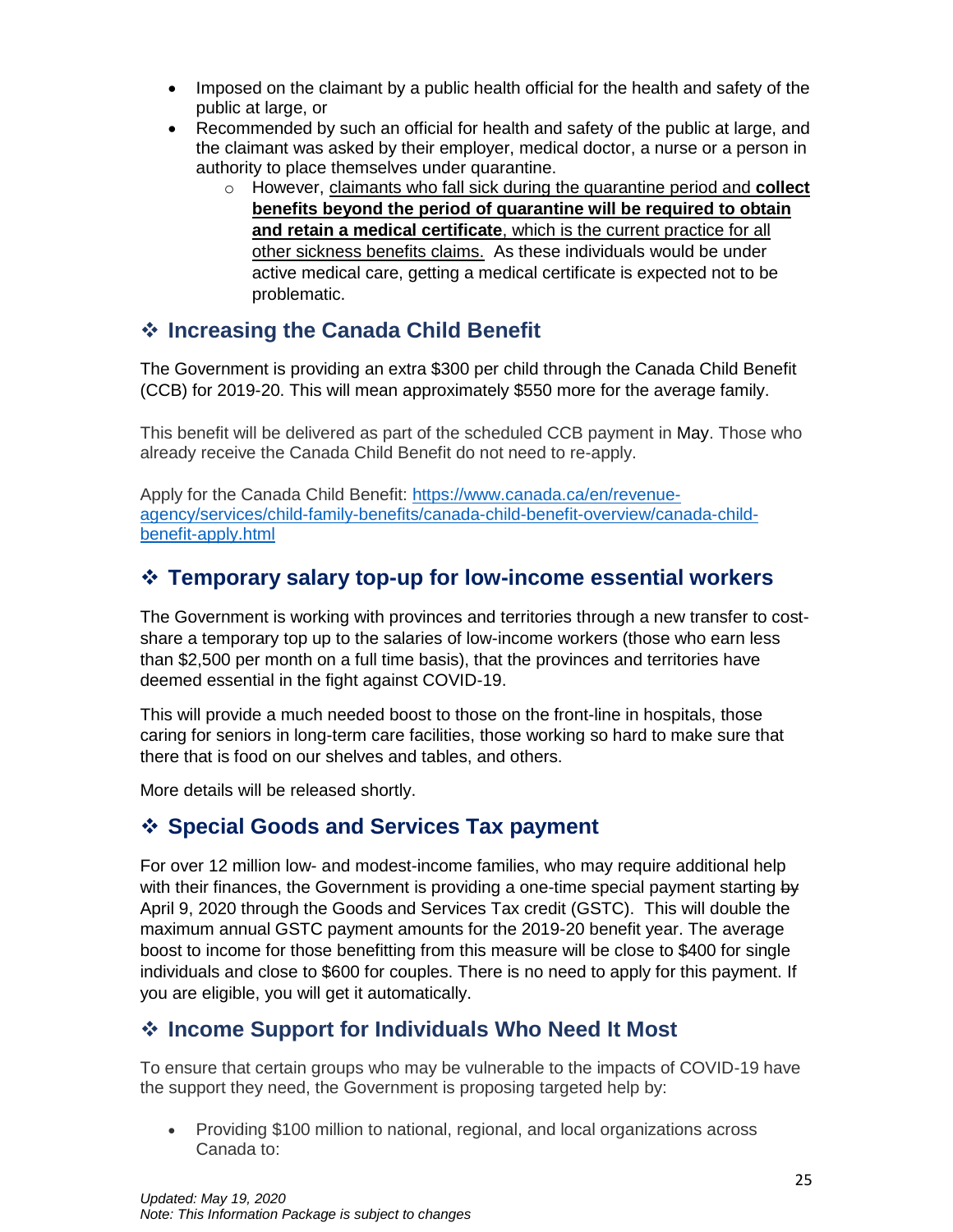- o Purchase, transport and distribute food and other basic necessities
- o hire temporary help to fill volunteer shortages
- $\circ$  implement safety measures, such as the purchase of personal protective equipment, to reduce the spread of COVID-19 among volunteers and clients.
- $\circ$  These organizations including but not limited to Food Banks Canada, Salvation Army, Second Harvest, Community Food Centres Canada, and Breakfast Club of Canada – will work with partners to meet the urgent food needs of Canadians.
- Providing \$305 million for a new distinctions-based Indigenous Community Support Fund to address immediate needs in First Nations, Inuit, and Métis Nation communities.
- Providing the Reaching Home initiative with \$157.5 million to continue to support people experiencing homelessness during the COVID-19 outbreak. The funding could be used for a range of needs such as purchasing beds and physical barriers for social distancing and securing accommodation to reduce overcrowding in shelters.
- Supporting women and children fleeing violence, by providing up to \$50 million to women's shelters and sexual assault centres to help with their capacity to manage or prevent an outbreak in their facilities. This includes funding for facilities in Indigenous communities.

## <span id="page-25-0"></span>❖ **Mortgage Support**

Canadian banks have committed to work with their customers on a case-by-case basis to find solutions to help them manage hardships caused by COVID-19. This includes permitting lenders to defer up to six monthly mortgage payments (interest and principal) for impacted borrowers. You are encouraged to visit your bank's website for the latest information, rather than calling or visiting a branch.

#### **Mortgage Default Management Tools**

The Canada Mortgage and Housing Corporation (CMHC) and other mortgage insurers offer tools to lenders that can assist homeowners who may be experiencing financial difficulty. These include payment deferral, loan re-amortization, capitalization of outstanding interest arrears and other eligible expenses, and special payment arrangements.

The Government, through CMHC, is providing increased flexibility for homeowners facing financial difficulties to defer mortgage payments on homeowner CMHC-insured mortgage loans. CMHC will permit lenders to allow payment deferral beginning immediately.

## <span id="page-25-1"></span>❖ **Flexibility for Taxpayers**

In order to provide greater flexibility to Canadians who may be experiencing hardships during the COVID-19 outbreak, the Canada Revenue Agency will defer the filing due date for the 2019 tax returns of individuals, including certain trusts.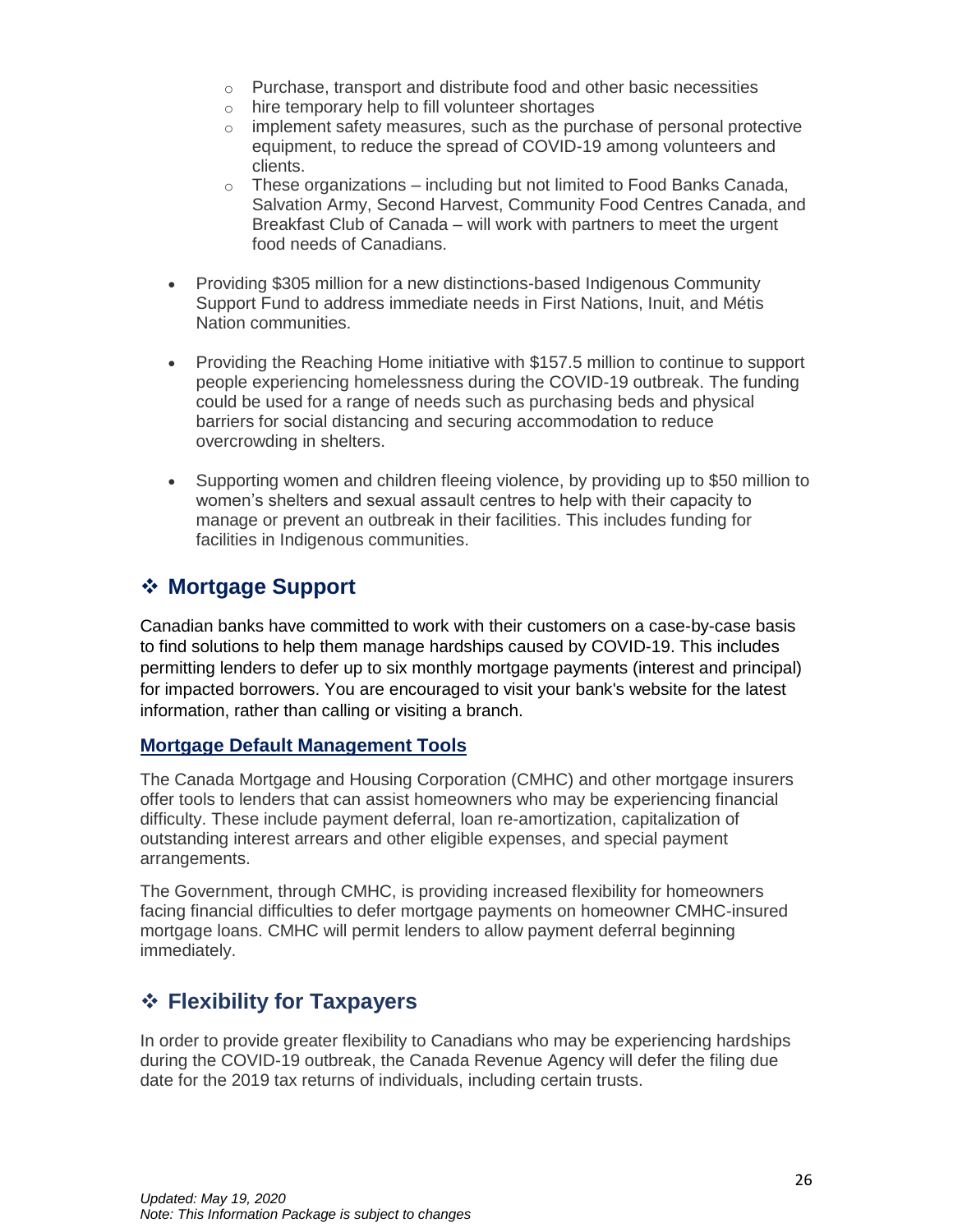

•**For individuals (other than trusts), the return filing due date will be deferred until June 1, 2020. However, the Agency encourages individuals who expect to receive benefits under the GSTC or the Canada Child Benefit not to delay the filing of their return to ensure their entitlements for the 2020-21 benefit year are properly determined.**

•**For trusts, partnership and NR4 information having a taxation year ending on December 31, 2019, the return filing due date will be deferred until May 1, 2020.**

- **Administrative income tax actions required of taxpayers by the CRA that are due after March 18, 2020, can be deferred to June 1, 2020**
- **All taxpayers to defer, until after August 31, 2020, the payment of any income tax amounts that become owing before September 2020.**

This relief would apply to tax balances due, as well as instalments, under Part I of the *Income Tax Act*. No interest or penalties will accumulate on these amounts during this period.

In order to reduce the necessity for taxpayers and tax preparers to meet in person during this difficult time, and to reduce administrative burden, effective immediately the Canada Revenue Agency will recognize electronic signatures as having met the signature requirements of the *Income Tax Act*, as a temporary administrative measure. This provision applies to authorization forms T183 or T183CORP, which are forms that are signed in person by millions of Canadians every year to authorize tax preparers to file taxes.

The Canada Revenue Agency is adapting its Outreach Program to support individuals during COVID-19. Through this service, the Canada Revenue Agency offers help to individuals to better understand their tax obligations and to obtain the benefits and credits to which they are entitled. Traditionally available in-person, this service is now available over the phone, and through webinar, where possible.

The Canada Revenue Agency fully expects that many community organizations are considering whether to significantly reduce or perhaps cancel the provision of services provided under the Community Volunteer Income Tax Program. Additional efforts to encourage individuals to file their tax and benefit returns electronically, or where possible, through the File My Return service, will be put forward.

### <span id="page-26-0"></span>❖ **What to do if the Canada Revenue Agency reviews your benefits based on your 2019 tax returns**

If you have received a letter from the CRA that includes a date to respond or asks for documents, no action is required from you at this time. Verification work is currently on hold and the CRA will re-contact you once the current COVID-19 measures are lifted.

If you are a benefit recipient whose payments have been stopped or adjusted after a validation review and you have sent in the requested documentation, your account will be processed on a priority basis.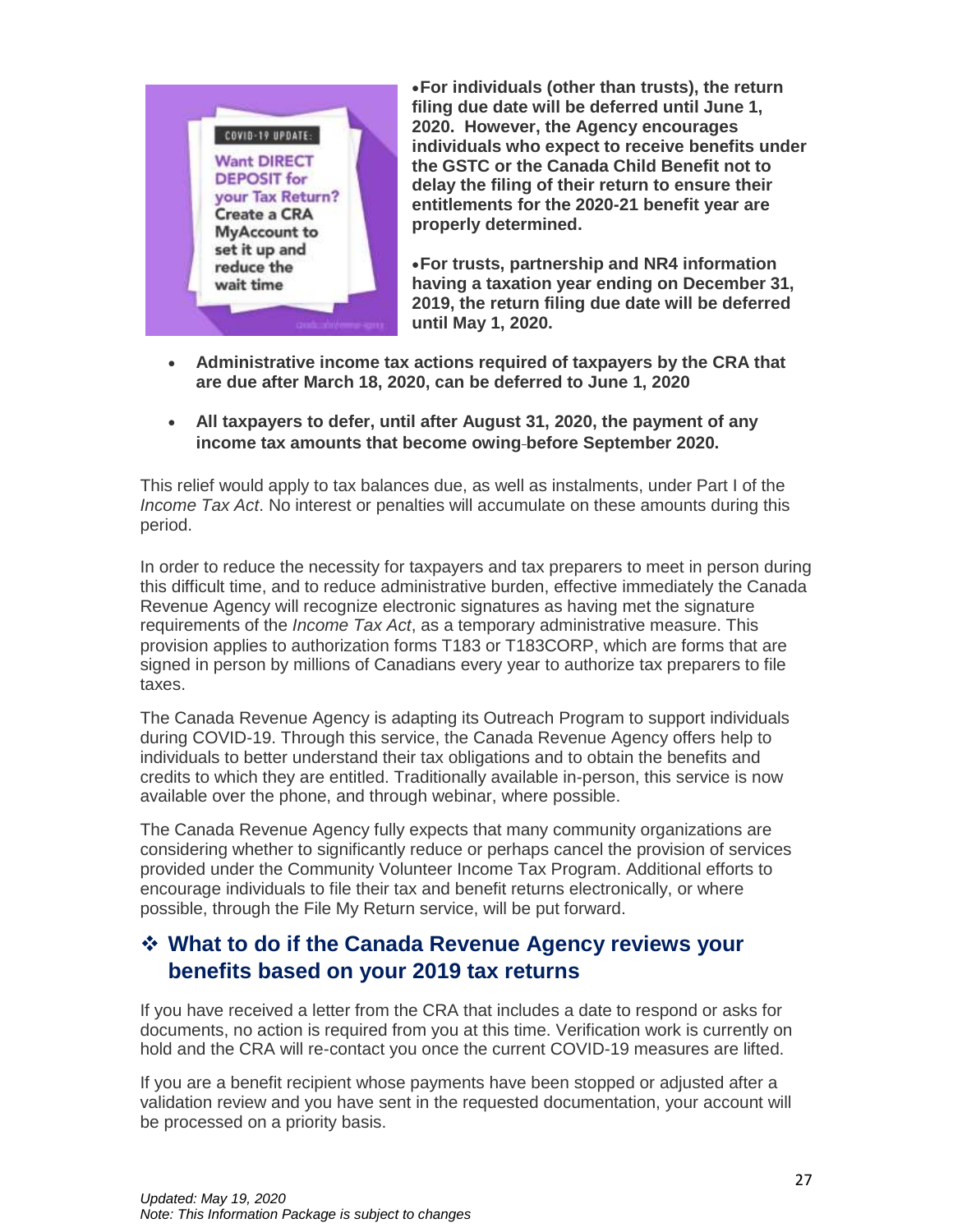It is important to note that, although reviews have been postponed, it does not prevent future actions or reviews from being completed. Benefit recipients will need to keep their supporting documents, in case they are selected for review in the future.







Contact CRA (1-800-959-8281) to confirm the legitimacy of the call. Don't use the phone number left in your voicemail.



Contact your local police service.



Contact your local financial institution.



Report the incident to the CRA at www.antifraudcentre.ca or 1-888-495-8501

## <span id="page-27-0"></span>❖ **Support for Seniors**

#### **One-time tax-free payment**

A one-time tax-free payment of \$300 for seniors eligible for the Old Age Security (OAS) pension, with an additional \$200 for seniors eligible for the Guaranteed Income Supplement (GIS). This measure would give a total of \$500 to individuals who are eligible to receive both the OAS and the GIS.

#### **Temporarily extending the Guaranteed Income Supplement Allowance payments**

Temporarily extending GIS and Allowance payments if seniors' 2019 income information has not been assessed.

This will ensure that the most vulnerable seniors continue to receive their benefits when they need them the most. To avoid an interruption in benefits, seniors are encouraged to submit their 2019 income information as soon as possible and no later than by October 1, 2020.

#### **Registered Retirement Income Funds**

Reducing required minimum withdrawals from Registered Retirement Income Funds (RRIFs) by 25% for 2020, in recognition of volatile market conditions and their impact on many seniors' retirement savings. This will provide flexibility to seniors that are concerned that they may be required to liquidate their RRIF assets to meet minimum withdrawal requirements. Similar rules would apply to individuals receiving variable benefit payments under a defined contribution Registered Pension Plan.

#### **Practical services: delivery of items and personal outreach**

We are contributing \$9 million through United Way Canada for local organizations to support practical services to Canadian seniors. These services could include the delivery of groceries, medications, or other needed items, or personal outreach to assess individuals' needs and connect them to community supports.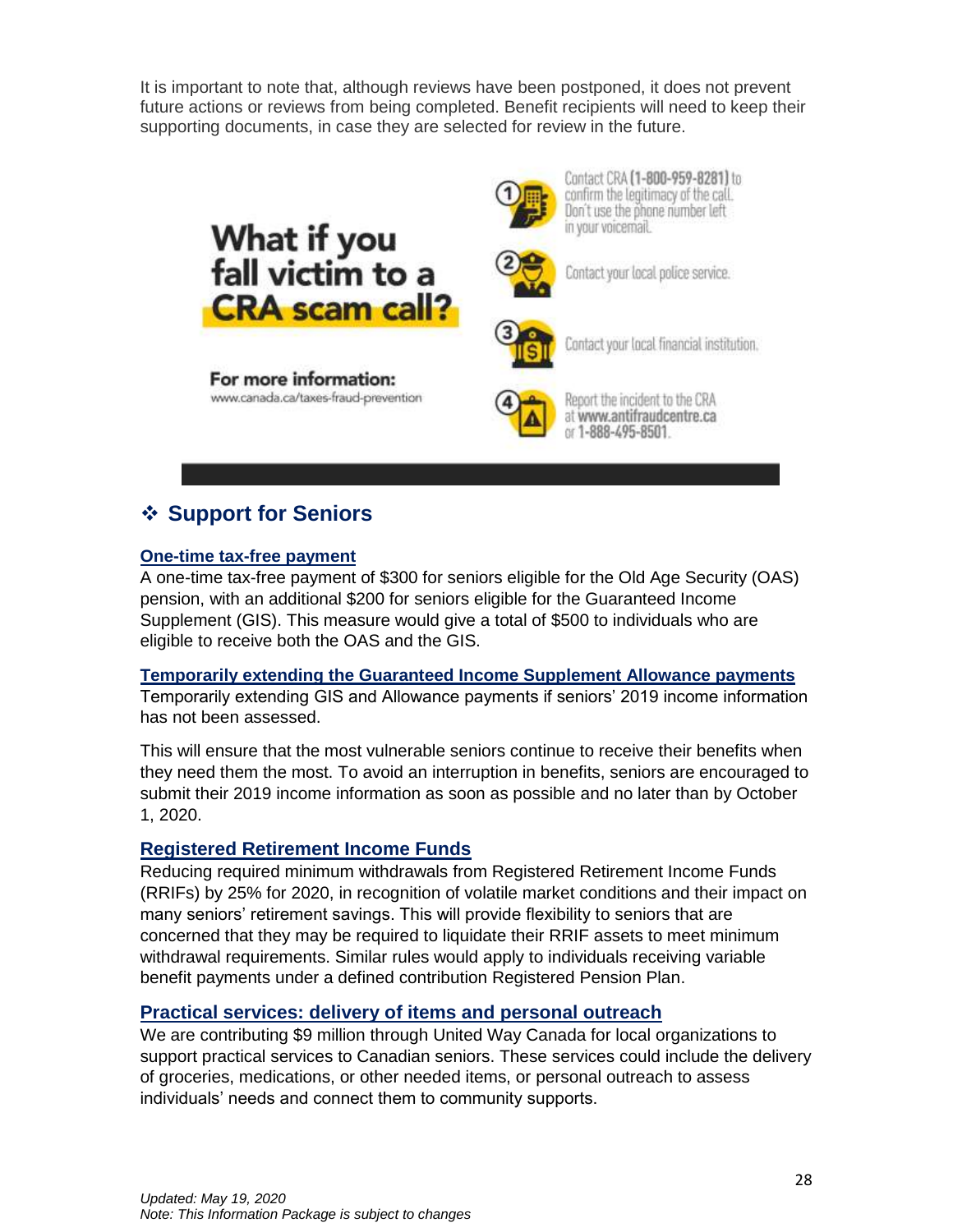#### **Immediate and essential services through the New Horizons for Seniors Program**

Organizations who received funding under the 2019-2020 New Horizons for Seniors Program community-based stream will be able to use their funding to provide immediate and essential services to seniors impacted by COVID-19.

Activities can start immediately and can include:

- supporting seniors in staying connected with their community and family by providing electronic devices, virtual activities and remote tutorials;
- supporting the delivery of food and medication to self-isolated seniors at home;
- assisting seniors to undertake essential activities, such as visits to the doctor;
- hiring staff to replace a loss of a senior volunteer due to the outbreak;
- providing information to seniors regarding how to care for themselves during the pandemic.

## <span id="page-28-0"></span>❖ **Support for Students and Recent graduates**

#### **Canada Emergency Student Benefit (CESB)**

The Canada Emergency Student Benefit (CESB) will provide support to post-secondary students, recent post-secondary and high school graduates who are not be eligible for the Canada Emergency Response Benefit or Employment Insurance or unable to work due to COVID-19.

Eligible students would receive a flat-payment benefit of \$312.50 per week, or \$500 per week for eligible students with dependents or with permanent disabilities. The CESB is payable in four-week installments (i.e. \$1,250 or \$2,000 respectively).

This benefit would be available from May to August 2020. **[APPLY HERE](https://www.canada.ca/en/revenue-agency/services/benefits/emergency-student-benefit.html)**.

#### **Eligibility Requirements**

To be eligible, an applicant must:

- Be a Canadian citizen, permanent resident, person registered as an Indian under the *Indian Act* or a protected person under Section 95(2) of the *Immigration and Refugee Protection Act*. International students are not eligible for the CESB, and
- Have been enrolled in a post-secondary educational program that leads to a degree, diploma or certificate, at any time between December 1, 2019 and August 31, 2020, or have graduated from secondary school in 2020 and applied for and intends to enroll in such a program that is scheduled to begin before February 1, 2021.
- For reasons related to COVID-19 and whether as an employee or in selfemployment, be unable to work, seeking work and unable to find it, or working but being paid less than the specified amount (expected to be \$1,000 (before taxes)), during the four-week period for which applicant applies for the CESB, and
- Not receive income from employment or self-employment of more than the specified amount, Employment Insurance benefits, allowances or the CERB during the four-week period for which the applicant applies for the CESB.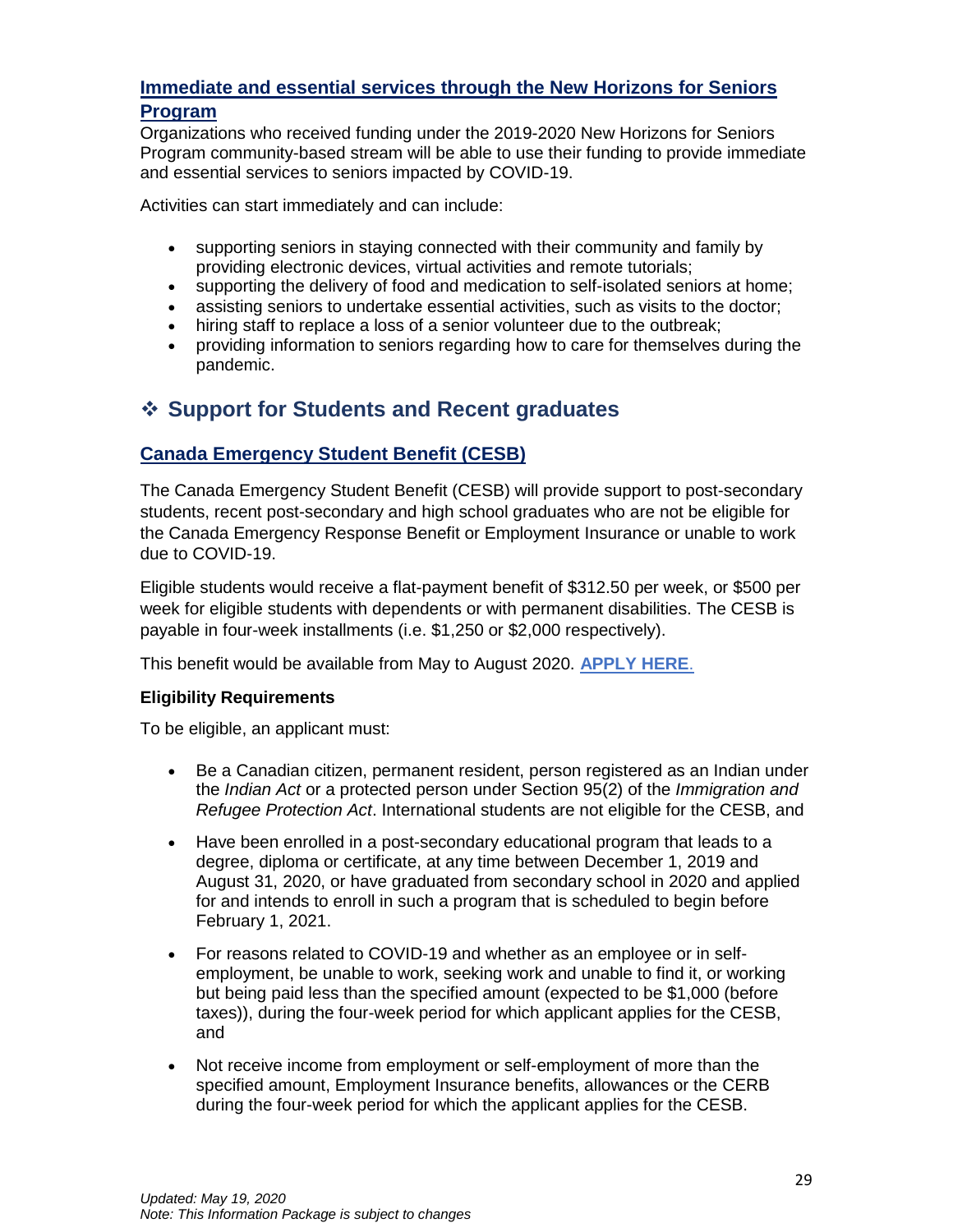#### **Eligibility Period**

The number of eligibility periods you can apply for and the total amount you can receive, depends on whether you're a graduating or post-secondary student, or a graduating high school student.

#### *Post-secondary Students*

The CESB is available to eligible post-secondary students, post-secondary graduates, and students who have recently left their post-graduate studies.

You can start applying during the May 10 to June 6 eligibility period. If your situation continues, you must re-apply for another 4-week eligibility period.

Eligibility periods for post-secondary students:

- May 10 to June 6, 2020
- June 7 to July 4, 2020
- July 5 to August 1, 2020
- August 2 to August 29, 2020

#### *Graduating high school students*

The CESB is only available to eligible students who:

- completed or expect to complete high school, or received, or expect to receive their high school equivalency in 2020
- applied for a post-secondary educational program that starts before February 1, 2021
- If you complete high school:

before June 7, 2020, your high school completion date must be before the start of the first eligibility period you are applying for

after June 7, 2020, you can only apply for 2 eligibility periods, starting from the July 5 to August 1 eligibility period

#### **Applying for the CESB**

The CESB will be delivered by the Canada Revenue Agency on specific days based on your eligibility.

- 1. Confirm you are correctly registered with CRA
	- a. Before you can apply for the CESB, you must call 1-800-959-8281 to register your Social Insurance Number (SIN) with the CRA.
	- b. You will not be able to apply for the CESB or set up direct deposit until you call.
- 2. Set-up Direct Deposit (payments arrive in 3 days; cheques take 10 days)
- 3. Go to Canada Emergency Student Benefit website to fill out questionnaire to determine which day you can apply. **[APPLY HERE](https://www.canada.ca/en/revenue-agency/services/benefits/emergency-student-benefit.html)**.

#### **How to keep getting payments**

If you are able to work, you must be actively looking for a job to be eligible to receive the CESB. If you still cannot find work due to COVID-19, you can re-apply for each CESB eligibility period that you are eligible for.

The Canada Revenue Agency (CRA) may ask you to provide information later to verify that you have been looking for work during the eligibility period(s) that you have applied for, so it is important to keep track of your daily job search activities.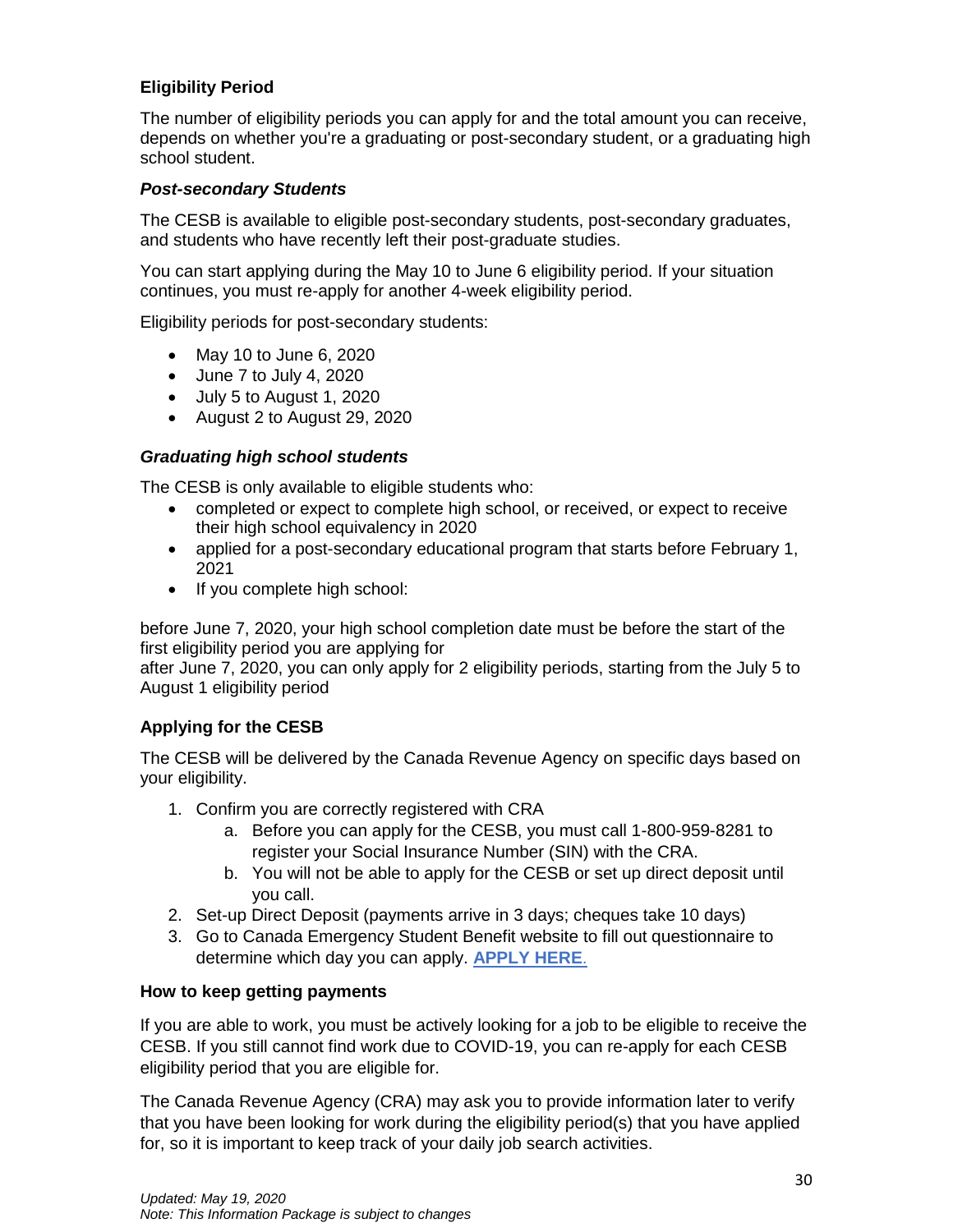Registering with the Government of Canada Job Bank is an easy way for you to show that you are looking for work. Once registered, the Job Bank will notify you of current jobs available in your field and location, as well as jobs available in essential sectors. You can also use the Job Bank to find tips to help you update your resume and explore career options. By using the Job Bank, you can keep track of your job search activities in one place.

#### **Re-apply for the CESB**

To re-apply for the CESB, one of the following must still apply:

- you are unable to work due to COVID-19
- you are looking for, but cannot find work due to COVID-19
- you are currently working during the COVID-19 pandemic, but your income from employment and self-employment has been \$1,000 or less (before taxes) during the 4-week period you are applying for

If your situation continues, you can re-apply for another 4-week eligibility period.

Note: The CRA will verify that you are eligible to receive the CESB. If you apply for the CESB, but later find that you are not eligible, the CRA will contact you to make arrangements to repay any amounts you may owe.

#### **Moratorium on loan**

The following measures are being put in place to support student loan borrowers during COVID-19:

- Student loan repayment will be suspended until September 30th, 2020:
	- $\circ$  If you are registered for pre-authorized debit, they will be automatically stopped so **you do not have to do anything.**
	- o If you are making payments by cheque or other means, **you are not required to make payments** during the suspension period.
	- $\circ$  If you want to continue making payments on your loan, you may do so by logging in to your secure NSLSC account and using the Make a Payment option or through online banking.
- Interest will not be charged to borrowers on their student loans from March 30th, 2020 to September 30th, 2020.

If your loan was issued by NL, NB, ON, SK or BC, this applies to both the federal and provincial portions of your student loan.

If your loan was issued by PEI, NS, AB or MB, NSLSC only administers the federal portion of your loan, and therefore, this applies to your Canada Student Loan only. However, your province may already have announced similar measures for the provincial portion of your loan; please contact the issuing province for more information.

Note: It may take some time for these measures to be applied to your NSLSC online account. As such, your student loan account may temporarily reflect incorrect information.

#### *How does the suspension affect you if:*

**You are still in school**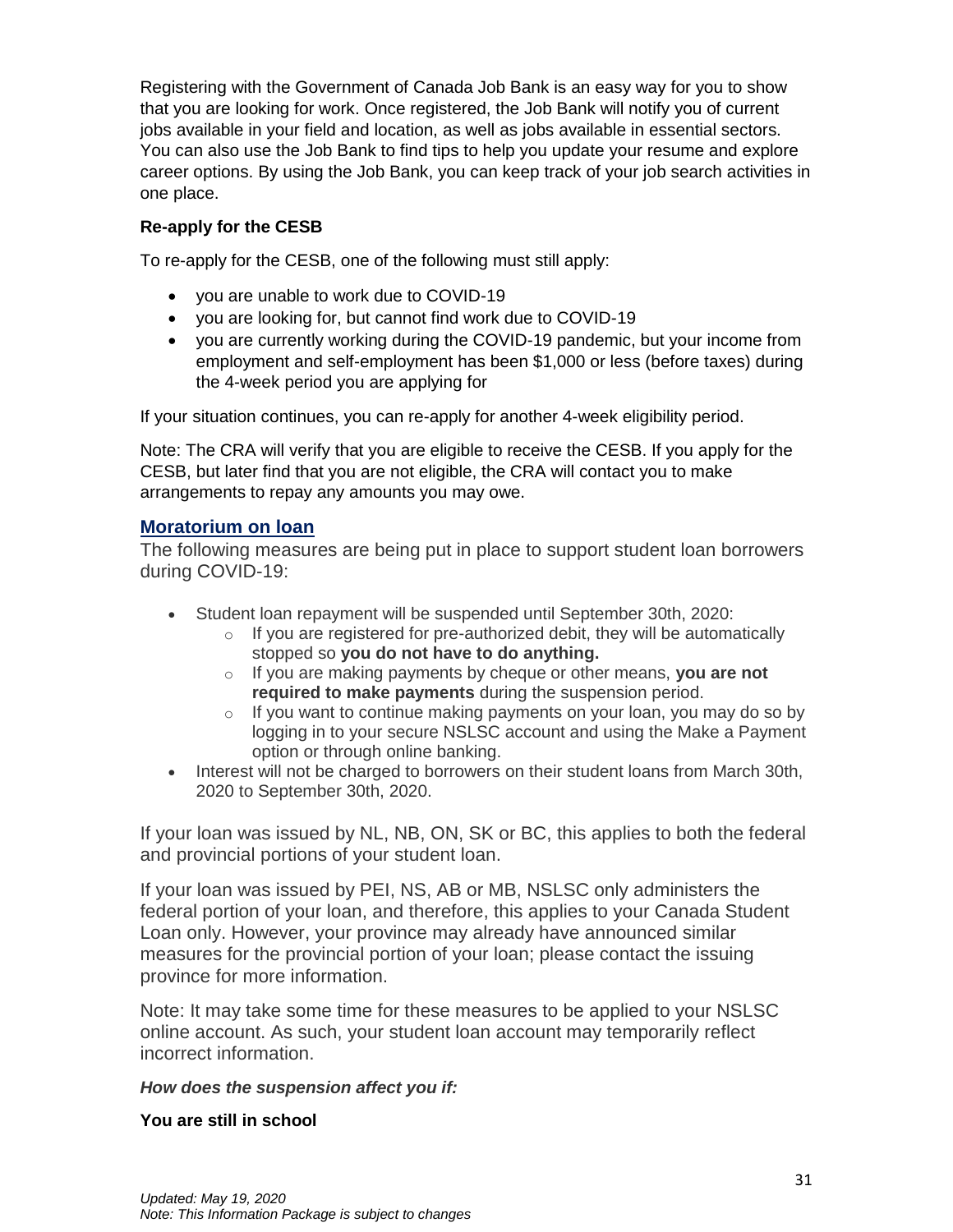The suspension does not impact your loan since you have no payment to make and interest does not accumulate while you are in-study.

#### **You are in your six-month non-repayment period**

Payments are never required during the non-repayment period.

- The non-repayment period is already interest-free for Canada, BC and NL loans;
- Interest accrues on the provincial portion of the loan for ON, NB and SK: however, between March 30th and September 30th, ON, NB and SK loans will be interest-free.

If your non-repayment period is set to end during the suspension period, payments and interest will automatically be suspended until September 30th and you will start repaying your loan in October 2020.

#### **You have already started to repay your loan**

You do not have to do anything; your loan will be interest and payment free until September 30th and you will resume repaying your loan in October 2020. We will provide further information over the coming weeks on repayment options for October.

#### **Canada Summer Jobs Program (Temporary)**

The Canada Summer Jobs program provides opportunities for youth aged 15 to 30 to develop and improve their skills within the not-for-profit, small business, and public sectors, and supports the delivery of key community services.

We are making temporary changes to the Canada Summer Jobs program will allow for employers to:

- Receive an increased wage subsidy, so that private and public sector employers can also receive up to 100 per cent of the provincial or territorial minimum hourly wage for each employee;
- Extend the end date for employment to February 28, 2021;
- Adapt their projects and job activities:
- Hire staff on a part-time basis.

#### **Canada Student Service Grant (CSSG)**

The Government is launching the Canada Student Service Grant (CSSG), which will help students gain valuable work experience and skills while they help their communities during the COVID-19 pandemic.

For students who choose to do national service and serve their communities, the new CSSG will provide up to \$5,000 for their education in the fall.

<span id="page-31-0"></span>More details will be made available on the "I Want to Help" platform soon.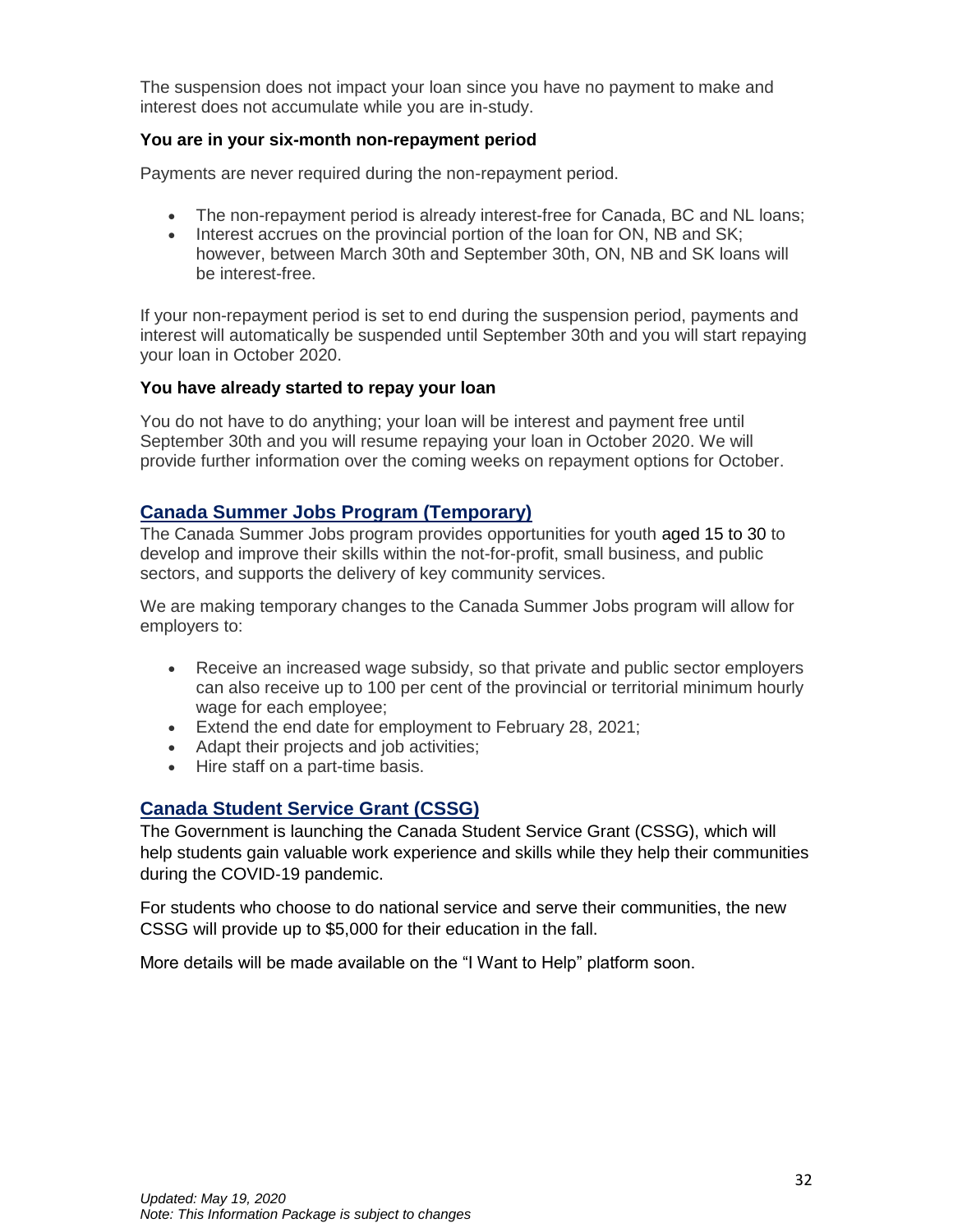## **Financial Support for Businesses**

## <span id="page-32-0"></span>❖ **Canada Emergency Commercial Rent Assistance (CECRA)**

This program will lower rent by 75 per cent for small businesses that have been affected by COVID-19.

The program will provide forgivable loans to qualifying commercial property owners to cover 50% of three monthly rent payments that are payable by eligible small business tenants who are experiencing financial hardship during April, May, and June.

The loans will be forgiven if the mortgaged property owner agrees to reduce the small business tenants' rent by at least 75% under a rent forgiveness agreement, which will include a term not to evict the tenant while the agreement is in place. The small business tenant would cover the remainder, up to 25% of the rent.

Impacted small business tenants are businesses paying less than \$50,000 per month in rent and who have temporarily ceased operations or have experienced at least a 70% drop in pre-COVID revenues. This support will also be available to non-profit and charitable organizations.

It is expected that CECRA will be operational by mid-May, and further details will be announced soon.

## <span id="page-32-1"></span>❖ **Canada Emergency Business Account (CEBA)**

This program will provide up to \$25 billion to eligible financial institutions so they can provide interest-free loans of up to \$40,000 to small businesses and not-for-profits to help cover their operating costs during a period where their revenues have been temporarily reduced.

To qualify, these organizations will need to demonstrate they paid **between \$20,000 to \$1.5 million** in total payroll in 2019. Repaying the balance of the loan on or before December 31, 2022 will result in loan forgiveness of 25 percent (up to \$10,000).

Small businesses and not-for-profits should contact their financial institution to apply for these loans.

#### **\*NEW UPDATE\* Businesses with a payroll less than \$20,000 can now apply.**

#### **Eligibility Requirements**

- The Borrower is a Canadian operating business in operation as of March 1, 2020.
- The Borrower has a federal tax registration.
- The Borrower's total employment income paid in the 2019 calendar year was between Cdn. \$20,000 and Cdn.\$1,500,000.
- The Borrower has an active business chequing/operating account with the Lender, which is its primary financial institution. This account was opened on or prior to March 1, 2020 and was not in arrears on existing borrowing facilities, if applicable, with the Lender by 90 days or more as at March 1, 2020.
- The Borrower has not previously used the Program and will not apply for support under the Program at any other financial institution.
- The Borrower acknowledges its intention to continue to operate its business or to resume operations.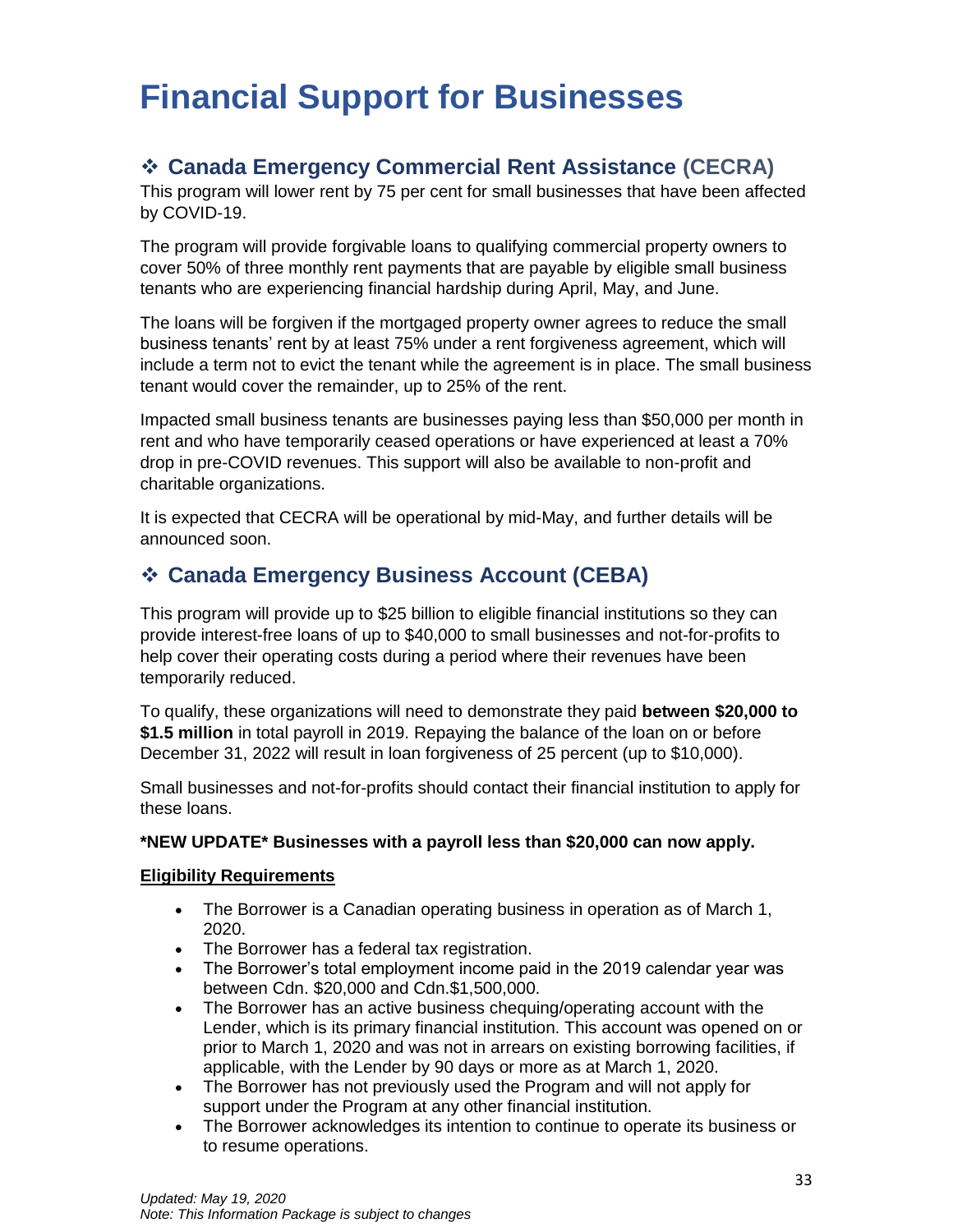• The Borrower agrees to participate in post-funding surveys conducted by the Government of Canada or any of its agents.

**\*UPDATE\* applicants with payroll lower than \$20,000 would need:**

- **a business operating account at a participating financial institution; and**
- **a Canada Revenue Agency business number, and to have filed a 2018 or 2019 tax return; and**
- **eligible non-deferrable expenses between \$40,000 and \$1.5 million (eligible non-deferrable expenses could include costs such as rent, property taxes, utilities, and insurance).**

#### **Borrowers excluded from the CEBA**

Per the requirements of the Program, as set out by the Government of Canada, the Borrower confirms that:

- 1) It is not a government organization or body, or an entity owned by a government organization or body;
- 2) It is not a union, charitable, religious or fraternal organization or entity owned by such an organization or if it is, it is a registered T2 or T3010 corporation that generates a portion of its revenue from the sales of goods or services;
- 3) It is not an entity owned by individual(s) holding political office; and
- 4) It does not promote violence, incite hatred or discriminate on the basis of sex, gender, sexual orientation, race, ethnicity, religion, culture, region, education, age or mental or physical disability.

#### **Restrictions on use of CEBA funds**

The funds from this loan shall only be used by the Borrower to pay non-deferrable operating expenses of the Borrower including, without limitation, payroll, rent, utilities, insurance, property tax and regularly scheduled debt service, and may not be used to fund any payments or expenses such as prepayment/refinancing of existing indebtedness, payments of dividends, distributions and increases in management compensation.

## <span id="page-33-0"></span>❖ **Small and Medium-sized Enterprise Loan and Guarantee**

This program will enable up to \$40 billion in lending, supported through Export Development Canada and Business Development Bank, for guaranteed loans when small businesses go to their financial institutions to help weather the impacts of COVID-19. This is intended for small and medium-sized companies that require greater help to meet their operational cash flow requirements.

- Export Development Canada will provide guarantees to financial institutions so that they can issue new operating credit and cash flow term loans of up to \$6.25 million to small and medium-sized businesses. These loans will be 80 per cent guaranteed by Export Development Canada, to be repaid within one year.
- Small and medium-sized businesses can also get support through a new Co-Lending Program that will bring the Business Development Bank of Canada together with financial institutions to co-lend term loans to these businesses for their operational cash flow requirements. Eligible businesses may obtain incremental credit amounts of up to \$6.25 million through the program, which will be risk-shared at 80 per cent between the Business Development Bank of Canada and the financial institutions.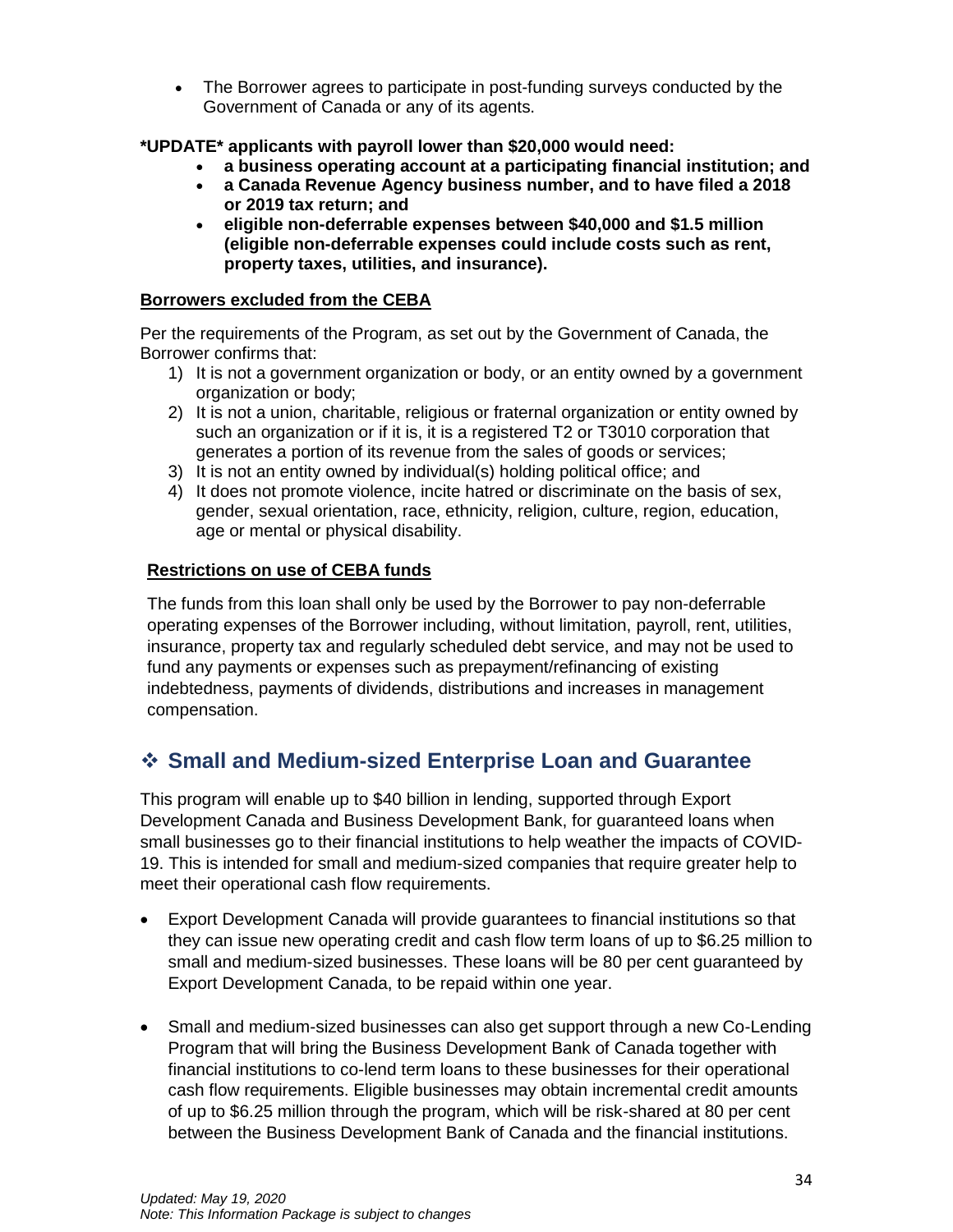Eligible financial institutions will conduct the underwriting and funding directly for customers.

## <span id="page-34-0"></span>❖ **Business Credit Availability Program (BCAP)**

The **Business Credit Availability Program (BCAP)** will allow the Business Development Bank of Canada (BDC) and Export Development Canada (EDC) to provide more than \$10 billion of additional support, largely targeted to small and medium-sized businesses.

**Get up to \$100,000 through a completely online application process. Postpone capital payment for the first 6 months and repay your loan over 5 years. Interest rate of 5.05% (variance ranging between 1% and 12%).**

Click [here for Terms and Conditions](https://www.bdc.ca/en/financing/pages/interest-rate-terms-conditions.aspx)

[Click here to apply now](https://www.bdc.ca/en/online_financing/pages/loan-application.aspx)

*Note: "The Small Business Loan is offered at BDC's Floating Base Rate\* of 5.05% (effective March 17, 2020) plus a variance ranging between 1% and 12%, which is confirmed once the loan is approved. The interest rate is subject to change without notice."*

#### **[Working Capital Loan](https://www.bdc.ca/en/financing/business-loans/working-capital-financing/pages/working-capital-loan.aspx)**

Apply for additional funds to bridge cash flow gaps and support operations. [Click here to learn more](https://www.bdc.ca/en/financing/business-loans/working-capital-financing/pages/working-capital-loan.aspx)

### **[Purchase Order Financing](https://www.bdc.ca/en/financing/business-loans/pages/purchase-order-financing.aspx)**

Cover up to 90% of a Purchase Orders(PO) amount with shorter term financing options. [Click here to apply](https://www.bdc.ca/en/financing/business-loans/pages/purchase-order-financing-form.aspx)

**Advisory Services for [Financial Management](https://www.bdc.ca/en/consulting/pages/financial-planning.aspx) and [Operations](https://www.bdc.ca/en/consulting/pages/optimize-processes-reduce-waste-consulting-form.aspx)**

**For more information and support, please contact a BDC representative:** 

Call: 1-877-232-2269 (Mon-Fri 7:30am to 8:00pm ET / Sat-Sun 9:00am to 5:00pm ET)

Submit an online inquiry by clicking [here.](https://www.bdc.ca/en/contact_us/pages/form-contact-us.aspx)

## <span id="page-34-1"></span>❖ **Export Development Canada support**

EDC is here to help Canadian exporters. For all inquiries, please contact an EDC Trade Advisor:

- **Email: [tradeadvisor-conseiller@edc.ca](mailto:tradeadvisor-conseiller@edc.ca)**
- **Call: 1-800-229-0575 (9am to 5pm ET)**
- **Submit an online inquiry by clicking [here.](https://www.edc.ca/en/form/inquiry.html)**

## <span id="page-34-2"></span>❖ **Large Employer Emergency Financing Facility (LEEFF)**

The LEEFF program will be open to large for-profit businesses – with the exception of those in the financial sector – as well as certain not-for-profit businesses, such as airports, with annual revenues generally in the order of \$300 million or higher.

To qualify, eligible businesses must be seeking financing of about \$60 million or more, have significant operations or workforce in Canada, and not be involved in active insolvency proceedings.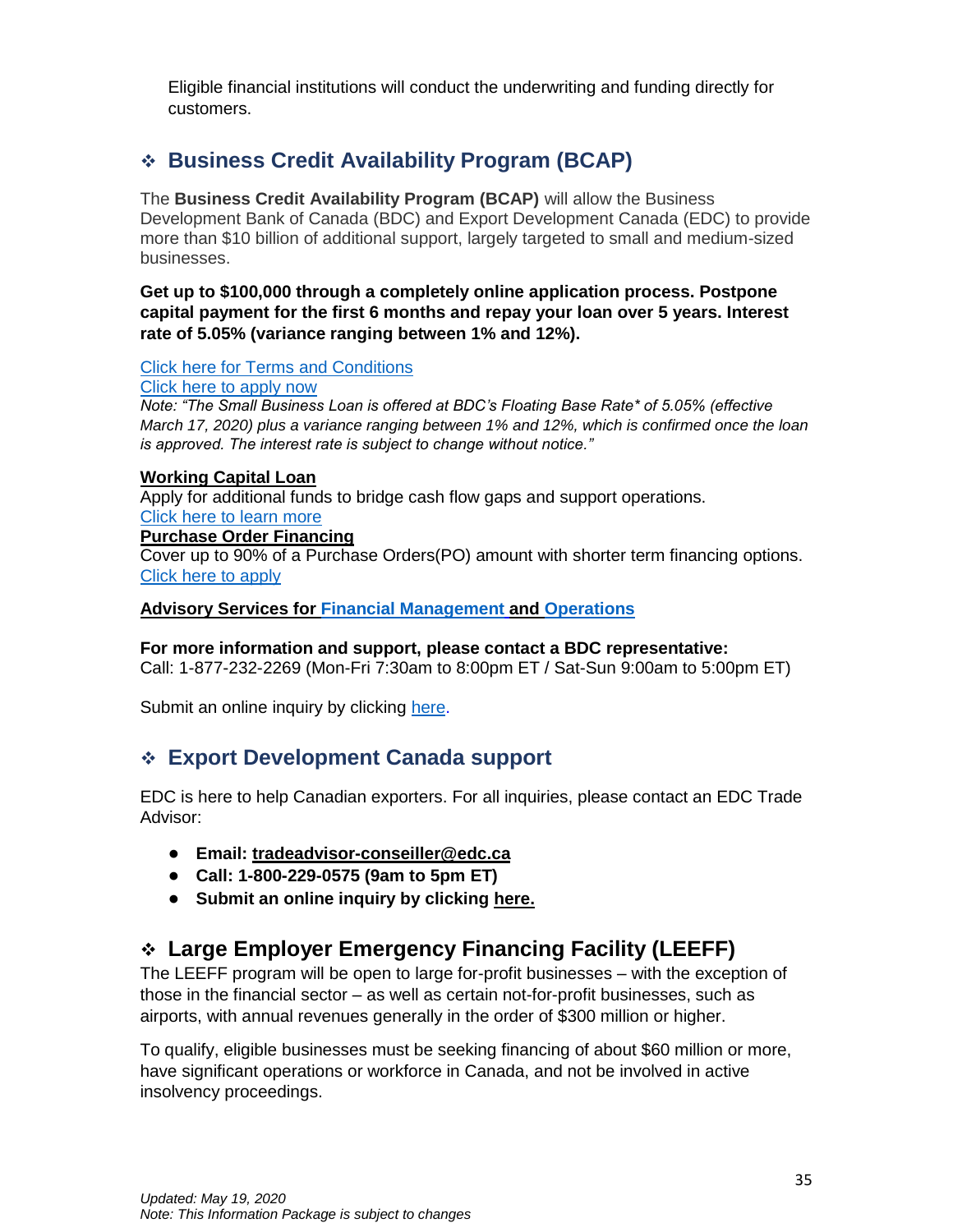This program will be delivered by the Canada Development Investment Corporation (CDEV), in cooperation with Innovation, Science and Economic Development Canada and the Department of Finance.

More details will be available soon.



## <span id="page-35-0"></span>❖ **The Canada Emergency Wage Subsidy (CEWS)**

#### **UPDATE: The Canada Emergency Wage Subsidy is now extended to August 29.**

To support businesses that are facing revenue losses and to help prevent lay-offs, the government is proposing to provide eligible employers a temporary wage subsidy for a period of three months. The number of employees will not determine whether or not you get this support.

#### **The subsidy will be equal to 75% of remuneration paid that period, up to 12 weeks, retroactive to March 15, 2020**.

This subsidy would be available to eligible employers that see a drop of at least 15 per cent of their revenue in March 2020 and 30 per cent for the following months (see Eligible Periods below). In applying for the subsidy, employers would be required to attest to the decline in revenue.

All eligible employers are encouraged to rehire employees as quickly as possible and to apply for the Canada Emergency Wage Subsidy if they are eligible. To ensure that the Canada Emergency Response Benefit (CERB) applies as intended, the Government will consider implementing an approach to limit duplication. This could include a process to allow individuals rehired by their employer during the same eligibility period to cancel their CERB claim and repay that amount.

Eligible employers include individuals, taxable corporations, and partnerships consisting of employers as well as non-profit organizations and registered charities who have an existing business number and payroll program account with the CRA on March 18, 2020 and who pay salary, wages, bonuses, or other remuneration to an employee.

#### **Apply for the CEWS: [click here](https://www.canada.ca/en/revenue-agency/services/subsidy/emergency-wage-subsidy/cews-how-apply.html) (Applications are now open)**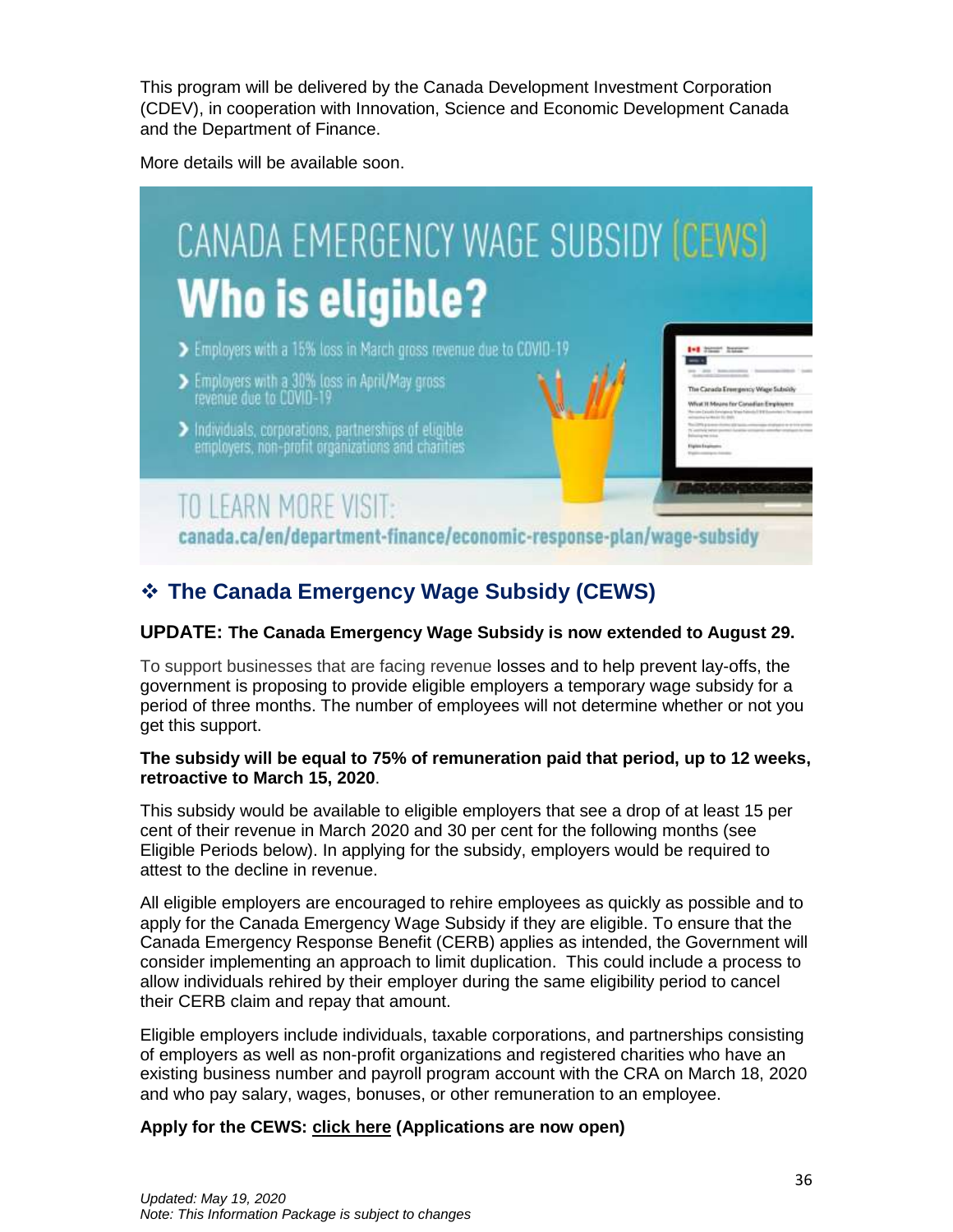#### **Calculating Revenues**

An employer's revenue for this purpose would be its revenue in Canada earned from arm's-length sources. Revenue would be calculated using the employer's normal accounting method, and would exclude revenues from extraordinary items and amounts on account of capital.

The government is clarifying that employers would be allowed to calculate their revenues under the accrual method or the cash method, but not a combination of both. Employers would select an accounting method when first applying for the CEWS and would be required to use that method for the entire duration of the program.

For registered charities and non-profit organizations, the calculation will include most forms of revenue, excluding revenues from non-arm's length persons. These organizations would be allowed to choose whether or not to include revenue from government sources as part of the calculation. Once chosen, the same approach would have to apply throughout the program period.

#### **Amount of Subsidy**

The subsidy amount for a given employee on eligible remuneration paid between March 15 and August 29, 2020 would be the greater of:

- 75 per cent of the amount of remuneration paid, up to a maximum benefit of \$847 per week; and
- the amount of remuneration paid, up to a maximum benefit of \$847 per week or 75 per cent of the employee's pre-crisis weekly remuneration, whichever is less.
- Further guidance with respect to how to define pre-crisis weekly remuneration for a given employee will be provided in the coming days.

In effect, employers may be eligible for a subsidy of up to 100 per cent of the first 75 per cent of pre-crisis wages or salaries of existing employees. These employers would be expected where possible to maintain existing employees' pre-crisis employment earnings.

- Employers will also be eligible for a subsidy of up to 75 per cent of salaries and wages paid to new employees.
- Eligible remuneration may include salary, wages, and other remuneration. These are amounts for which employers would generally be required to withhold or deduct amounts to remit to the Receiver General on account of the employee's income tax obligation. However, it does not include severance pay, or items such as stock option benefits or the personal use of a corporate vehicle.
- A special rule will apply to employees that do not deal at arm's length with the employer. The subsidy amount for such employees will be limited to the eligible remuneration paid in any pay period between March 15 and June 6, 2020, up to a maximum benefit of \$847 per week or 75 per cent of the employee's pre-crisis weekly remuneration.
- There would be no overall limit on the subsidy amount that an eligible employer may claim.
- Employers must make their best effort to top-up employees' salaries to bring them to pre-crisis levels.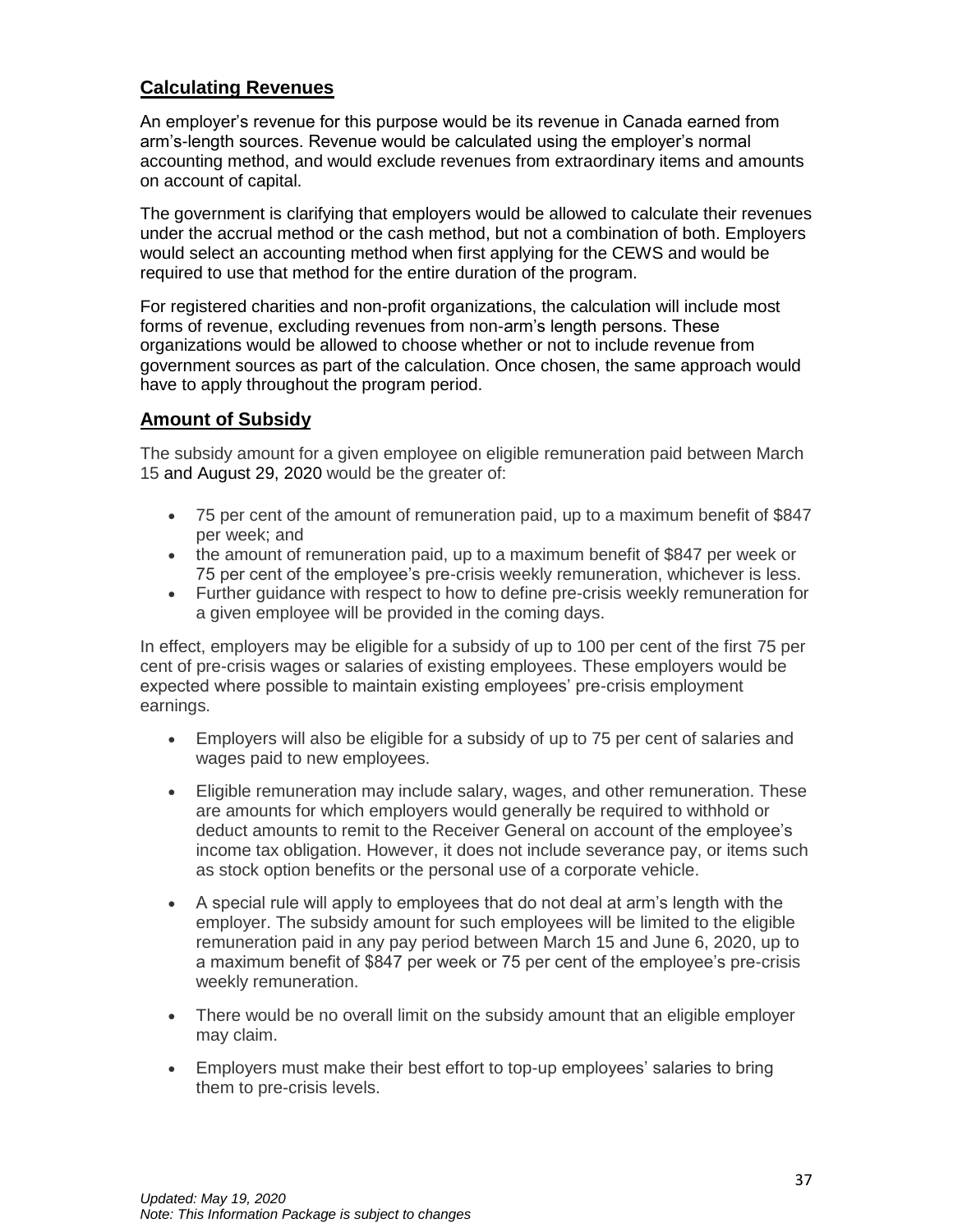### **Refund for Certain Payroll Contributions**

The Government is proposing to expand the CEWS by introducing a new 100 per cent refund for certain employer-paid contributions to Employment Insurance, the Canada Pension Plan, the Quebec Pension Plan, and the Quebec Parental Insurance Plan. This refund would cover 100 per cent of employer-paid contributions for eligible employees for each week throughout which those employees are on leave with pay and for which the employer is eligible to claim for the CEWS for those employees.

This refund would not be available for eligible employees that are on leave with pay for only a portion of a week.

This refund would not be subject to the weekly maximum benefit per employee of \$847 that an eligible employer may claim in respect of the CEWS. There would be no overall limit on the refund amount that an eligible employer may claim.

For greater certainty, employers would be required to continue to collect and remit employer and employee contributions to each program as usual. Eligible employers would apply for a refund, as described above, at the same time that they apply for the CEWS.

#### **Eligible Periods**

Eligibility would generally be determined by the change in an eligible employer's monthly revenues, year-over-year, for the calendar month in which the period began.

The government is announcing that all employers would be allowed to calculate their change in revenue using an alternative benchmark to determine their eligibility. This would provide more flexibility to employers for which the general approach may not be appropriate, including high-growth firms, sectors that faced difficulties in 2019, nonprofits and charities, as well as employers established after February 2019. Under this alternative approach, employers would be allowed to compare their revenue using an average of their revenue earned in January and February 2020. Employers would select the general year-over-year approach or this alternative approach when first applying for the CEWS and would be required to use the same approach for the entire duration of the program.

• ABC Inc. is a start-up that started its operations last September. It reported revenues of \$100,000 in January and \$140,000 in February, for a monthly average of \$120,000. In March, its revenues dropped to \$90,000. Because revenues in March are 25 per cent lower than \$120,000, ABC inc. would be eligible for the CEWS for the first claiming period. To be eligible for the following claiming period, ABC Inc. revenues would have to be \$84,000 or less for the month of April (that is, 30 per cent lower than \$120,000).

The amount of wage subsidy (provided under the [COVID-19 Economic Response Plan\)](https://www.canada.ca/en/department-finance/economic-response-plan.html) received by the employer in a given month would be ignored for the purpose of measuring year-over-year changes in monthly revenues.

- For example, if revenues in March 2020 were down 50 per cent compared to March 2019, the employer would be allowed to claim the Canadian Emergency Wage Subsidy (as calculated above) on remuneration paid between March 15 and April 11, 2020.
- Alternatively, this employer could use its average revenue from the months of January and February 2020, instead of March 2019, to determine if it is eligible for the CEWS.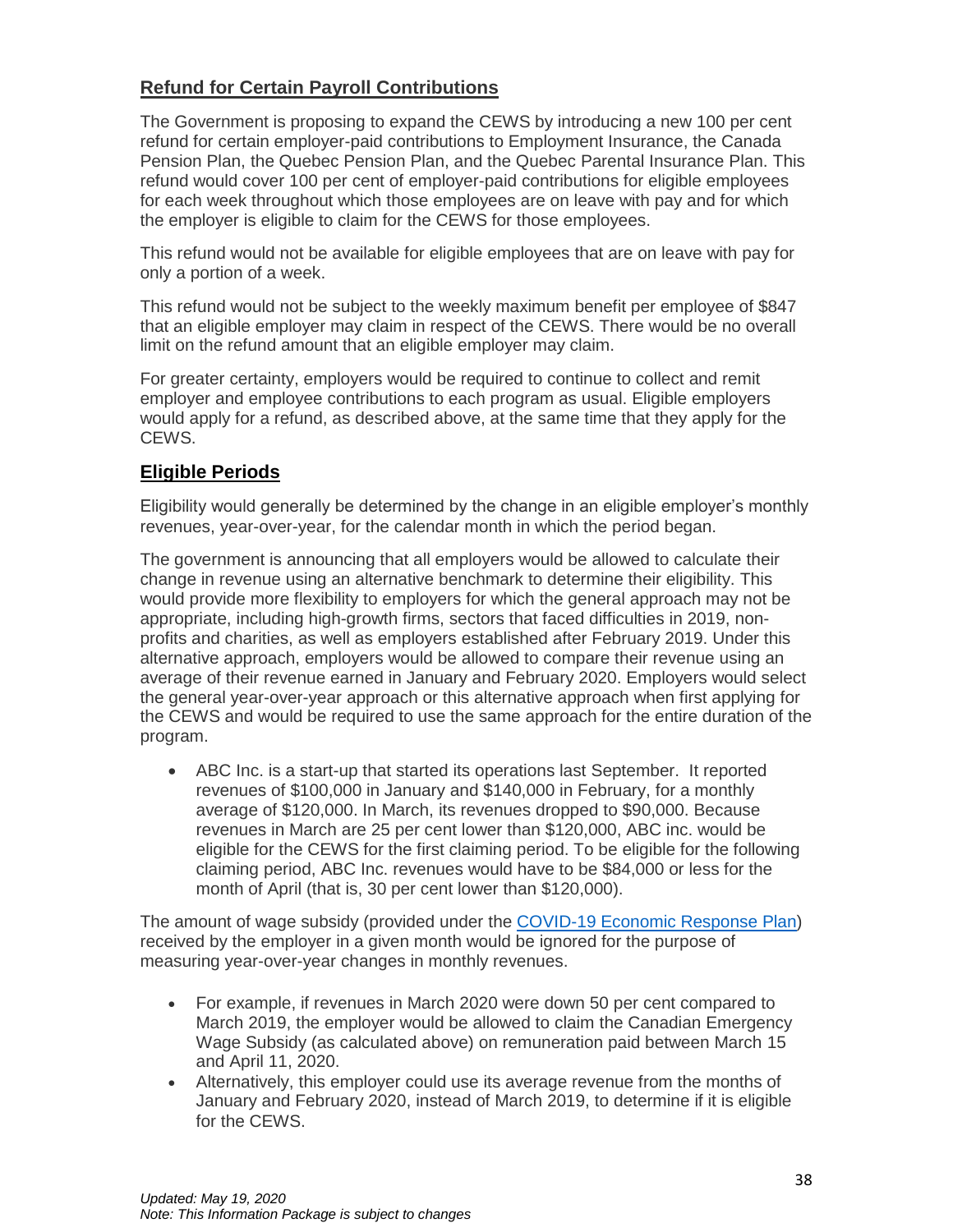- Once an approach is chosen, the employer would have to apply it throughout the program period.
- The table below outlines each claiming period, the required reduction in revenue and the reference period for eligibility.

| <b>Eligible Period</b>   |                           |                                        |                                                                                                                    |
|--------------------------|---------------------------|----------------------------------------|--------------------------------------------------------------------------------------------------------------------|
|                          | <b>Claiming</b><br>period | <b>Require Reduction in</b><br>revenue | <b>Reference period for eligibility</b>                                                                            |
| Period                   | March $15-$<br>April 11   | 15%                                    | March 2020 over:<br>March 2019 or<br>Average of January and<br>February 2020                                       |
| Period<br>$\overline{2}$ | April 12 - May<br>9       | 30%                                    | Eligible for Period 1<br>or<br>April 2020 over:<br>$\bullet$ April 2019<br>Average of January and<br>February 2020 |
| Period<br>3              | May $10 -$ June<br>h      | 30%                                    | Eligible for Period 2<br>or<br>May 2020 over:<br>May 2019<br>Average of January and<br>February 2020               |

#### **Eligible employees**

An eligible employee is an individual who is employed in Canada.

Eligibility for the CEWS of an employee's remuneration, will be limited to employees that have been without remuneration for more than 14 consecutive days in the eligibility period, i.e., from March 15 to April 11, from April 12 to May 9, and from May 10 to June 6. Further details on CEWS extension to August 29 is forthcoming.

This rule replaces the previously announced restriction that an employer would not be eligible to claim the CEWS for remuneration paid to an employee in a week that falls within a 4-week period for which the employee is eligible for the Canadian Emergency Response Benefit.

#### **How to Apply**

Eligible employers would be able to apply for the Canada Emergency Wage Subsidy through the Canada Revenue Agency's *My Business Account* portal as well as a webbased application. Employers would have to keep records demonstrating their reduction in arm's-length revenues and remuneration paid to employees. More details about the application process will be made available shortly.

#### **Ensuring Compliance**

In order to maintain the integrity of the program and to ensure that it helps Canadians keep their jobs, the employer would be required to repay amounts paid under the Canada Emergency Wage Subsidy if they do not meet the eligibility requirements and pay their employees accordingly.

The penalties may include fines or even imprisonment. In addition, anti-abuse rules will be proposed to ensure that the subsidy is not inappropriately obtained and to ensure that employees are paid the amounts they are owed.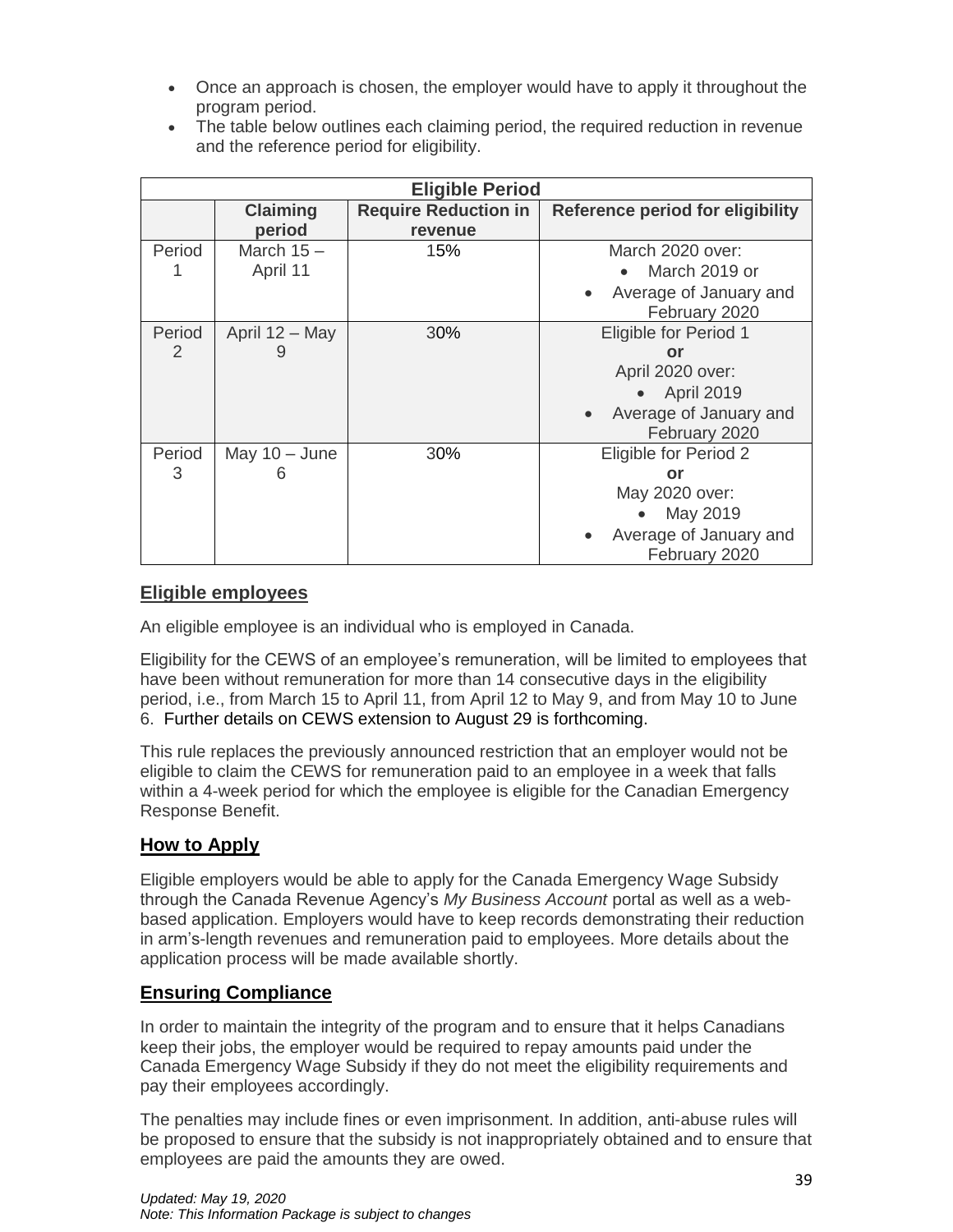Employers that engage in artificial transactions to reduce revenue for the purpose of claiming the CEWS would be subject to a penalty equal to 25 per cent of the value of the subsidy claimed, in addition to the requirement to repay in full the subsidy that was improperly claimed.

#### **Interaction with the Canadian Emergency Response Benefit (CERB)**

An employer would not be eligible to claim the Canada Emergency Wage Subsidy for remuneration paid to an employee in a week that falls within a 4-week period for which the employee is eligible for the Canadian Emergency Response Benefit.

Employers who are not eligible for the Canada Emergency Wage Subsidy would still be able to furlough employees who will receive up to \$2,000 a month.

#### **Interaction with the Work-Sharing Program**

An extension of the maximum duration of the Work-Sharing program has increased from 38 weeks to 76 weeks for employers affected by COVID-19. This measure will provide income support to employees eligible for Employment Insurance who agree to reduce their normal working hours because of developments beyond the control of their employers.

For employers and employees that are participating in a Work-Sharing program, EI benefits received by employees through the Work-Sharing program will reduce the benefit that their employer is entitled to receive under the CEWS.

#### **Government Assistance**

The usual treatment of tax credits and other benefits provided by the government would apply. As a consequence, the wage subsidy received by an employer would be considered government assistance and be included in the employer's taxable income.

Assistance received under either wage subsidy would reduce the amount of remuneration expenses eligible for other federal tax credits calculated on the same remuneration.

## <span id="page-39-0"></span>❖ **Temporary Business Wage Subsidy (10%)**

On March 18, 2020, the Prime Minister announced a temporary 10% wage subsidy. Organizations that do not qualify for the Canada Emergency Wage Subsidy may qualify for the previously announced wage subsidy of 10% of remuneration paid from March 18 to before June 20, 2020.

For employers that are eligible for both the Canada Emergency Wage Subsidy and the 10 per cent wage subsidy for a period, any benefit from the 10 % wage subsidy for remuneration paid in a specific period would generally reduce the amount available to be claimed under the Canada Emergency Wage Subsidy in that same period.

The subsidy will be equal to 10% of remuneration paid during that period, up to a maximum subsidy of \$1,375 per employee and \$25,000 per employer. Businesses will be able to benefit immediately from this support by reducing their remittances of income tax withheld on their employees' remuneration. Once a business calculates the subsidy, they can reduce their current remittance of federal, provincial, or territorial income tax that they send to the CRA by the amount of the subsidy.

For example, if you calculated a subsidy of \$2,050, you would reduce your current remittance of federal, provincial, or territorial income tax by \$2,050. You could continue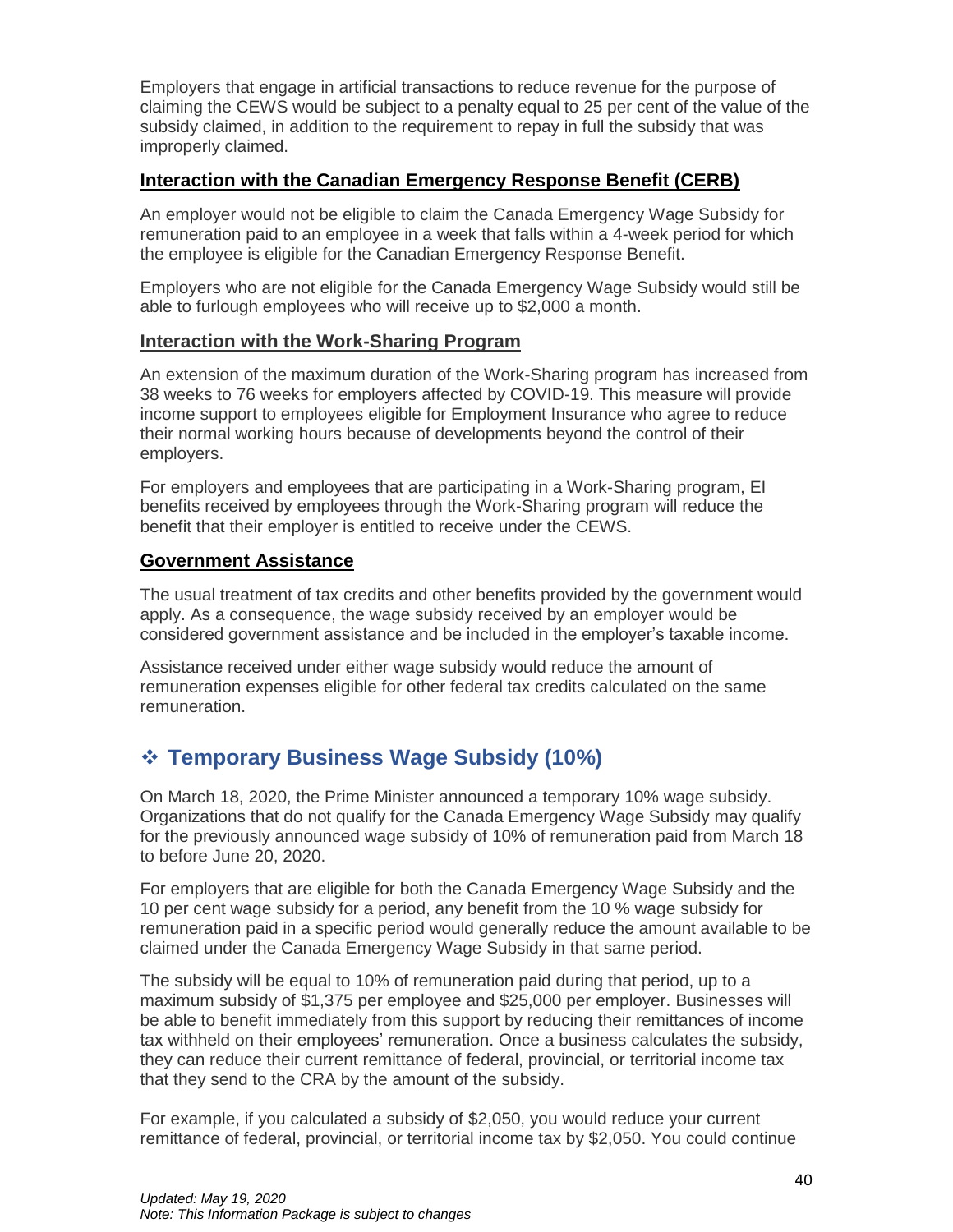reducing future income tax remittances, up to the maximum of \$25,000, for all remuneration paid before June 20, 2020.

Important: You cannot reduce your remittance of Canada Pension Plan contributions or Employment Insurance premiums.

**Link to Q&A on 10% wage subsidy** - [https://www.canada.ca/en/revenue](https://www.canada.ca/en/revenue-agency/campaigns/covid-19-update/frequently-asked-questions-wage-subsidy-small-businesses.htm)[agency/campaigns/covid-19-update/frequently-asked-questions-wage-subsidy-small](https://www.canada.ca/en/revenue-agency/campaigns/covid-19-update/frequently-asked-questions-wage-subsidy-small-businesses.htm)[businesses.htm](https://www.canada.ca/en/revenue-agency/campaigns/covid-19-update/frequently-asked-questions-wage-subsidy-small-businesses.htm)

## <span id="page-40-0"></span>❖ **Comparison of the Two Wage Subsidy Programs**

|                                           | The 10% Wage Subsidy                                                                                               | <b>Canada Emergency Wage</b><br><b>Subsidy</b>                                                                                                                                                                                                                                                                                                                                                                                        |
|-------------------------------------------|--------------------------------------------------------------------------------------------------------------------|---------------------------------------------------------------------------------------------------------------------------------------------------------------------------------------------------------------------------------------------------------------------------------------------------------------------------------------------------------------------------------------------------------------------------------------|
| Coverage<br>period                        | 90 days (March 18 to June 19)                                                                                      | 12 weeks (March 15 to June 6)                                                                                                                                                                                                                                                                                                                                                                                                         |
| Rate                                      | 10% of the wages of each<br>employee                                                                               | 75% of the wages of each<br>employee                                                                                                                                                                                                                                                                                                                                                                                                  |
| <b>Wages baseline</b>                     | The 10% subsidy is calculated<br>based on how much the<br>employee receives in wages in<br>the current period.     | The 75% subsidy is calculated<br>based on the amount "normally<br>earned by employees".                                                                                                                                                                                                                                                                                                                                               |
|                                           |                                                                                                                    | Eligible remuneration may<br>include salary, wages, and other<br>remuneration like taxable<br>benefits. These are amounts for<br>which employers would generally<br>be required to withhold or deduct<br>amounts to remit to the Receiver<br>General on account of the<br>employee's income tax<br>obligation. However, it does not<br>include severance pay, stock<br>option benefits or the personal<br>use of a corporate vehicle. |
| <b>Maximum</b><br>subsidy per<br>employee | \$1,375                                                                                                            | \$10,164                                                                                                                                                                                                                                                                                                                                                                                                                              |
| <b>Maximum</b><br>subsidy per<br>employer | \$25,000                                                                                                           | No limit                                                                                                                                                                                                                                                                                                                                                                                                                              |
| <b>Eligible</b><br>businesses             | Businesses eligible for the<br><b>Small Business Deduction</b><br>Not-for-profit organizations<br><b>Charities</b> | Any employer, except the public<br>sector                                                                                                                                                                                                                                                                                                                                                                                             |
|                                           |                                                                                                                    | Must see a drop of least 15 per<br>cent of revenue in March 2020<br>and 30 per cent for the following<br>months (see Eligible Periods). In<br>applying for the subsidy,                                                                                                                                                                                                                                                               |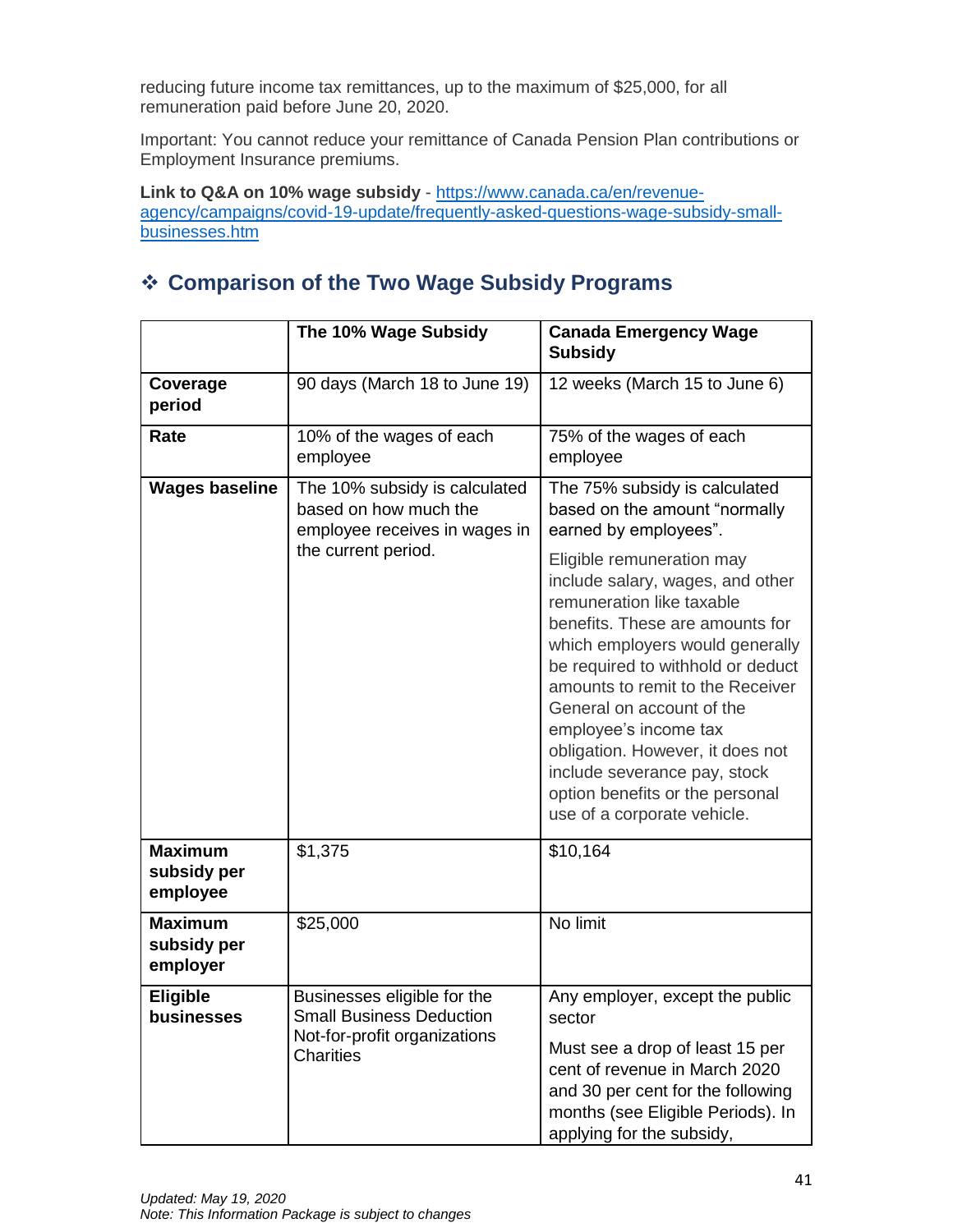|                     |                                                                               | employers would be required to<br>attest to the decline in revenue.                       |
|---------------------|-------------------------------------------------------------------------------|-------------------------------------------------------------------------------------------|
| Top-up<br>required? | Yes, legislation suggests that it<br>would be.                                | No, but the employer will have to<br>attest they are doing everything<br>they can to try. |
| <b>Mechanism</b>    | The subsidy is a deduction on<br>the corporation's remittances<br>to the CRA. | Online through CRA's My<br>Business Account portal, soon to<br>be launched.               |

## <span id="page-41-0"></span>❖ **[Work-Sharing Program](https://www.canada.ca/en/employment-social-development/services/work-sharing.html)**

Work-Sharing (WS) is an adjustment program designed to help employers and employees avoid layoffs when there is a temporary reduction in the normal level of business activity that is beyond the control of the employer. The measure provides income support to employees eligible for Employment Insurance benefits who work a temporarily reduced work week while their employer recovers.

Work-Sharing is a three-party agreement involving employers, employees and Service Canada. Employees on a Work-Sharing agreement must agree to a reduced schedule of work and to share the available work over a specified period of time. An application for a Work-Sharing agreement must be submitted a minimum of 30 days prior to the requested start date.

#### [Downturn in business due to COVID-19 \(2019 novel coronavirus\)](https://www.canada.ca/en/employment-social-development/services/work-sharing/guide-applicant.html)

Effective March 15, 2020 to March 14, 2021, the Government of Canada is introducing the following temporary special measures:

- extend the maximum duration of WS agreements from the current 38 weeks to 76 weeks
- waive the mandatory waiting period between agreements, and
- ease recovery plan requirements for the duration of the WS agreement

WS temporary special measures are only available to employers either directly or indirectly experiencing a downturn in business due to COVID-19.

#### **Measure available to employers**

If an employer's agreement is signed between March 15, 2020 and March 14, 2021 (with an agreement start date no later than March 14, 2021) or begins or ends between March 15, 2020 and March 14, 2021, then they may be eligible for a 38-week extension for a total of 76 weeks.

If an employer's agreement ended between June 23, 2019 and March 13, 2020 and are currently in their mandatory cooling-off period, then they may be eligible to waive the mandatory waiting period, and apply for a new agreement with a maximum possible duration of 76 weeks.

#### **Eligibility**

To be eligible for a WS agreement, your business must:

• be experiencing a recent decline in business activity of at least 10%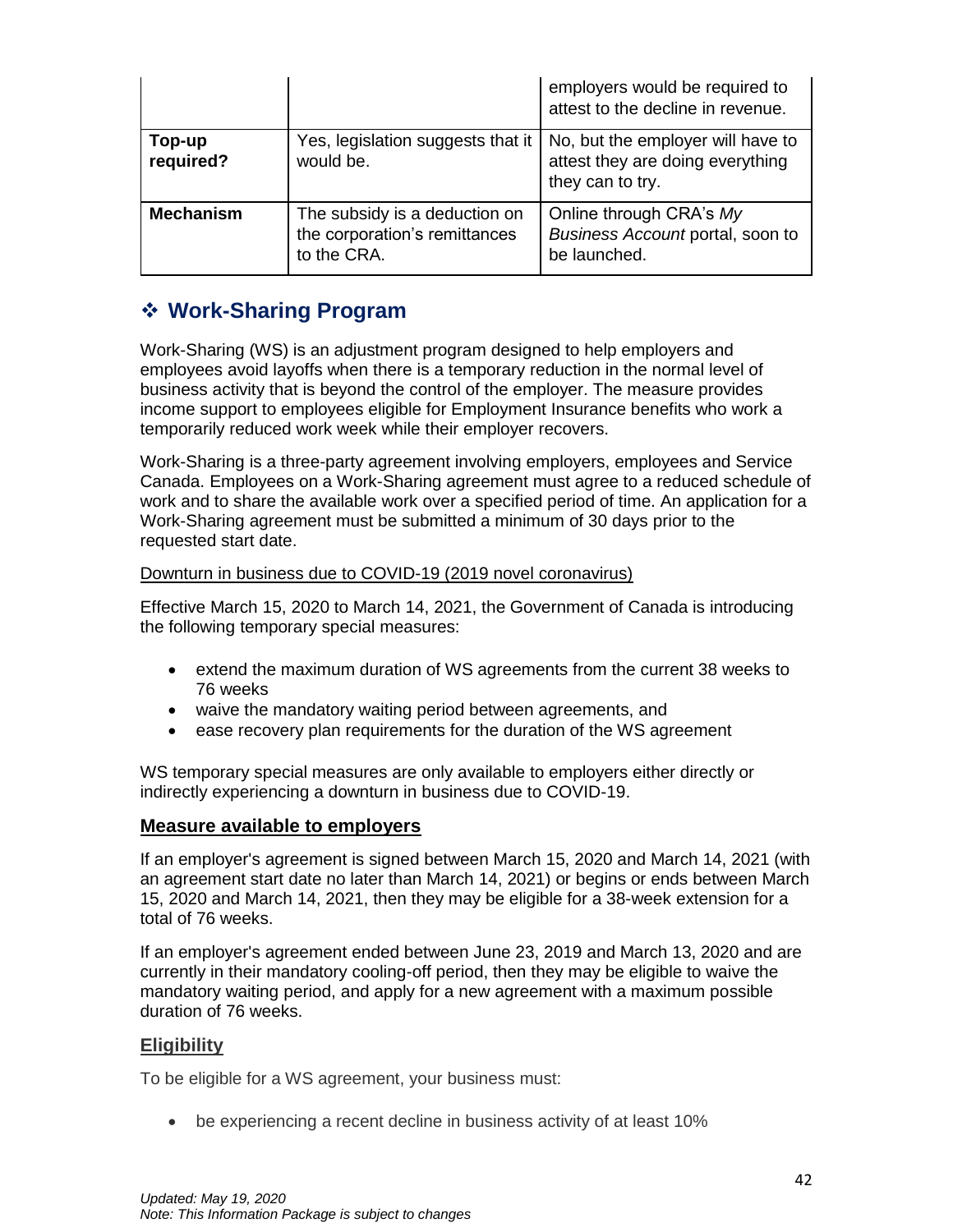- be experiencing a recent decline in business activity directly or indirectly related to the impact of COVID-19, the downturn in the forestry and steel and aluminum sectors demonstrate that the shortage of work is temporary, beyond your control and not a cyclical/recurring slowdown
- demonstrate that the shortage of work is temporary, beyond your control and not a cyclical/recurring slowdown
- be a year-round business in Canada for at least two years
- be a private business, a publicly held company or a not-for-profit organization
- have at least two employees in the WS unit
- be willing to implement a recovery plan to support the on-going operations and viability of the business

Access the [Work-Sharing temporary special measures](https://www.canada.ca/en/employment-social-development/services/work-sharing/temporary-measures-forestry-sector.html) page to find out if you are eligible for temporary special measures and the application forms.

Apply for the Work-Sharing Program: [https://www.canada.ca/en/employment-social](https://www.canada.ca/en/employment-social-development/services/work-sharing/apply.html)[development/services/work-sharing/apply.html](https://www.canada.ca/en/employment-social-development/services/work-sharing/apply.html)

You can submit your application to the Western Canada desk [\(EDSC.WT.WS-](mailto:EDSC.WT.WS-TP.ESDC@servicecanada.gc.ca)[TP.ESDC@servicecanada.gc.ca\)](mailto:EDSC.WT.WS-TP.ESDC@servicecanada.gc.ca)

For more information on the Work-Sharing Program, call the following toll-free number: 1-800-367-5693 (TTY: 1-855-881-9874).

## <span id="page-42-0"></span>❖ **Flexibility for Businesses and Charities Filing Taxes**

The Canada Revenue Agency will allow all businesses to defer, until after August 31, 2020, the payment of any income tax amounts that become owing before September 2020. This relief would apply to tax balances due, as well as instalments, under Part I of the *Income Tax Act*. No interest or penalties will accumulate on these amounts during this period.

The Canada Revenue Agency will not contact any small or medium (SME) businesses to initiate any post assessment GST/HST or Income Tax audits for the next four weeks. For the vast majority of businesses, the Canada Revenue Agency will temporarily suspend audit interaction with taxpayers and representatives.

The Liaison Officer service offers help to owners of small businesses to understand their tax obligations. Traditionally available in-person, this service is now available over the phone and will be customizing information during these challenging times by ensuring small businesses are aware of any changes such as filing and payment deadlines, proactive relief measures, etc.

All charities with a Form T3010 due between March 18, 2020 and December 31, 2020 have had their filing deadline extended to December 31, 2020.

## <span id="page-42-1"></span>❖ **Supporting Financial Market Liquidity**

As a further proactive and coordinated measure to bolster the financial system and the Canadian economy, the government announced on March 16 that it is launching an Insured Mortgage Purchase Program (IMPP). Under this program, the government will purchase up to \$50 billion of insured mortgage pools through the Canada Mortgage and Housing Corporation (CMHC). This action will provide long-term stable funding to banks and mortgage lenders, help facilitate continued lending to Canadian consumers and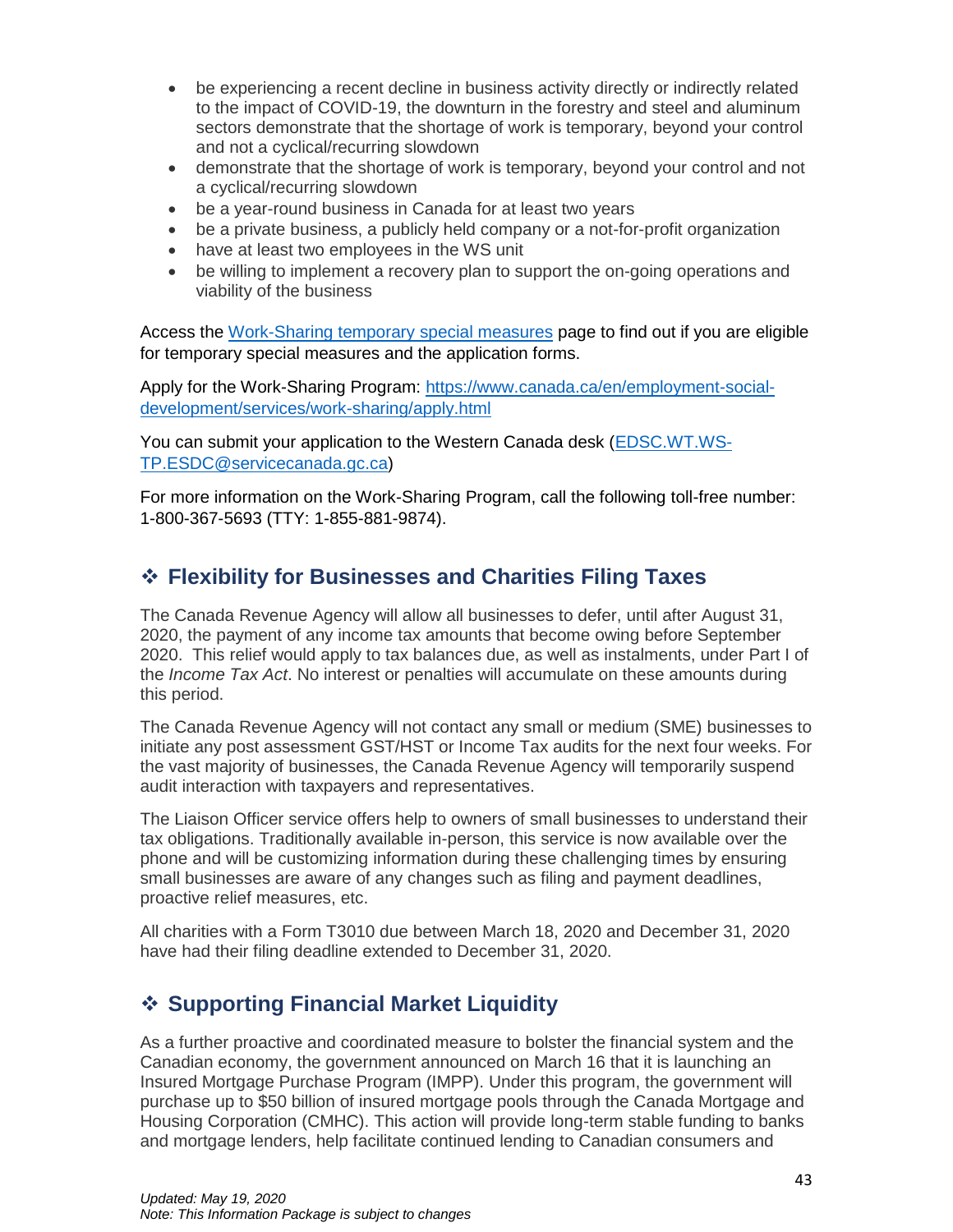businesses, and add liquidity to Canada's mortgage market. Details of the terms of the purchase operations will be provided to lenders by CMHC later this week.

The IMPP enhances the already substantial set of measures announced on March 13 to support the economy and the financial system. CMHC stands ready to further support liquidity and the stability of the financial markets through its mortgage funding programs as necessary.

Further, the Bank of Canada has announced that it will adjust its market liquidity operations to maintain market functioning and credit availability during the current period of uncertainty in which conditions are evolving rapidly.

The Bank of Canada also announced that it will broaden eligible collateral for its term repo facility to include the full range of collateral eligible under the Standing Liquidity Facility, with the exception of the non-mortgage loan portfolio. This expansion of eligible collateral will provide support to funding conditions for financial institutions by providing a backstop to regular private funding.

The Bank also announced that it stands ready, as a proactive measure, to provide support to the Canada Mortgage Bond (CMB) market so that this important funding market continues to function well. This would include, as required, purchases of CMBs in the secondary market. Similar to the [increase in Government of Canada bond buybacks,](https://www.bankofcanada.ca/2020/03/expansion-bond-buyback-term-repo/) this will support market liquidity and price discovery.

## <span id="page-43-0"></span>❖ **Deferral of Sales Tax Remittance and Customs Duty Payments**

The Government is deferring Goods and Services Tax/Harmonized Sales Tax (GST/HST) remittances and customs duty payments to June 30, 2020 for businesses included those self-employed.

The GST/HST applies to sales of most goods and services in Canada and at each stage of the supply chain. Vendors must collect the GST/HST and remit it (net of input tax credits) with their GST/HST return for each reporting period.

Vendors with annual sales of more than \$6 million remit and report monthly, and those with annual sales of \$1.5 million to \$6 million are able to remit and report on a quarterly basis (or monthly if they choose to). Small vendors can report annually.

The GST/HST amounts collected are generally due by the end of the month following the vendor's reporting period: e.g., for a monthly filer, the GST/HST amounts collected on its February sales are due by the end of March.

Extended deadline until June 30, 2020 for the time that:

- Monthly filers have to remit amounts collected for the February, March and April 2020 reporting periods;
- Quarterly filers have to remit amounts collected for the January 1, 2020 through March 31, 2020 reporting period; and
- Annual filers, whose GST/HST return or instalment are due in March, April or May 2020, have to remit amounts collected and owing for their previous fiscal year and installments of GST/HST in respect of the filer's current fiscal year.

Businesses in need of information about their particular obligations may contact the Canada Revenue Agency or refer to its website.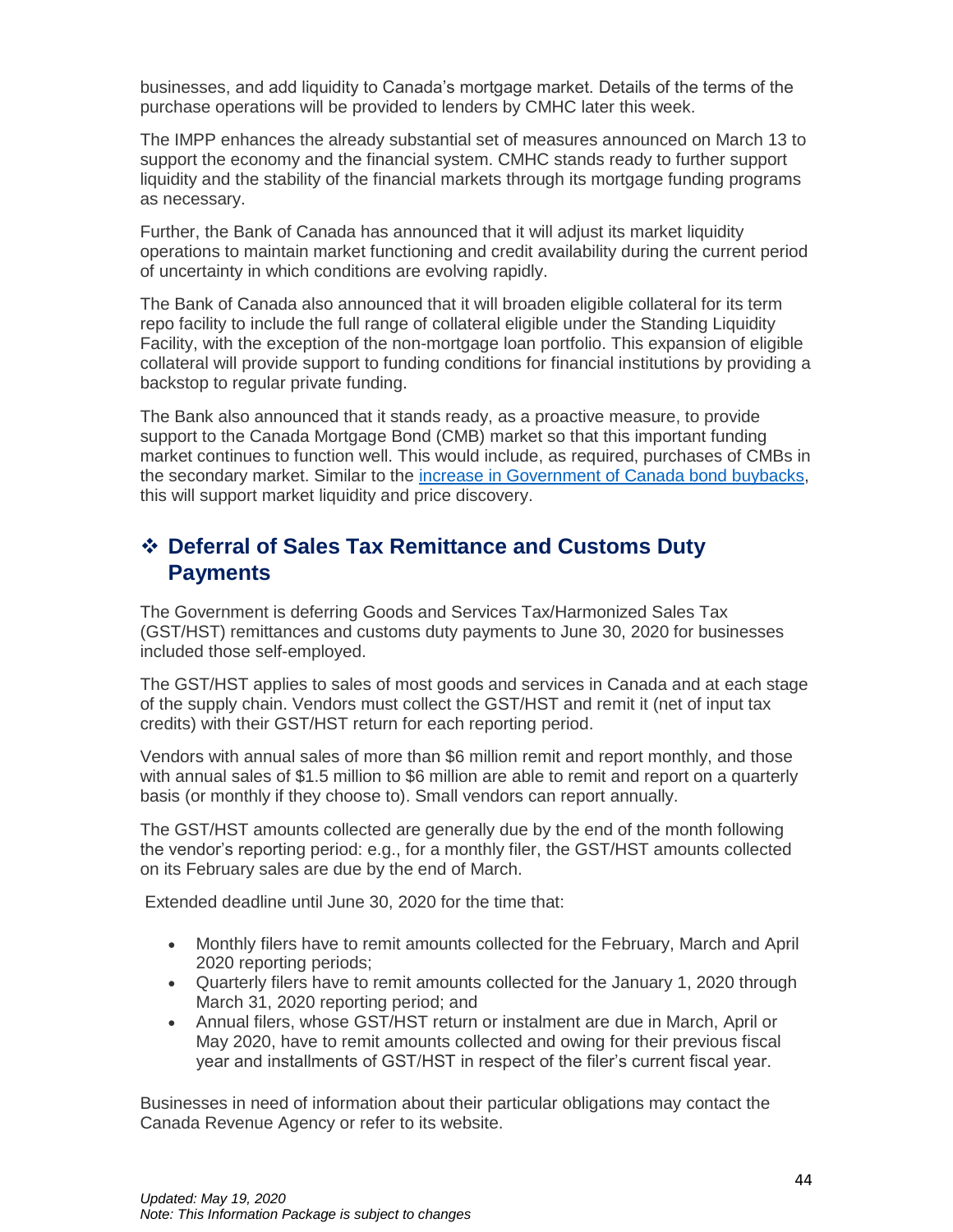#### **Additional updates:**

- Administrative income tax actions required of taxpayers by the CRA that are due after March 18, 2020, can be deferred to June 1, 2020
- Collections activities on new debts will be suspended until further notice, and flexible payment arrangements will be available
- Banks and employers do not need to comply or remit on any existing requirement to pay (RTP) during this time

## <span id="page-44-0"></span>❖ **Deferral of Customs Duty and Sales Tax for Importers**

Payment deadlines for statements of accounts for March, April, and May are being deferred to June 30, 2020.

Imported goods by businesses are generally subject to the GST, at a rate of 5 per cent, as well as applicable customs duties, which vary by product and country of origin. While the vast majority of imports enter Canada duty-free, some tariffs remain, especially on consumer goods.

Businesses in need of information about their particular accounting and payment obligations on imported goods may contact the Canada Border Services Agency for more details.

#### **\*NEW\* Waiving tariffs on certain medical goods**

The Government is waiving tariffs on certain medical goods, including PPE such as masks and gloves.

This will reduce the cost of imported PPE for Canadians, help protect workers, and ensure our supply chains can keep functioning well.

[Click here for more details](https://www.cbsa-asfc.gc.ca/publications/cn-ad/cn20-19-eng.html)

### ❖ **Small and Medium Sized Businesses**

#### **Regional Relief and Recovery Fund**

The government is providing \$962 million through the Regional Relief and Recovery Fund (RRRF) to help more businesses and organizations in sectors such as manufacturing, technology, tourism and others that are key to the regions and to local economies. This fund is specifically targeted to those that may require additional help to recover from the COVID-19 pandemic, but have been unable to access existing support measures.

Apply to the RRRF through your Local Regional Development Agency: [click here](https://www.ic.gc.ca/eic/site/icgc.nsf/eng/h_07662.html)

#### **Young Entrepreneurs**

The government is providing \$20.1 million in support for Futurpreneur Canada to continue supporting young entrepreneurs across Canada who are facing challenges due to COVID-19. The funding will allow Futurpreneur Canada to provide payment relief for its clients for up to 12 months.

[Click here to learn about Futurpreneur Canada](https://www.futurpreneur.ca/en/)

#### **Women Entrepreneurs**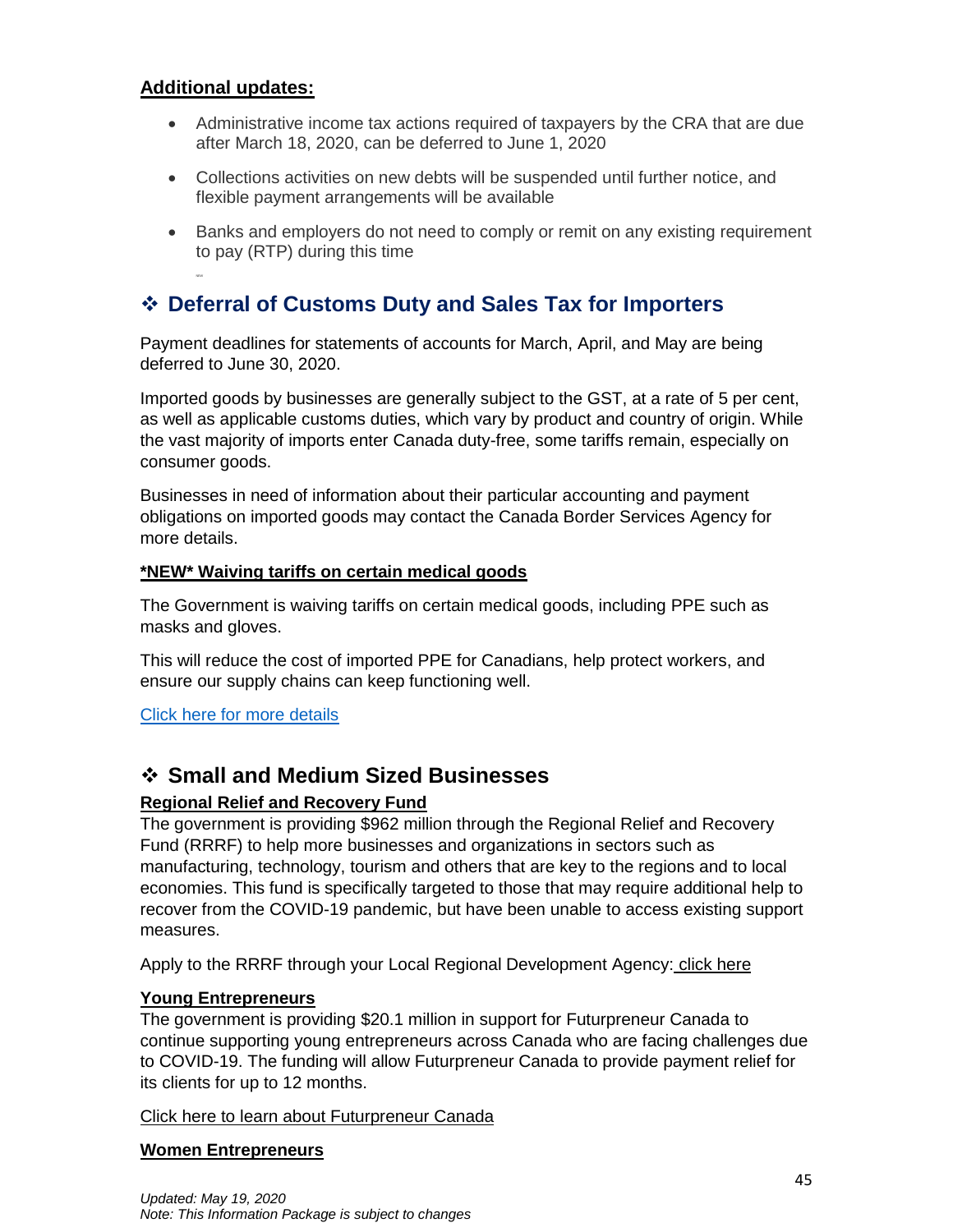The government is providing \$15 million in new funding through the Women Entrepreneurship Strategy (WES). This funding will be available to existing WES Ecosystem Fund recipient organizations, enabling these third-party organizations to provide timely support and advice to women entrepreneurs facing hardship due to the COVID-19 pandemic.

Click here to learn more about the WES Ecosystem Fund

## <span id="page-45-0"></span>❖ **Additional Links for Employers**

Coronavirus and small business: keeping you and your employees safe <https://www.cfib-fcei.ca/en/tools-resources/covid-19-coronavirus-business>

Coronavirus disease (COVID-19): Resources for Canadian businesses [https://www.tradecommissioner.gc.ca/campaign-campagne/ressources-entreprises-](https://www.tradecommissioner.gc.ca/campaign-campagne/ressources-entreprises-COVID-19-business-resources.aspx?lang=eng)[COVID-19-business-resources.aspx?lang=eng](https://www.tradecommissioner.gc.ca/campaign-campagne/ressources-entreprises-COVID-19-business-resources.aspx?lang=eng)

Support for entrepreneurs impacted by the coronavirus COVID-19 <https://www.bdc.ca/en/pages/special-support.aspx?special-initiative=covid19>

Questions regarding an employer's obligations to their employees <https://www.cfib-fcei.ca/en/tools-resources/covid-19-coronavirus-business>

How to cope with the impacts of COVID-19 on your business [https://www.bdc.ca/en/articles-tools/entrepreneur-toolkit/webinars/pages/how-cope](https://www.bdc.ca/en/articles-tools/entrepreneur-toolkit/webinars/pages/how-cope-impacts-covid-19-on-your-business.aspx)[impacts-covid-19-on-your-business.aspx](https://www.bdc.ca/en/articles-tools/entrepreneur-toolkit/webinars/pages/how-cope-impacts-covid-19-on-your-business.aspx)

## <span id="page-45-1"></span>**Financial Support for Sectors**

### <span id="page-45-2"></span>❖ **Cultural, heritage and sports**

The Government is establishing a \$500 million COVID-19 Emergency Support Fund for cultural, heritage and sport organizations that will help address the financial needs of affected organizations so they can continue to support artists and athletes.

More information: [click here](https://www.canada.ca/en/canadian-heritage/services/funding/information-covid-19.html)

### <span id="page-45-3"></span>❖ **Agriculture, agri-food, aquaculture, fisheries**

#### **Keeping workers in the food supply chain safe**

The Government is providing \$50 million to help farmers, fish harvesters, and all food production and processing employers, put in place the measures necessary to follow the mandatory 14-day isolation period required of all workers arriving from abroad.

The Government will provide support of \$1,500 for each temporary foreign worker, to employers or those working with them to ensure requirements are fully met. The funding is conditional on employers not being found in violation of the mandatory isolation.

An exemption was made for temporary foreign workers from travel restrictions to Canada, along with other foreigners with student and work visas, provided they adhere to a strict 14-day isolation protocol upon arrival.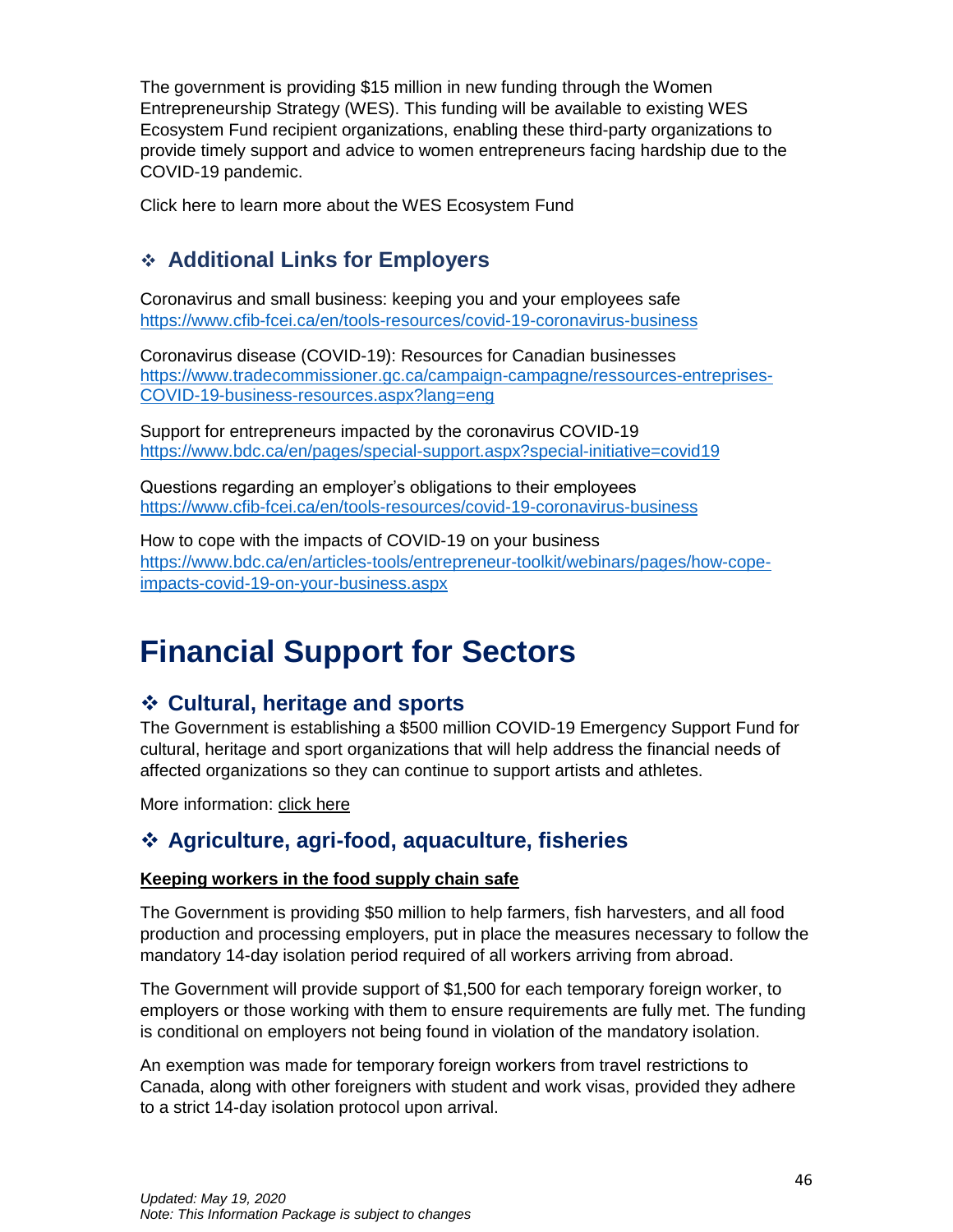#### **Increasing Credit Availability**

Farm Credit Canada will provide an additional \$5 billion in lending to producers, agribusinesses, and food processors. This will offer increased flexibility to farmers who face cashflow issues and to processors who are impacted by lost sales, helping them remain financially sound during this difficult time.

#### **Canadian Seafood Stabilization Fund**

6.25 million to help businesses:

- access short-term financing to pay for maintenance and inventory costs;
- add storage capacity for unsold product;
- comply with new health and safety measures for workers;
- support new manufacturing/automated technologies to improve productivity and quality of finished seafood products; and,
- adapt products to respond to changing requirements and new market demands.

#### **Increasing Dairy Commission Borrowing Limit**

• The Canadian Dairy Commission's borrowing limit will increase by \$200 million to support costs associated with the temporary storage of cheese and butter to avoid food waste.

#### **Fish Harvester Benefit and Grant**

<span id="page-46-0"></span>\$267.6 million will be provided to those that experience fishing income declines of greater than 25% in the 2020 tax year, compared with a reference period to be identified.

This measure covers 75% of fishing income losses beyond a 25% income decline threshold, up to a maximum individual entitlement equivalent to what is provided under the Canada Emergency Wage Subsidy (\$847 per week for up to 12 weeks).

Fish Harvester Grant, a program worth up to \$201.8 million. The program would provide non-repayable support of up to \$10,000 to self-employed fish harvesters with a valid fishing licence. Size of the non-repayable support will vary depending on the level of fish harvesters' historic revenue.

## ❖ **Non-Profit and Charitable**

#### **Emergency Community Support Fund**

The Government invested \$350 million to support vulnerable Canadians through charities and non-profit organizations that deliver essential services to those in need.

The investment will flow through national organizations that have the ability to get funds quickly to local organizations that serve vulnerable populations. It will support a variety of activities, such as:

- increasing volunteer-based home deliveries of groceries and medications
- providing transportation services, like accompanying or driving seniors or persons with disabilities to appointments
- scaling up help lines that provide information and support
- helping vulnerable Canadians access government benefits
- providing training, supplies, and other required supports to volunteers so they can continue to make their invaluable contributions to the COVID-19 response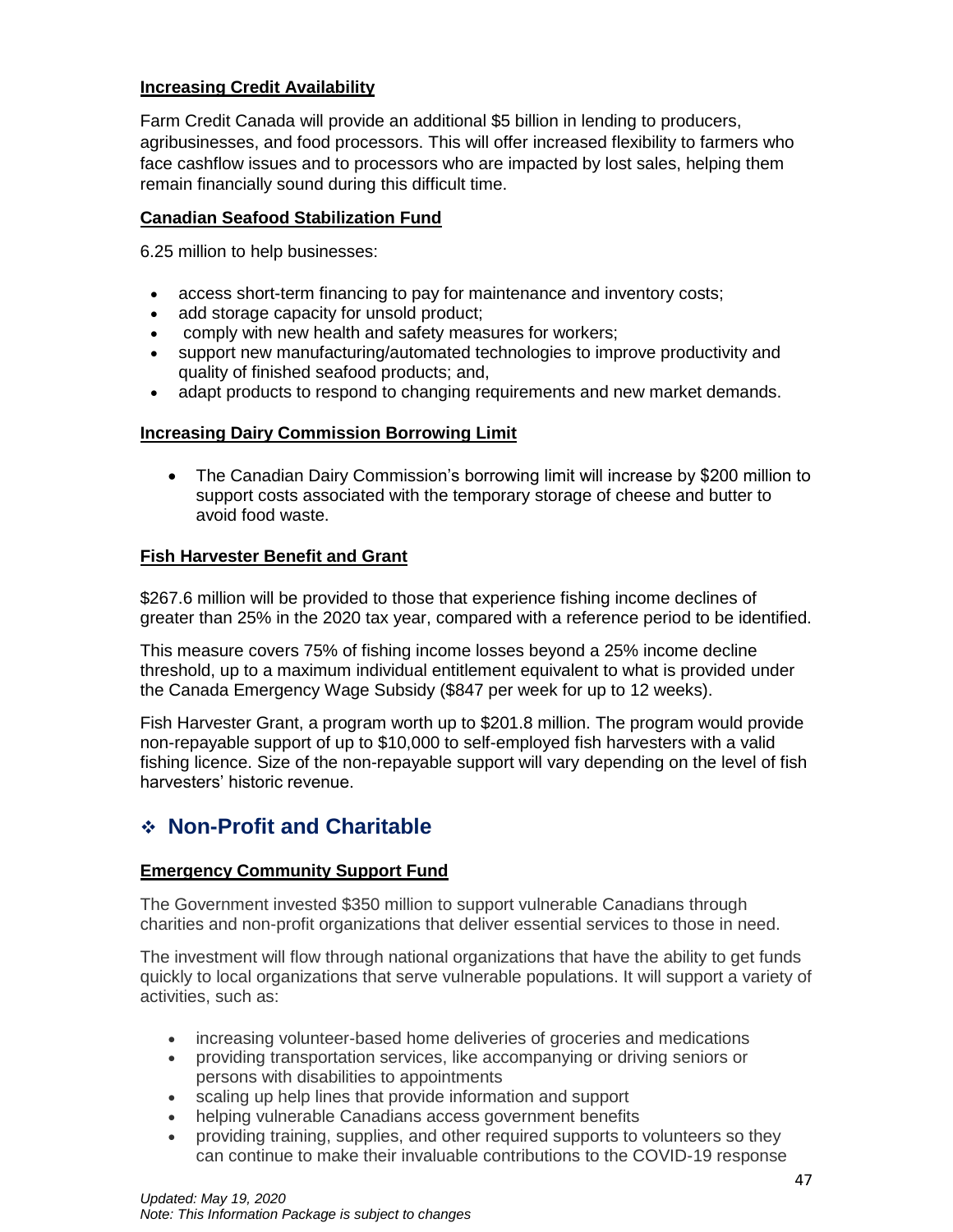• replacing in-person, one-on-one contact and social gatherings with virtual contact through phone calls, texts, teleconferences, or the Internet

Community organizations will be able to apply for funds through these national partners or their local entities. Community organizations should check the websites of the United Way Centraide Canada, the Canadian Red Cross and Community Foundations of Canada to learn more about how and when they will be able to apply. They will allocate funding by taking into account the size of the population as well as regional and local needs.

- [United Way Centraide Canada](http://www.unitedway.ca/updates/)
- [Canadian Red Cross](https://www.redcross.ca/)
- [Community Foundations of Canada](https://www.communityfoundations.ca/initiatives/responding-to-covid-19/)

## <span id="page-47-0"></span>**Frequently Asked Questions (Support for Small Businesses and Employees)**

#### **What should businesses do when faced with liquidity issues?**

As a first step, businesses should contact their financial institution for additional liquidity.

The government recently announced a coordinated approach with the financial sector. The Office of the Superintendent of Financial Institutions (OSFI) is lowering the Domestic Stability Buffer requirement for domestic systemically important banks by 1.25% of risk weighted assets, effective immediately. This action will increase the lending capacity of Canada's large banks and support the supply of credit to the economy during the period of disruption related to COVID-19. The release of the buffer will support in excess of \$300 billion of additional lending capacity.

Canada's six largest banks (Bank of Montreal, CIBC, National Bank of Canada, RBC, Scotiabank and TD Bank) have committed to work with entrepreneurs and small business banking customers on a case-by-case basis to provide flexible solutions to help them manage through challenges such as pay disruption due to COVID-19.

Other banks across the country have also announced specific measures, please reach out to your local bank institution to learn more about the available measures.

#### **How do small businesses access BDC resources?**

Businesses can find the newest BDC measures to support businesses impacted by COVID-19 here: [Support for entrepreneurs impacted by the coronavirus](https://www.bdc.ca/en/pages/special-support.aspx?special-initiative=covid19)

Effective March 18, 2020, new relief measures for qualified businesses include:

- Working capital loans of up to \$2 million with flexible terms and payment postponements for up to 6 months for qualifying businesses;
- Postponement of payments for up to 6 months, free of charge, for existing BDC clients with total BDC loan commitment of \$1 million or less;
- Reduced rates on new eligible loans;
- Additional details regarding Business Credit Availability Program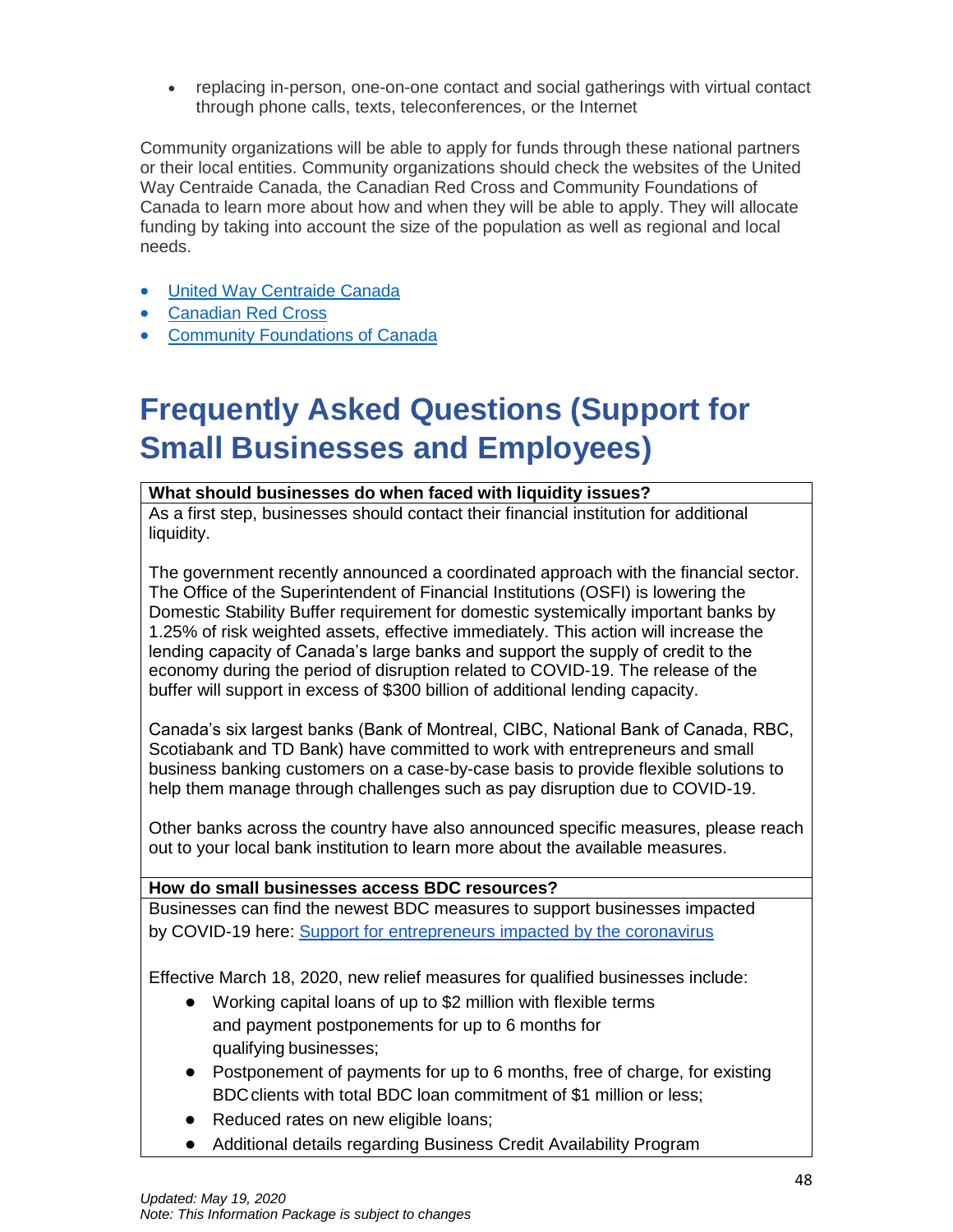(BCAP)measures, including industry specific support, to be announced in the coming days.

Businesses who are not a BDC client yet can also call BDC's Toll Free number to access more information: 1-877-232-2269. If you are already a BDC client, please reach out to your account manager.

#### **How do small businesses access EDC resources?**

Businesses can find the newest EDC business-supporting measures here: [EDC](https://www.edc.ca/en/campaign/coronavirus-covid-19.html)  [stands ready to](https://www.edc.ca/en/campaign/coronavirus-covid-19.html) [support Canadian exporters impacted by COVID-19 | EDC](https://www.edc.ca/en/campaign/coronavirus-covid-19.html)

For all inquiries, please connect with EDC at 1-800-229-0575 or [tradeadvisor](mailto:tradeadvisor-conseiller@edc.ca)[conseiller@edc.ca.](mailto:tradeadvisor-conseiller@edc.ca)

#### **What is the interest rate charged for EDC/BDC loans?**

For BDC, there is no one interest rate. Rates are determined based on each proposal and associated risk.

EDC has not and will not set specific, dedicated interest rates. EDC still price to risk, but with the exception that EDC will have an expanded appetite for risk at this time.

#### **Who is eligible for BDC/EDC resources?**

As a reminder, businesses should contact their financial institutions as the primary source of support/additional credit.

● BDC does not offer assistance to businesses operating fewer than 24 months and not to entrepreneurs who have owned their businesses for less than 12 months.

#### **What compensation is available for small business owners whose events are cancelled because of COVID-19?**

Depending on the particular circumstances, companies dealing with event cancellations should contact their insurance providers. Finance Canada has been in regular contact with insurance companies and financial institutions. They understand the impact COVID-19 is having on their customers. The additional credit available through Minister Morneau's announcement is meant to support companies finding themselves in a short term cash crunch.

If you are a business operating in the arts/entertainment sector and have received funding from Canadian Heritage, please note:

- Canadian Heritage will keep disbursing grants and contributions to arts, cultureand sport organizations, even in the cases of cancelled events.
- The disbursed funds should be used to cover costs incurred and reasonable costsof cancellations up to the total amount of the grant or contribution. This includes lost income for affected artists and technicians.

#### **I am a non-profit/social enterprise/charity, what funding and resources are available?**

You can now also apply for the Canada Emergency Business Account (CEBA) through your local financial institution.

#### **I don't want to lay off my employees. How can the government help?**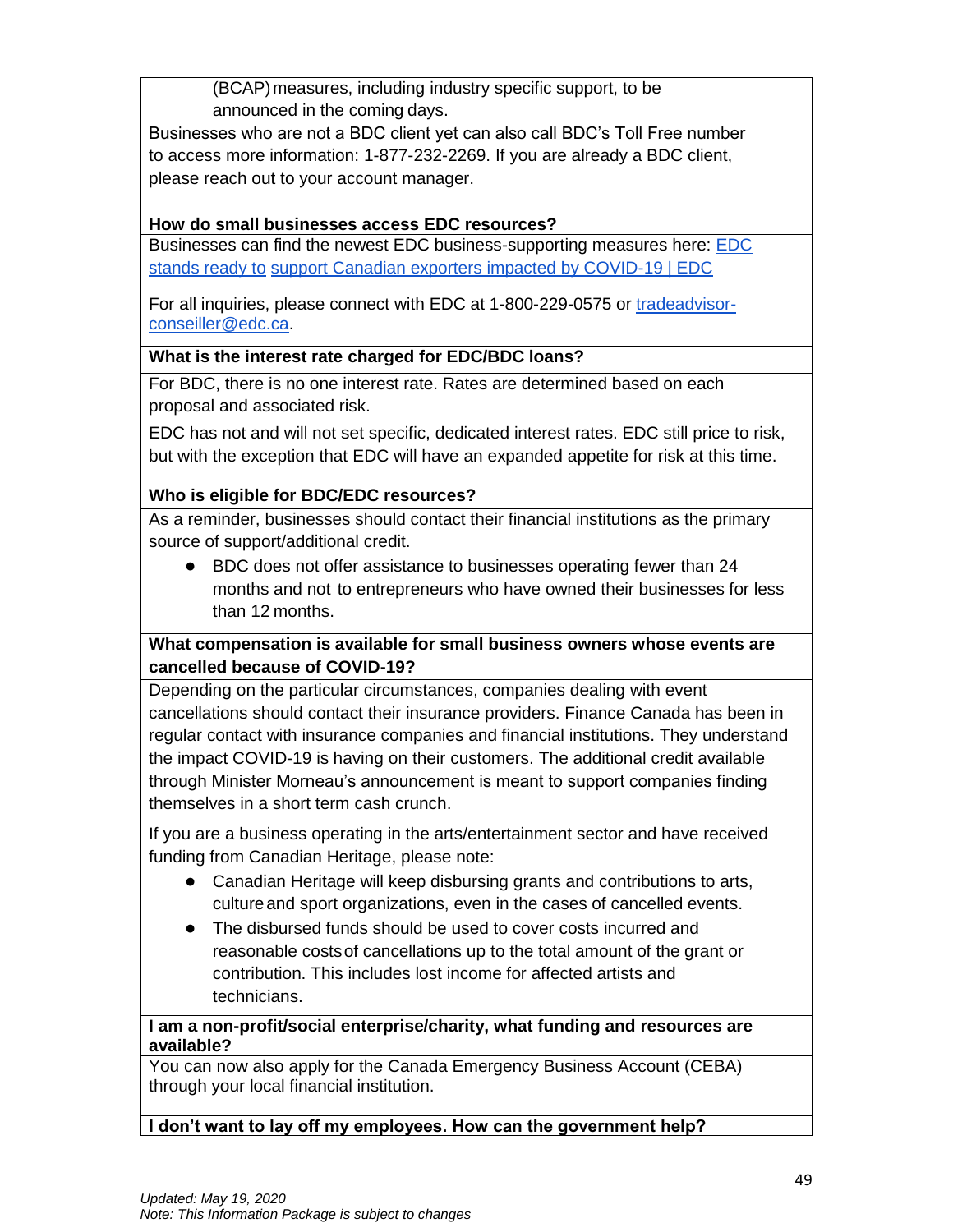To support businesses that are facing revenue losses and to help prevent lay-offs, the government is proposing to provide eligible small employers a temporary wage subsidy for a period of three months. The subsidy will be equal to 75% of remuneration paid during that period.

Businesses will be able to benefit immediately from this support by applying through CRA "My Business" Account. If you are only eligible for the 10% wage subsidy, you can get this immediate by reducing your remittances of income tax withheld on their employees' remuneration. Employers benefiting from this measure will include corporations eligible for the small business deduction, as well as non- profit organizations and charities.

#### **Will the tax deadline for businesses and charities be extended?**

The Canada Revenue Agency will allow all businesses to defer, until after August 31, 2020, the payment of any income tax amounts that become owing on or after March 18 and before September 2020. This relief would apply to tax balances due, as well as instalments, under Part I of the Income Tax Act. No interest or penalties will accumulate on these amounts during this period.

The Canada Revenue Agency will not contact any small or medium (SME) businesses to initiate any post assessment GST/HST or Income Tax audits for the next four weeks. For the vast majority of businesses, the Canada Revenue Agency will temporarily suspend audit interaction with taxpayers and representatives.

All charities with a Form T3010 due between March 18, 2020 and December 31, 2020 have had their filing deadline extended to December 31, 2020.

#### **How can Canada's Regional Development Agencies help?**

If you are a tourism operator or a small- or medium-sized business or organization and have received RDA funding and COVID-19 is affecting your operations, you are encouraged to contact your local RDA office. Your local RDA office can review your situation and provide guidance.

- You may be eligible to receive additional funding and/or flexible arrangements.
- Further support will be determined on a case-by-case basis as the situation evolves.

If you are a tourism operator or a small- or medium-sized business or organization impacted by the sudden shifts in the economy and need pressing assistance, the RDAs could assist you with:

- Access to federal funding to help you stay in business.
- Advice and pathfinding services to other federal programs and services